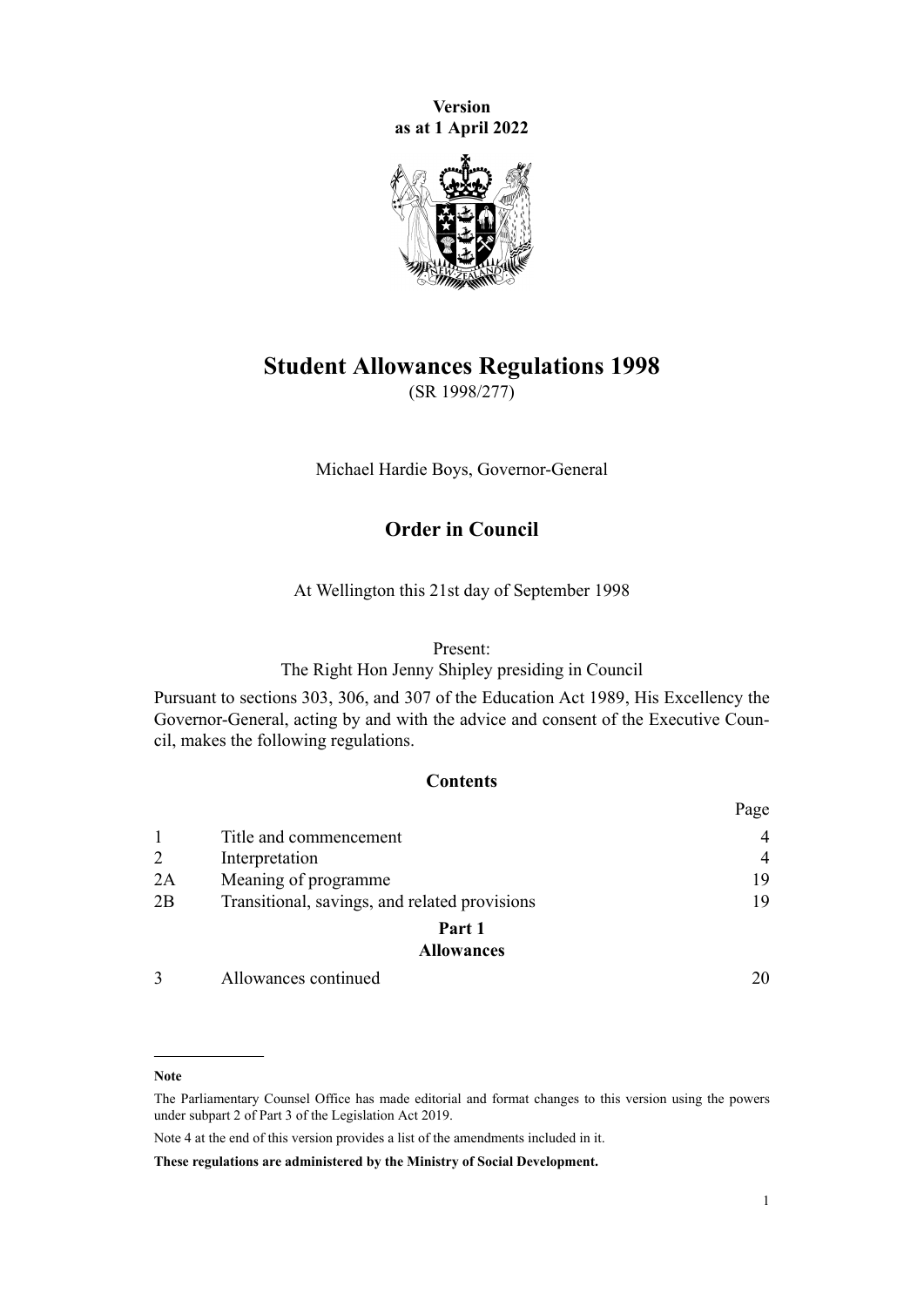|     | <b>Student Allowances Regulations 1998</b>                          | Version as at<br>1 April 2022 |
|-----|---------------------------------------------------------------------|-------------------------------|
|     | Part 2                                                              |                               |
|     | Assessment of parental and spousal or partner's income              |                               |
| 4   | Assessment of parental income                                       | 20                            |
| 5   | Reassessment of parental income                                     | 22                            |
| 6   | Assessment of income of spouse or partner                           | 23                            |
|     | Part 3                                                              |                               |
|     | <b>Eligibility for allowances</b>                                   |                               |
| 7   | Eligibility for basic grant                                         | 23                            |
| 8   | Eligibility for independent circumstances grant                     | 24                            |
| 9   | Eligibility for accommodation benefit                               | 25                            |
| 10  | Award of A-Bursary [Revoked]                                        | 26                            |
| 11  | Award of B-Bursary [Revoked]                                        | 27                            |
| 12  | Eligibility for certain allowances                                  | 27                            |
| 12A | Chief executive may approve part-time course for student            | 30                            |
| 13  | Student not eligible for certain allowances where student or spouse | 31                            |
|     | or partner receiving social security payments, New Zealand          |                               |
|     | superannuation, or veteran's pension                                |                               |
| 14  | Student may not be eligible for certain allowances if eligible for  | 31                            |
|     | other government study assistance                                   |                               |
| 15  | Eligibility where change of course                                  | 32                            |
| 16  | Continuing eligibility for certain allowances                       | 32                            |
| 17  | Reduction of course                                                 | 32                            |
|     | Part 4                                                              |                               |
|     | <b>Payment of allowances</b>                                        |                               |
| 18  | Amount of allowances to be paid to students                         | 33                            |
| 19  | Payment of certain allowances                                       | 33                            |
| 20  | Maximum periods of allowances                                       | 34                            |
| 21  | Payment of certain allowances for long programme of study (other    | 36                            |
|     | than secondary instruction) [Revoked]                               |                               |
| 22  | Payment of certain allowances for further programmes of study       | 36                            |
|     | permitted for retraining for employment, etc [Revoked]              |                               |
| 23  | Period for which certain allowances payable                         | 36                            |
| 23A | Limitation on payment for permanent residents enrolled at New       | 37                            |
|     | Zealand campus studying overseas                                    |                               |
| 23B | Limitation on payment for students enrolled at overseas campus or   | 37                            |
|     | delivery site of tertiary provider                                  |                               |
| 24  | Amount of accommodation benefit                                     | 38                            |
| 24A | Amount of accommodation benefit for single student with             | 39                            |
|     | supported child                                                     |                               |
| 24B | Period for which accommodation benefit payable                      | 39                            |
| 25  | Payment of A-Bursaries and B-Bursaries [Revoked]                    | 40                            |
| 26  | Payments may be made where work undertaken outside New              | 40                            |
|     | Zealand                                                             |                               |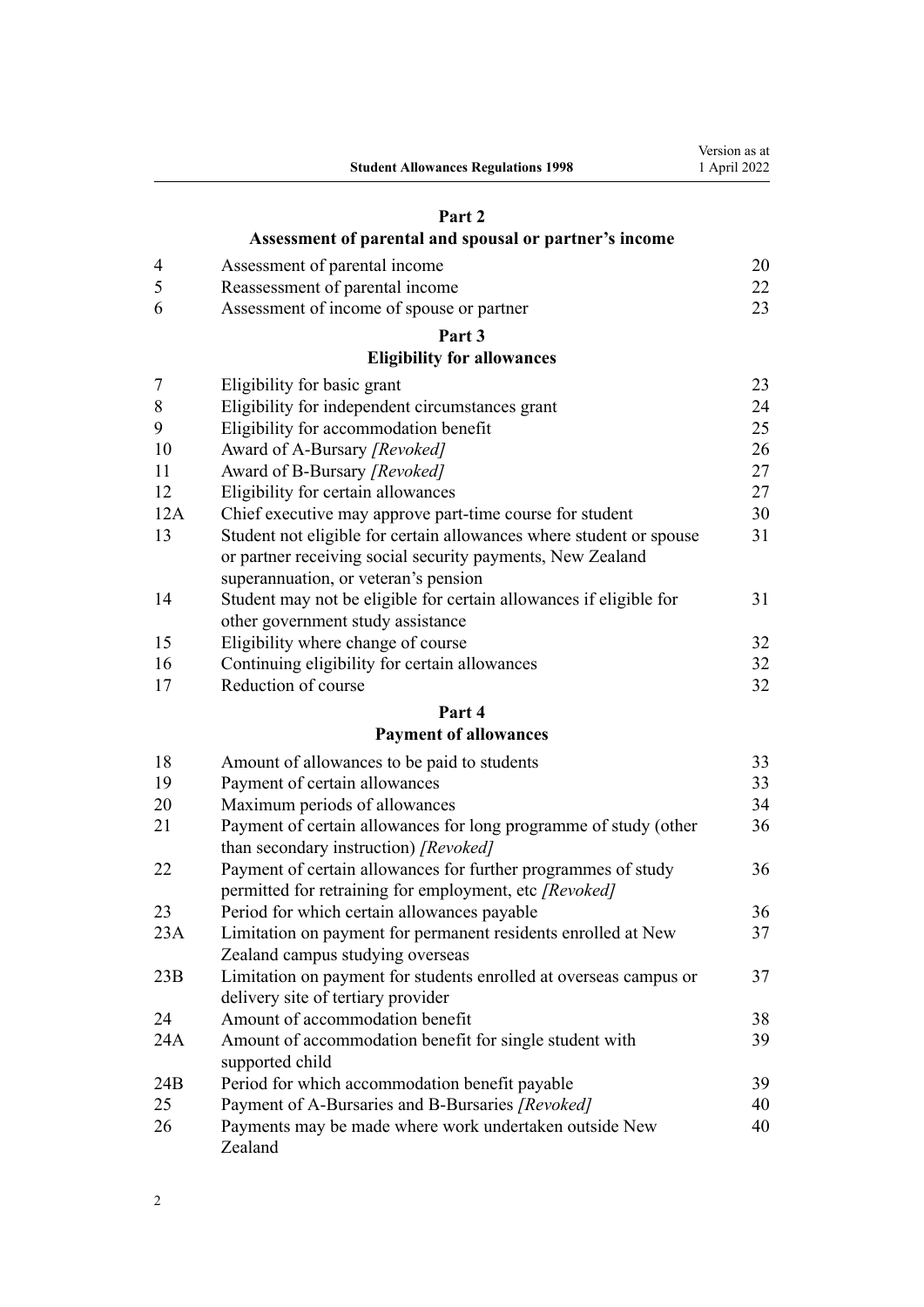| Version as at |  |
|---------------|--|
| 1 April 2022  |  |

### **[Part 5](#page-39-0)**

# **[Suspension of allowances](#page-39-0)**

| 27  | No payment if income limit exceeded [Revoked]                                                  | 40 |
|-----|------------------------------------------------------------------------------------------------|----|
| 28  | Suspension of allowances during detention in prison                                            | 41 |
| 29  | Suspension of certain allowances for failure to attend or perform<br>work                      | 41 |
| 30  | Suspension of certain allowances for failure of full-time course of                            | 41 |
|     | study (other than secondary instruction)                                                       |    |
| 31  | Suspension of certain allowances for failure to give statement                                 | 42 |
| 32  | Reinstatement of certain allowances                                                            | 42 |
| 33  | Postponement of course of study                                                                | 43 |
| 34  | Suspension of certain allowances due to tertiary provider losing<br>accreditation              | 44 |
| 35  | Suspension of certain allowances due to injury, sickness, or<br>holidays                       | 44 |
|     | Part 6                                                                                         |    |
|     | <b>Appeals</b>                                                                                 |    |
| 36  | Lodging of appeals                                                                             | 44 |
| 37  | Relevant chief executive or Minister of Education to be given                                  | 45 |
|     | copies of notices of appeal                                                                    |    |
| 38  | Evidence                                                                                       | 46 |
| 39  | Matters to which Authority to have regard                                                      | 46 |
|     | Part 7                                                                                         |    |
|     | <b>Administration</b>                                                                          |    |
| 40  | Applications                                                                                   | 46 |
| 41  | Notification of change in student's circumstances affecting                                    | 48 |
|     | entitlement                                                                                    |    |
| 42  | Form of statement for continuing eligibility for certain allowances                            | 48 |
|     | Part 8                                                                                         |    |
|     | General                                                                                        |    |
| 42A | Relationship status for student allowance purposes                                             | 48 |
| 43  | Calculation of personal income                                                                 | 49 |
| 44  | Deprivation of income                                                                          | 49 |
| 45  | Review of certain allowances                                                                   | 50 |
| 46  | Certain allowances to be inalienable                                                           | 50 |
| 47  | Transitional provision [Revoked]                                                               | 51 |
| 47A | Applications on or after 1 October 2010 for allowances for courses                             | 51 |
|     | commencing before 1 January 2011 [Revoked]                                                     | 51 |
| 47B | Transitional provisions: 1 September 2013 changes to residence-<br>related eligibility periods |    |
| 47C | Transitional provisions: exception to ineligibility ground                                     | 52 |
|     | introduced on 1 September 2013                                                                 |    |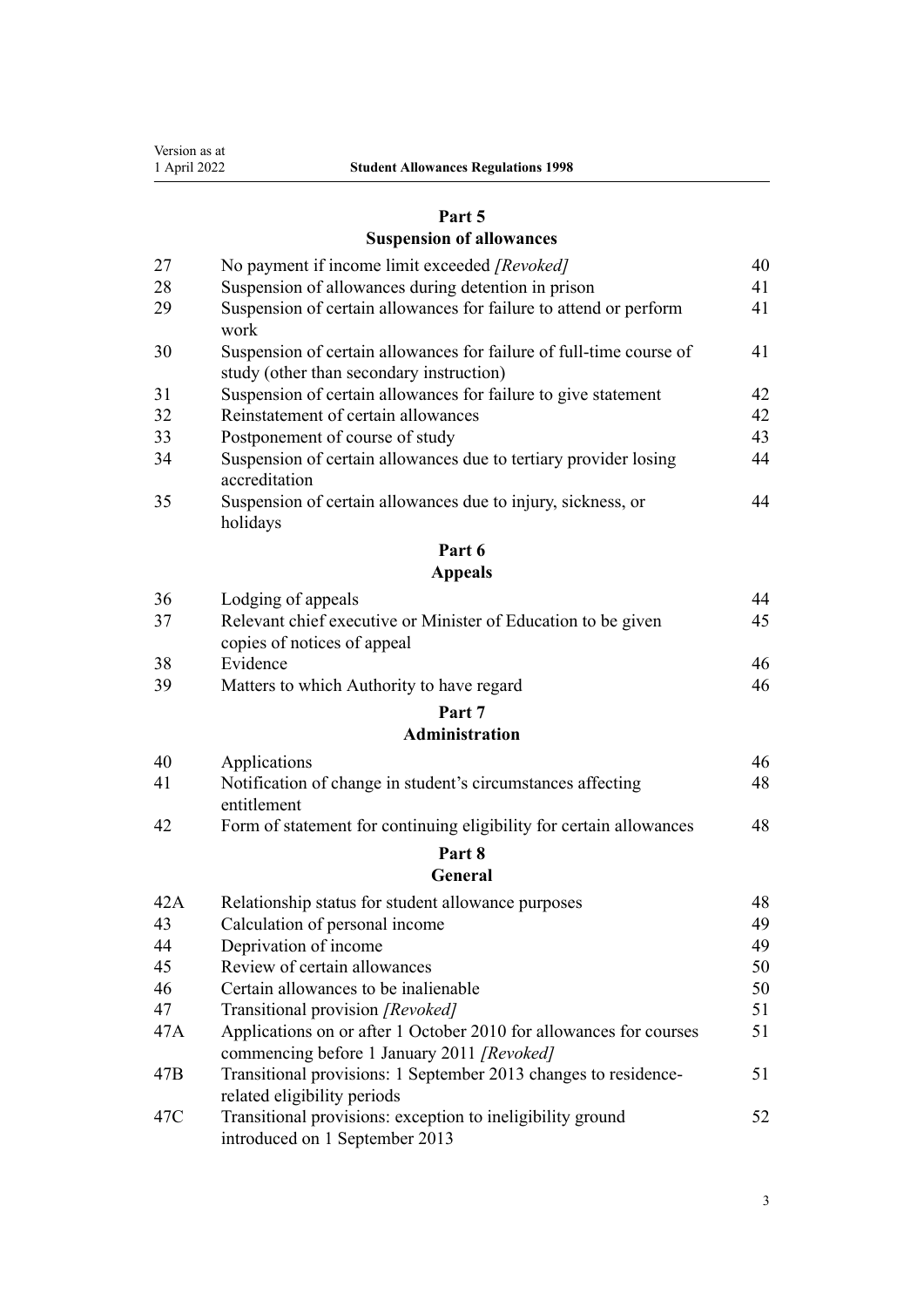<span id="page-3-0"></span>

| r 1 | <b>Student Allowances Regulations 1998</b>                                                                  | Version as at<br>1 April 2022 |
|-----|-------------------------------------------------------------------------------------------------------------|-------------------------------|
| 47D | Transitional provisions: exception to 120-week maximum<br>entitlement period introduced on 1 September 2013 | 52                            |
| 47E | Savings provisions: extended eligibility granted, or sought but not<br>determined, on 1 September 2013      | 53                            |
| 48  | Previous allowances                                                                                         | 53                            |
| 49  | Revocations                                                                                                 | 54                            |
|     | <b>Schedule 1</b><br><b>Transitional, savings, and related provisions</b>                                   | 55                            |
|     | <b>Schedule 2</b><br><b>Amounts of certain grants</b>                                                       | 58                            |
|     | <b>Schedule 3</b><br>Maximum weekly value of accommodation benefit payable<br>under regulation $24(1)$      | 61                            |
|     | <b>Schedule 3A</b><br><b>Regions and countries</b>                                                          | 62                            |
|     | <b>Schedule 4</b><br><b>Regulations revoked</b>                                                             | 63                            |

### **Regulations**

### **1 Title and commencement**

- (1) These regulations may be cited as the Student Allowances Regulations 1998
- (2) These regulations come into force on 1 October 1998.

### **2 Interpretation**

(1) In these regulations, unless the context otherwise requires,—

accommodation benefit means an accommodation benefit continued by regu[lation 3\(c\)](#page-19-0)

**accommodation supplement** means an accommodation supplement under [sec‐](http://legislation.govt.nz/pdflink.aspx?id=DLM6783242) [tions 65,](http://legislation.govt.nz/pdflink.aspx?id=DLM6783242) [66](http://legislation.govt.nz/pdflink.aspx?id=DLM6783244), and [67](http://legislation.govt.nz/pdflink.aspx?id=DLM6783256) of the Social Security Act 2018

**the Act** means the [Education and Training Act 2020](http://legislation.govt.nz/pdflink.aspx?id=LMS170674)

**Afghan emergency resettlement visa** means a permanent resident visa of a kind described in the immigration instructions S4.35 (Afghan Emergency Resettlement Category)

**appeal** means an appeal under [clause 5](http://legislation.govt.nz/pdflink.aspx?id=LMS202235) of Schedule 10 of the Act

**applicant** means an applicant for a student allowance or, if the context requires, a recipient of a student allowance

**Authority** means a Student Allowance Appeal Authority appointed under [clause 1](http://legislation.govt.nz/pdflink.aspx?id=LMS202231) of Schedule 10 of the Act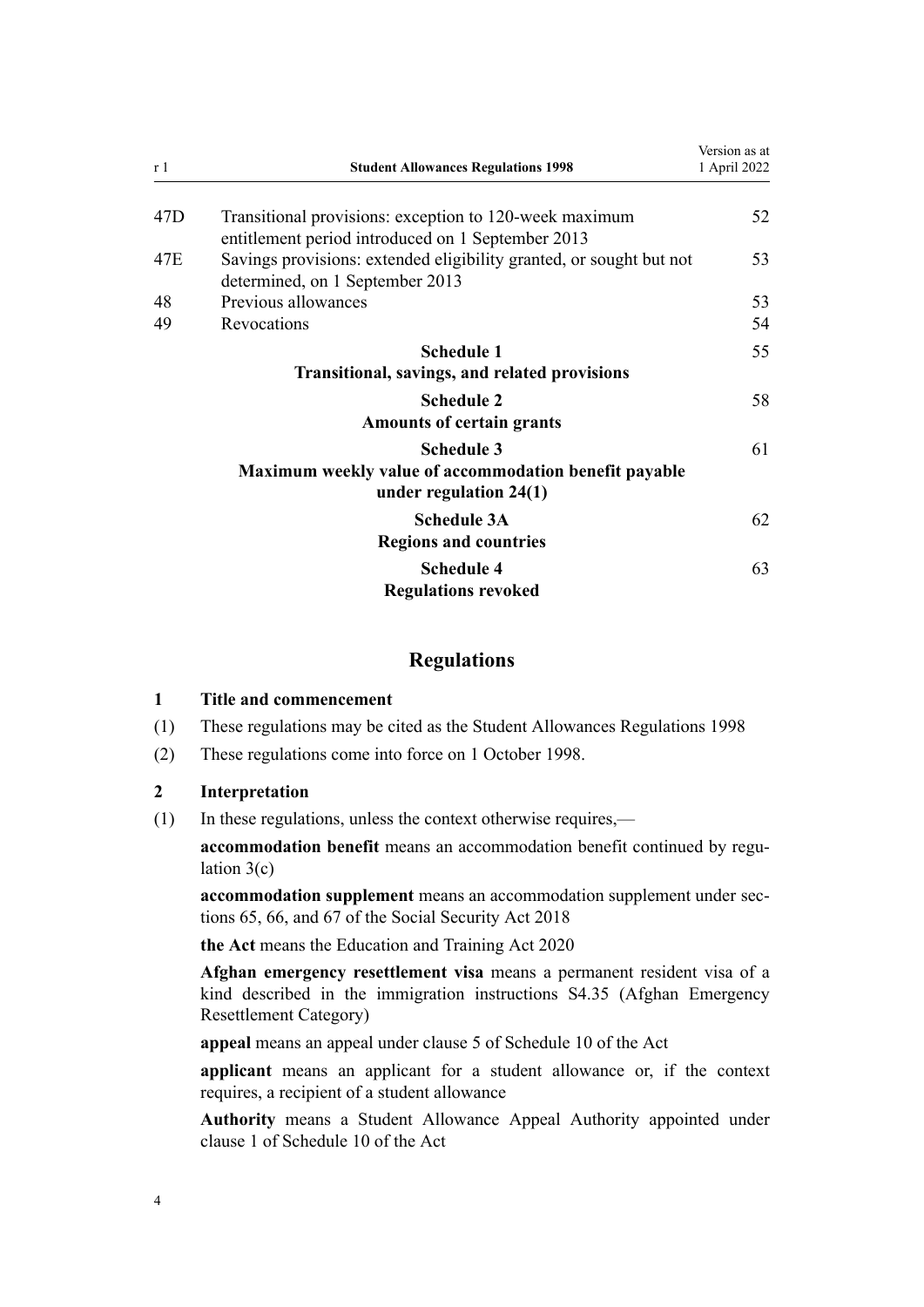**basic grant** means a basic grant continued by [regulation 3\(a\)](#page-19-0)

**chief executive** has the same meaning as in [Schedule 2](http://legislation.govt.nz/pdflink.aspx?id=DLM6784375) of the Social Security Act 2018

**childless** means not having a supported child or children

#### **Christchurch mosques attack support payment**—

- (a) means a payment made to a person because they are a person affected by an attack on 15 March 2019 on a Christchurch mosque; and
- (b) includes, without limitation, a payment specified in paragraph (a) made from donations collected or made by all or any of the following:
	- (i) an organisation that has collected donations, for example, by means that are or include any of the following crowdfunding Internet sites:
		- (A) <https://www.everydayhero.co.nz>:
		- (B) [https://www.givealittle.co.nz:](https://www.givealittle.co.nz)
		- (C) [https://www.launchgood.com:](https://www.launchgood.com)
	- (ii) businesses:
	- (iii) employers:
	- (iv) individuals:
	- (v) overseas governments

**Christchurch response visa** means a permanent resident visa of a kind described in the following immigration instructions:

- (a) RV2.16 (Permanent resident visas for residents affected by terrorist attacks on 15 March 2019); and
- (b) S4.30 (Christchurch Response (2019) Category)

**combined income**, in relation to any student, means—

- (a) the personal income of that student; and
- (b) the spousal or partner's income of that student

**council**, in relation to a tertiary provider, means the governing body of that provider

**Crown** means all or any of the following:

- (a) the Sovereign in right of New Zealand:
- (b) all Ministers of the Crown, and all public service agencies as defined in [section 5](http://legislation.govt.nz/pdflink.aspx?id=LMS356868) of the Public Service Act 2020:
- (c) Crown entities as defined in [section 7\(1\)](http://legislation.govt.nz/pdflink.aspx?id=DLM329641) of the Crown Entities Act 2004 (for example, DHBs):
- (d) every other instrument of the Crown in respect of the Government of New Zealand, whether the instrument is or was an agency, corporation,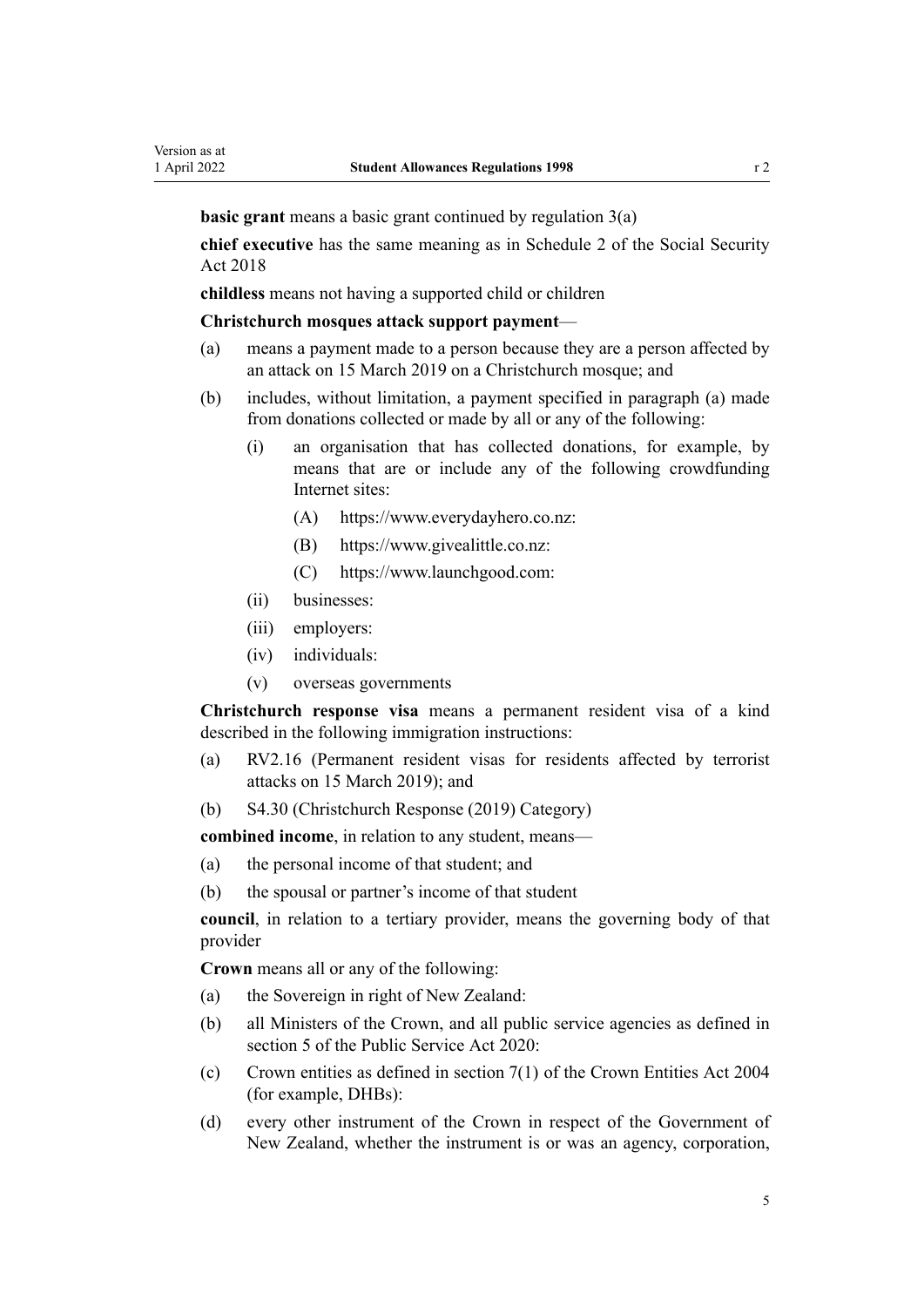department, division, enterprise, service, or otherwise (for example, every predecessor in title of a DHB)

**dependent student**, in relation to a parent whose income is being assessed, means a child of that parent—

- (a) who is attending a full-time course at a tertiary provider or a secondary school; and
- (b) who is not younger than 16 on 31 December in the year before the year of application and is not older than 23 on 1 January in the year of appli‐ cation; and
- (c) who has not been awarded an independent circumstances grant; and
- (d) in respect of whom an orphan's benefit is not paid; and
- (e) in respect of whom an unsupported child's benefit is not paid; and
- (f) who receives financial support from that parent

**DHB** and **disability support services** have the same meanings as in [section](http://legislation.govt.nz/pdflink.aspx?id=DLM80064) [6\(1\)](http://legislation.govt.nz/pdflink.aspx?id=DLM80064) of the New Zealand Public Health and Disability Act 2000

**family scheme income** has the meaning given to it by the definition of that term in [section MA 8](http://legislation.govt.nz/pdflink.aspx?id=DLM1518423) of the Income Tax Act 2007 except that the calculation of the amount referred to in that definition must not include—

- (a) any income described as exempt income in [section CW 32](http://legislation.govt.nz/pdflink.aspx?id=DLM1513238) of that Act; or
- (b) to the extent that it would otherwise be included in family scheme income under that Act, any income of the kind referred to in [section MB](http://legislation.govt.nz/pdflink.aspx?id=DLM3661995) [11\(1\)](http://legislation.govt.nz/pdflink.aspx?id=DLM3661995) of that Act derived by any dependent child (within the meaning of [section YA 1](http://legislation.govt.nz/pdflink.aspx?id=DLM1520575) of that Act); or
- (c) any income of the kind referred to in [section MB 12](http://legislation.govt.nz/pdflink.aspx?id=DLM3661997) of that Act

**foreign-sourced amount** has the same meaning as in [section YA 1](http://legislation.govt.nz/pdflink.aspx?id=DLM1520575) of the Income Tax Act 2007

**full-time course** means any recognised course of study approved by the chief executive as a full-time course forming part of a recognised programme

**grant** means a basic grant, an independent circumstances grant, or a merit grant

**income before tax** includes gains before tax and profits before tax

**independent circumstances grant** means an independent circumstances grant continued by [regulation 3\(b\)](#page-19-0)

**living with a parent** has the same meaning as in [Schedule 2](http://legislation.govt.nz/pdflink.aspx?id=DLM6784375) of the Social Security Act 2018

### **married**—

(a) means having a spouse; and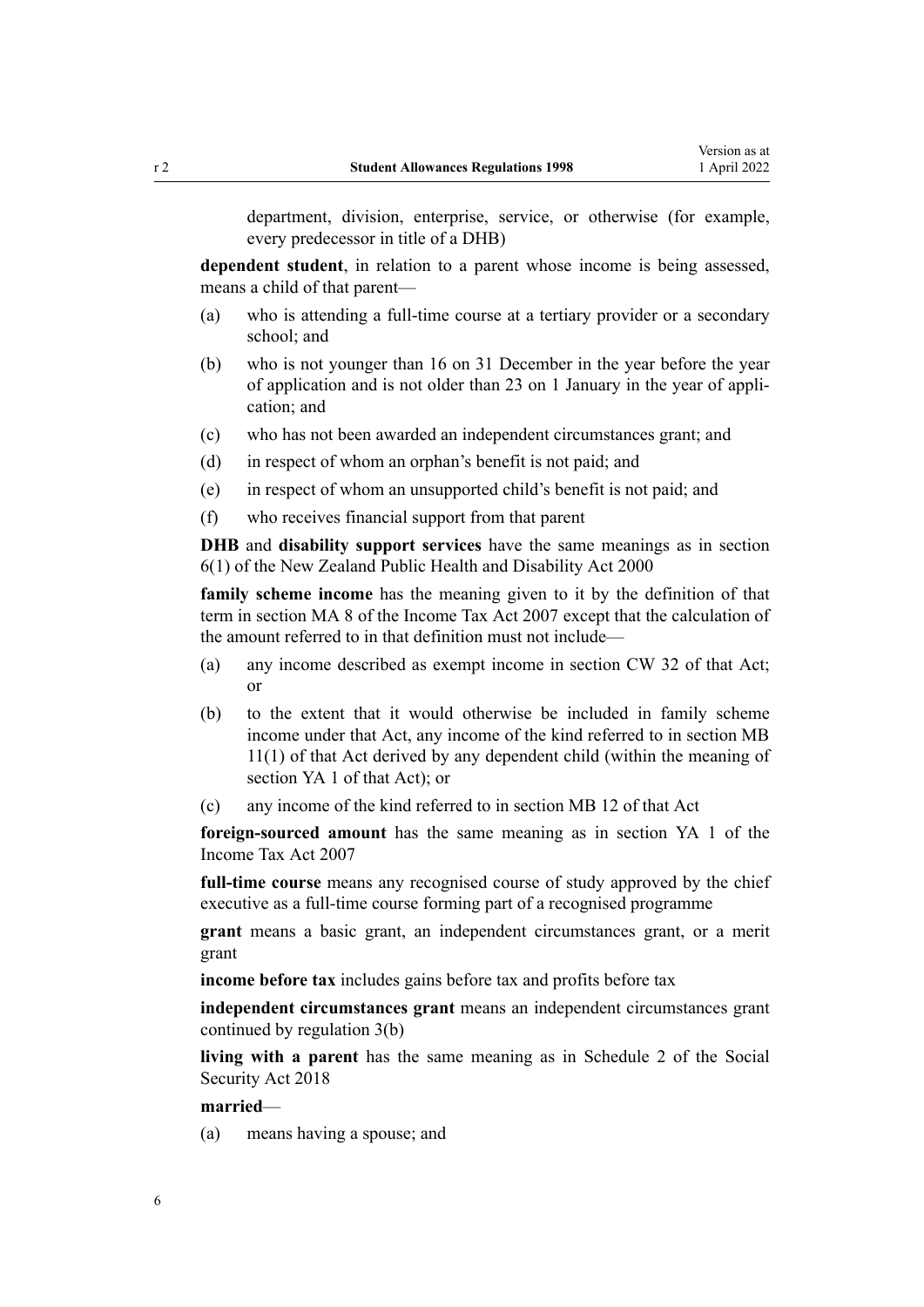Version as at

(b) for the avoidance of doubt, does not include a person who is legally mar‐ ried but who does not have a spouse (as that term is defined in this sub‐ clause)

**merit grant** means a University Junior Scholarship; and includes any other award declared by the chief executive of the Ministry of Education to be a merit grant

**overseas campus or delivery site**, in relation to a tertiary provider, means—

- (a) a location outside New Zealand where the tertiary provider delivers (or commissions another institution to deliver on its behalf) 1 or more of its recognised courses of study; and
- (b) in relation to a provider that is not a university, a location approved for the purpose by the Tertiary Education Commission

**parent**, in relation to a student, includes—

- (a) a step-parent of that student (other than a specified caregiver of that stu‐ dent); and
- (b) a person acting in place of a parent of that student (other than a specified caregiver of that student)

**parental home**, in relation to a student, means a home where the student is living with a parent

**parental income** means, in relation to any person who is a parent in any tax year nominated by the chief executive as a relevant tax year for the purpose of assessment,—

- (a) if the person is or was resident in New Zealand throughout the year, the person's family scheme income for the year; and
- (b) if at any time during the year the person is or was not resident in New Zealand, the sum of—
	- (i) the person's family scheme income for the year; and
	- (ii) every foreign-sourced amount derived by the person in the year (each being an amount on which tax, whether a form of income tax or some other form of tax, that is or was payable in the State in which the amount was derived, the State in which the person was resident when the amount was derived, or both States)

**partner**, in relation to an applicant, means a person who is the civil union partner or de facto partner (as defined in [section 29](http://legislation.govt.nz/pdflink.aspx?id=DLM31803) of the Interpretation Act 1999) of that applicant if—

- (a) both of them are of or over 24; or
- (b) one or both of them are younger than 24 and at least 1 of them has a supported child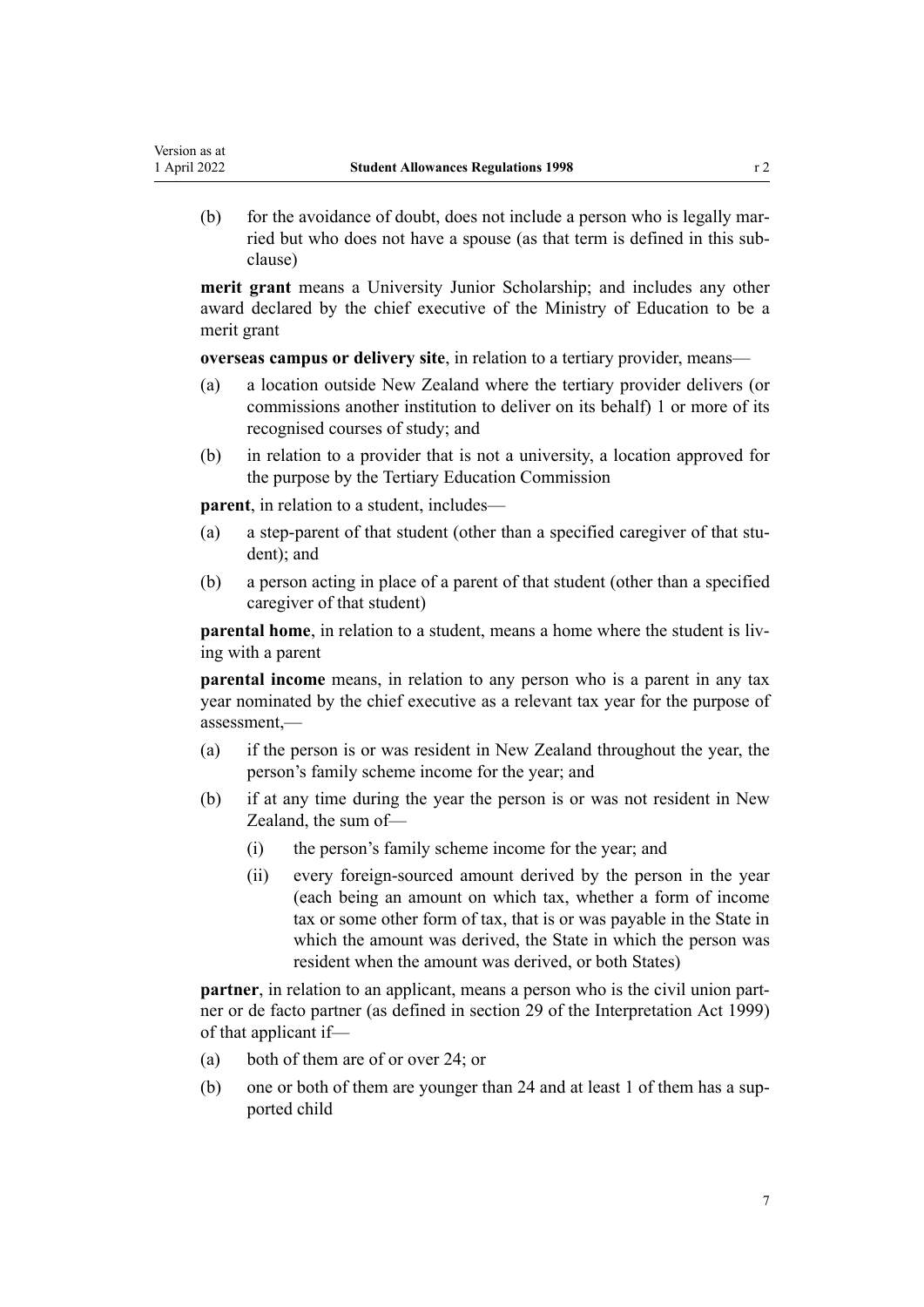#### **partnered**—

- (a) means having a partner; and
- (b) for the avoidance of doubt, does not include a person who is in a civil union or a de facto relationship (as defined in [section 29A](http://legislation.govt.nz/pdflink.aspx?id=DLM31861) of the Interpretation Act 1999) but who does not have a partner (as defined in this subclause)

**permanent resident** means a person who meets the description in [regulation](#page-26-0)  $12(1)(a)(ii)$ , (iii), (iv), (vii)(A), or (viii)

**personal income**, in relation to any student, means the personal income of that student which is derived in New Zealand or overseas, whether or not taxable; and—

- (aa) includes, on and after 1 January 2005, and for the purposes of any assessment of eligibility undertaken before that date for an allowance that is to be paid in respect of the undertaking of a portion of a recognised course of study commencing on or after 1 January 2005, and to the extent (if any) determined by the chief executive, any lump sum or periodical payment of any kind received by the student from any bursary, grant, or scholarship; but
- (a) does not include the amount of any of the following benefits or pay‐ ments received by the student under the [Social Security Act 1964](http://legislation.govt.nz/pdflink.aspx?id=DLM359106) or the [Social Security Act 2018,](http://legislation.govt.nz/pdflink.aspx?id=DLM6783102) namely:
	- (i) a child disability allowance; or
	- (ii) a disability allowance; or
	- (iii) an accommodation supplement; or
	- (iv) an orphan's benefit; or
	- (v) an unsupported child's benefit; or
	- (vi) a special benefit; or
	- (via) temporary additional support; or
	- (vii) a childcare subsidy; or
	- (viii) a home help payment; and
- (b) does not include any other benefit, pension, or other payment from time to time determined by the chief executive; and
- (c) does not include—
	- (i) any financial assistance received by the student from any parent of the student or the student's caregiver, if the student is single, childless, and is younger than 24; or
	- (ii) any compensation payment received under the Accident [Compen‐](http://legislation.govt.nz/pdflink.aspx?id=DLM99493) [sation Act 2001](http://legislation.govt.nz/pdflink.aspx?id=DLM99493) by the student as a result of the death of a parent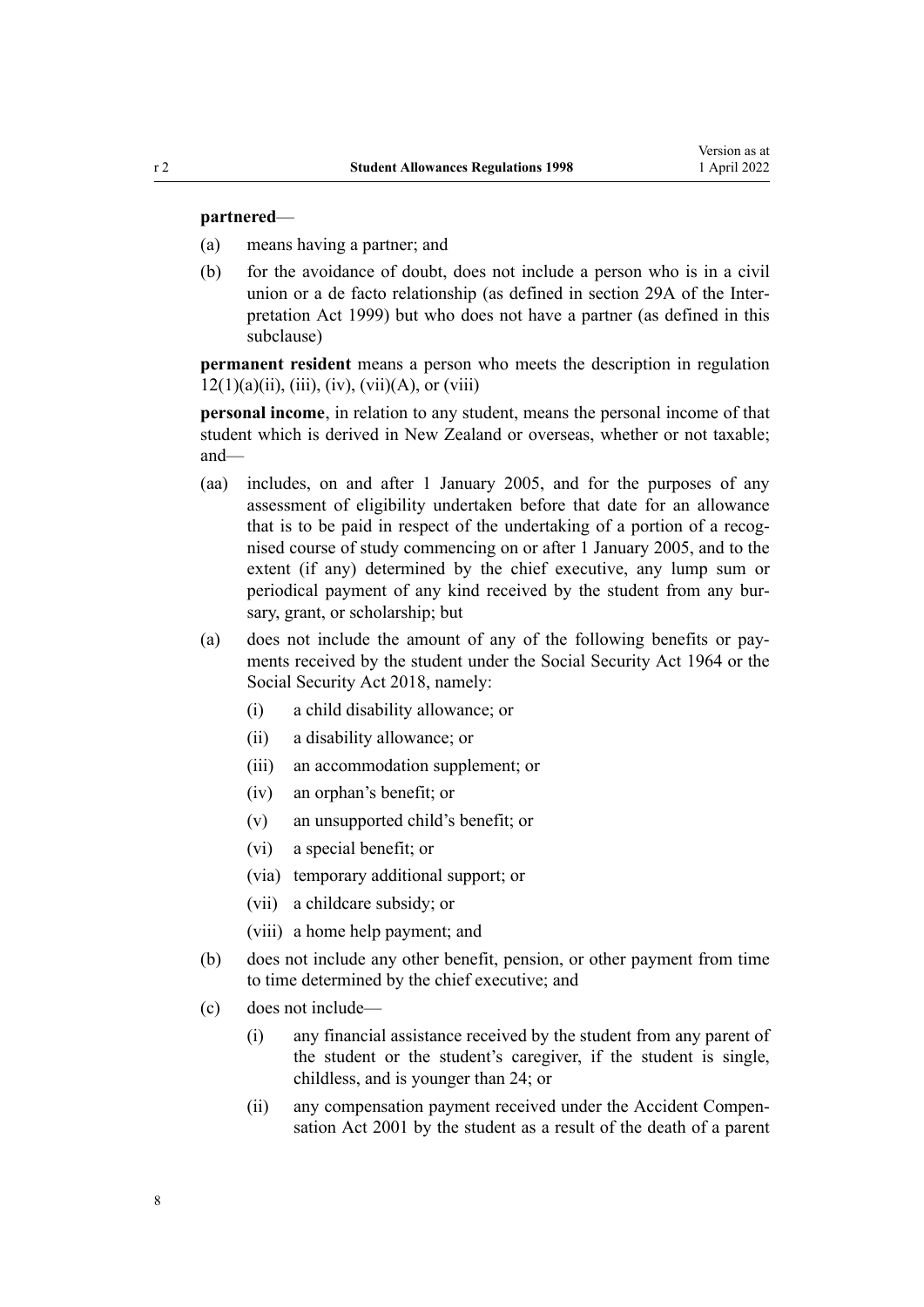of the student, if the student is single, childless, and is younger than 24; or

- (iii) except as provided in paragraph (aa), lump sum payments of any kind received by the student (excluding any interest received from the investment of such sums); or
- (iv) any payment received by the student in respect of tuition fees pay‐ able for a course of study for which a grant or allowance may be awarded under these regulations; or
- (v) except as provided in paragraph (aa), amounts received by the stu‐ dent under any grant other than a merit grant; or
- (vi) the lesser of the following amounts:
	- (A) the total of all amounts received by the student under merit grants:
	- (B) \$750; or
- (vii) any student loan, as defined in [section 4\(1\)](http://legislation.govt.nz/pdflink.aspx?id=DLM3179936) of the Student Loan Scheme Act 2011, received by the student; or
- (viii) for a student with a disability (**A**), any direct payment of disability support made by or on behalf of the Crown to A, or a person on A's behalf, for the purpose of purchasing or obtaining disability support services for A; and
- (d) does not include any amount received by way of any tax credit under—
	- (i) [subparts MA to MG](http://legislation.govt.nz/pdflink.aspx?id=DLM1518406) of the Income Tax Act 2007; or
	- (ii) [subpart MZ](http://legislation.govt.nz/pdflink.aspx?id=DLM1518621) of the Income Tax Act 2007; and
- (e) does not include income from work that is a pre-requisite to a course; and
- (f) does not include any financial assistance received by the student under [section 386AAG\(1\)](http://legislation.govt.nz/pdflink.aspx?id=LMS223421) or [386B\(1\)\(b\)](http://legislation.govt.nz/pdflink.aspx?id=LMS223757) of the Oranga Tamariki Act 1989; and
- (g) does not include any Christchurch mosques attack support payment received by the student

**predecessor in title**, in relation to a DHB, has the meaning given to it by sec[tion 2\(1\)](http://legislation.govt.nz/pdflink.aspx?id=DLM294922) of the Health Sector (Transfers) Act 1993

**programme** has the meaning set out in [regulation 2A](#page-18-0)

#### **recognised course of study**—

- (a) means a course of study leading to the completion of a recognised pro‐ gramme; and
- (b) includes a course of study leading to the completion of a programme—
	- (i) that was a recognised programme when the person enrolled in it; but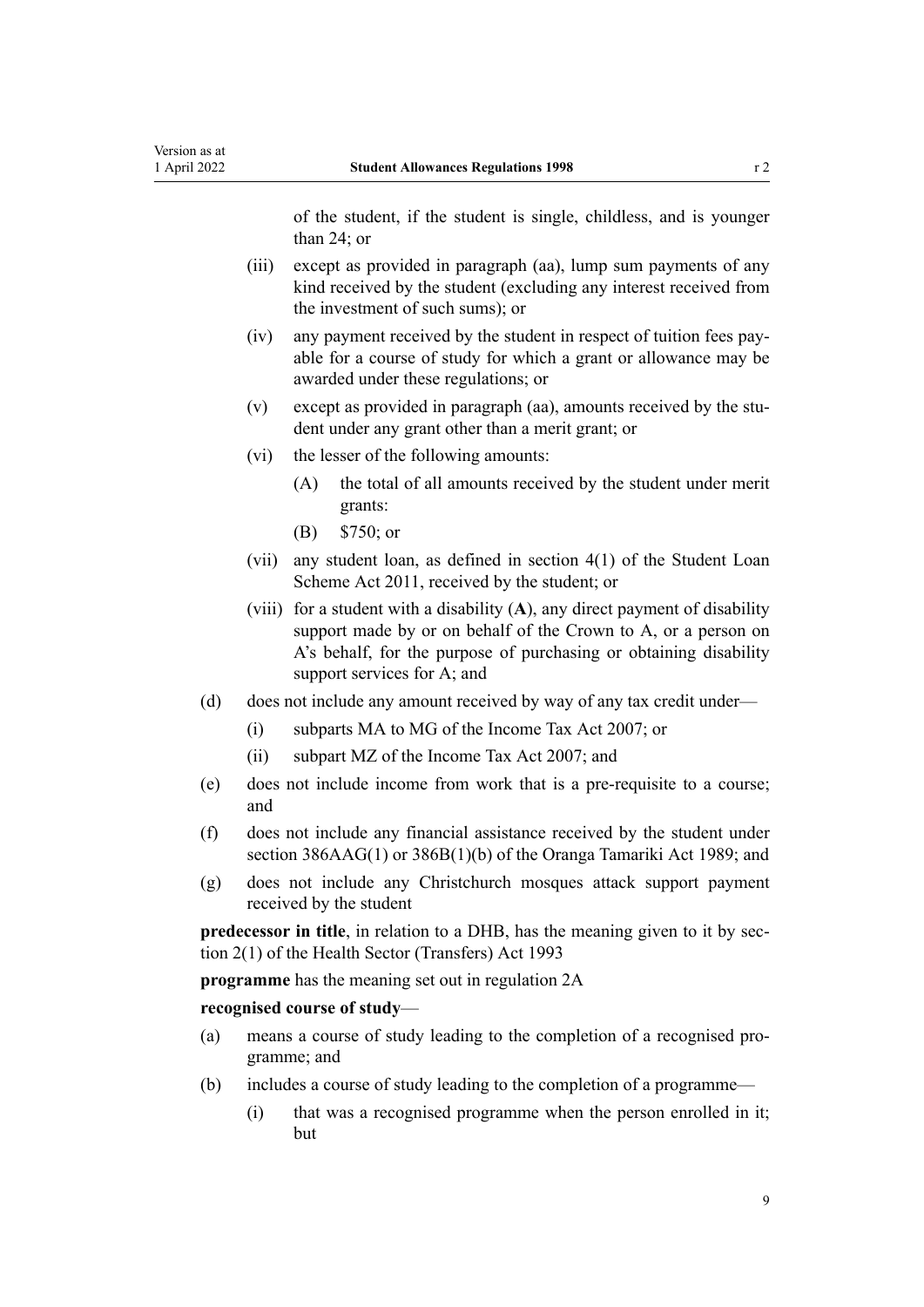(ii) whose recognition for the purposes of these regulations the Terti‐ ary Education Commission or the chief executive of the Ministry of Education has later withdrawn

**recognised programme** means—

- (a) in relation to a tertiary provider, a programme approved by the Tertiary Education Commission, and approved—
	- (i) by the New Zealand Qualifications Authority under [section 439](http://legislation.govt.nz/pdflink.aspx?id=LMS172280) of the Act; or
	- (ii) by the New Zealand Vice-Chancellors Committee under [section](http://legislation.govt.nz/pdflink.aspx?id=LMS172303) [453](http://legislation.govt.nz/pdflink.aspx?id=LMS172303) of the Act; and
- (b) in relation to a secondary school, a programme determined by the chief executive of the Ministry of Education to be a full-time course of secondary instruction; and
- (c) in relation to any disabled student, a programme approved by the chief executive of the Ministry of Education

**secondary school** means—

- (a) a secondary school established under [Part 3](http://legislation.govt.nz/pdflink.aspx?id=LMS171878) of the Act or registered under [section 214](http://legislation.govt.nz/pdflink.aspx?id=LMS202073) of the Act; or
- (b) a school that provides secondary instruction and is designated as a dis‐ tance school under [section 196](http://legislation.govt.nz/pdflink.aspx?id=LMS177833) of the Act; or
- (c) a specialist school established under [section 197](http://legislation.govt.nz/pdflink.aspx?id=LMS180401) of the Act or a specified institution listed in [Schedule 2](http://legislation.govt.nz/pdflink.aspx?id=LMS172610) of the Act

### **single**—

- (a) means not having a spouse or partner; and
- (b) for the avoidance of doubt, includes—
	- (i) a person who is legally married but who does not have a spouse (as that term is defined in this subclause); and
	- (ii) a person who is in a civil union but who does not have a partner (as that term is defined in this subclause)

**specified caregiver**, in relation to a student, means a person who is, or is the spouse or civil union partner or de facto partner (as defined in [section 29](http://legislation.govt.nz/pdflink.aspx?id=DLM31803) of the Interpretation Act 1999) of, a caregiver or former caregiver of that student who—

- (a) is receiving or has received, in respect of that student, a payment made under [section 363](http://legislation.govt.nz/pdflink.aspx?id=DLM154316) (payment to person or organisation providing care) of the Oranga Tamariki Act 1989; or
- (b) is providing or has provided, in respect of that student, a living arrangement under [section 386AAD](http://legislation.govt.nz/pdflink.aspx?id=LMS223417) (young persons entitled to live with caregiver up to age of 21 years) of that Act; or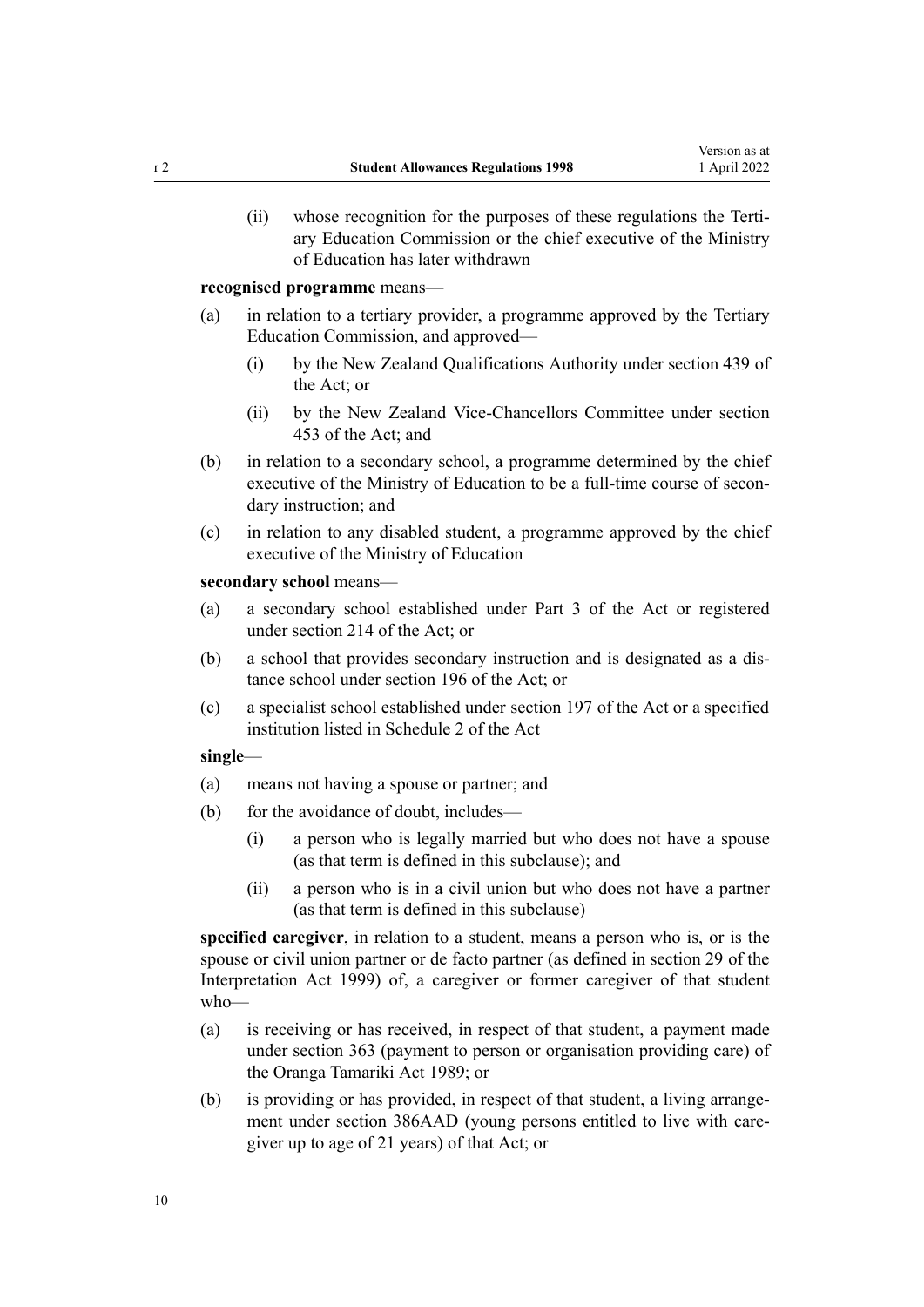- (c) is receiving or has received, in respect of that student, an orphan's bene‐ fit payable under [section 43](http://legislation.govt.nz/pdflink.aspx?id=LMS5959) of the Social Security Act 2018; or
- (d) is receiving or has received, in respect of that student, an unsupported child's benefit payable under [section 46](http://legislation.govt.nz/pdflink.aspx?id=LMS5963) of that Act

**specified country** means a country specified in [Schedule 3A](#page-61-0)

**spousal or partner's income**, in relation to any student, means the personal income of the spouse or partner of that student which is derived in New Zealand and overseas, whether or not taxable; and—

- (aa) includes, on and after 1 January 2005, and for the purposes of any assessment of eligibility undertaken before 1 January 2005 for an allow‐ ance that is to be paid in respect of the undertaking of a portion of a recognised course of study commencing on or after 1 January 2005, and to the extent (if any) determined by the chief executive, any lump sum or periodical payment of any kind received by the spouse or partner from any bursary, grant, or scholarship; but
- (a) does not include the amount of any of the following benefits or pay‐ ments received by the spouse or partner under the [Social Security Act](http://legislation.govt.nz/pdflink.aspx?id=DLM359106) [1964](http://legislation.govt.nz/pdflink.aspx?id=DLM359106) or the [Social Security Act 2018,](http://legislation.govt.nz/pdflink.aspx?id=DLM6783102) namely:
	- (i) a child disability allowance; or
	- (ii) a disability allowance; or
	- (iii) an accommodation supplement; or
	- (iv) an orphan's benefit; or
	- (v) an unsupported child's benefit; or
	- (vi) a special benefit; or
	- (via) temporary additional support; or
	- (vii) a childcare subsidy; or
	- (viii) a home help payment; and
- (b) does not include any other benefit, pension, or other payment from time to time determined by the chief executive; and
- (c) does not include,—
	- (i) except as provided in paragraph (aa), lump sum payments of any kind received by the spouse or partner (excluding any interest received from the investment of such sums); or
	- (ii) any payment received by the spouse or partner in respect of tui‐ tion fees payable for a course of study for which a grant or allow‐ ance may be awarded under these regulations; or
	- (iii) except as provided in paragraph (aa), amounts received by the spouse or partner under any grant other than a merit grant; or
	- (iv) the lesser of the following amounts: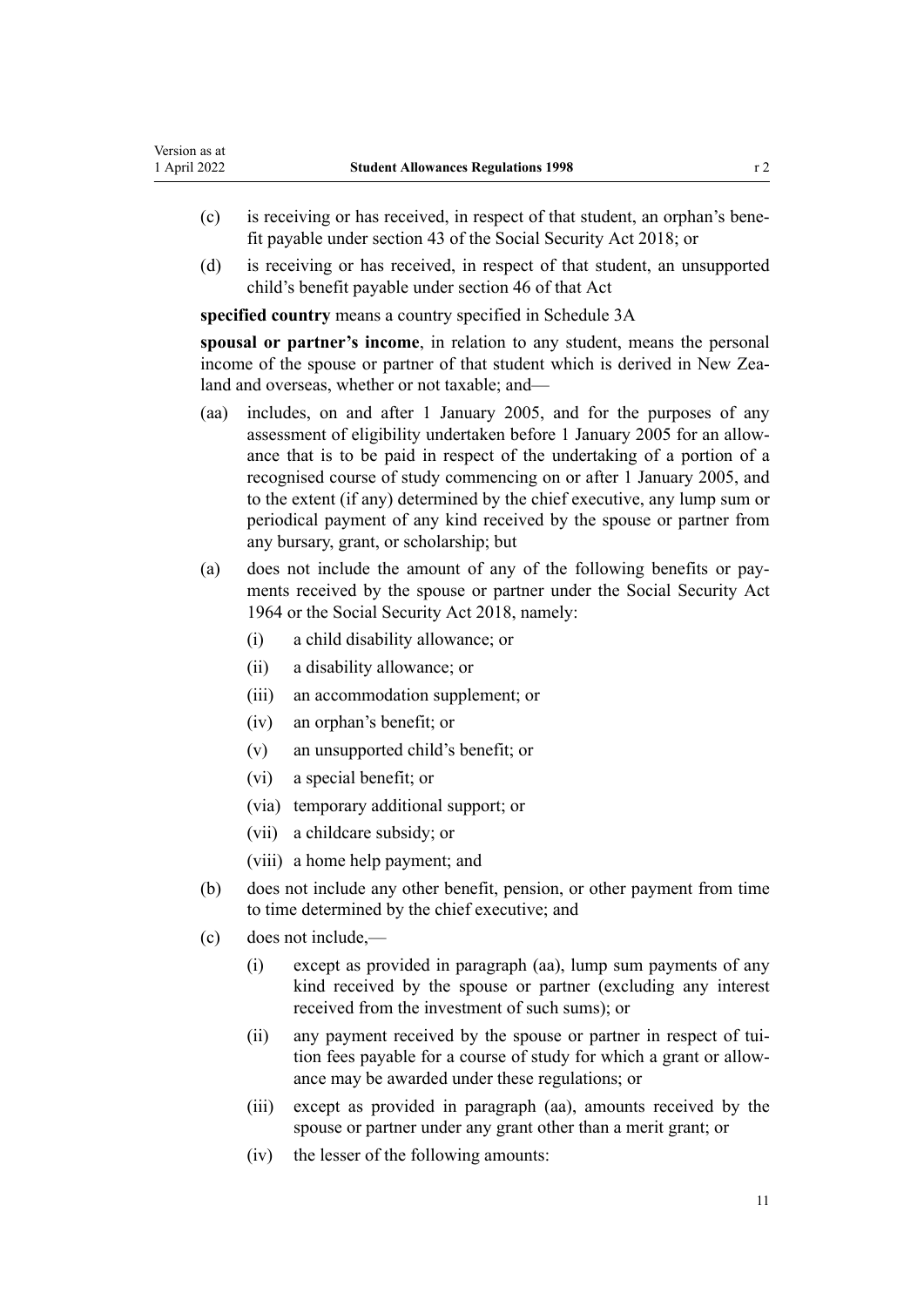- (A) the total of all amounts received by the spouse or partner under merit grants:
- (B) \$750; or
- (v) any student loan, as defined in [section 4\(1\)](http://legislation.govt.nz/pdflink.aspx?id=DLM3179936) of the Student Loan Scheme Act 2011, received by the spouse or partner; or
- (vi) in relation to that student's spouse or partner, being a spouse or partner with a disability (**B**), any direct payment of disability support made by or on behalf of the Crown to B, or a person on B's behalf, for the purpose of purchasing or obtaining disability sup‐ port services for B; and
- (d) does not include any amount received by way of any tax credit under—
	- (i) [subparts MA to MG](http://legislation.govt.nz/pdflink.aspx?id=DLM1518406) of the Income Tax Act 2007; or
	- (ii) [subpart MZ](http://legislation.govt.nz/pdflink.aspx?id=DLM1518621) of the Income Tax Act 2007; and
- (e) does not include income from work that is a pre-requisite to a course; and
- (f) does not include any financial assistance received by the spouse or part‐ ner under [section 386AAG\(1\)](http://legislation.govt.nz/pdflink.aspx?id=LMS223421) or [386B\(1\)\(b\)](http://legislation.govt.nz/pdflink.aspx?id=LMS223757) of the Oranga Tamariki Act 1989; and
- (g) does not include any Christchurch mosques attack support payment received by the spouse or partner

**spouse**, in relation to an applicant, means a person who is legally married to that applicant if—

- (a) both of them are of or over 24; or
- (b) one or both of them are younger than 24 and at least 1 of them has a supported child

**step-parent**, in relation to a student, means a person—

- (a) who is not the student's father or mother, or a person acting in place of a parent of the student; but
- (b) who is married to, or in a civil union or in a de facto relationship with, the mother or father of the student or a person acting in place of the parent of the student

**student** means a person who is enrolled or intends to enrol in a recognised course of study

**supported child**, in relation to a student applying for an allowance, means a person younger than 24—

- (a) whose well-being and financial support are the responsibility of the student; and
- (b) who lives with that student at least half of the time; and
- (c) who is not in receipt of—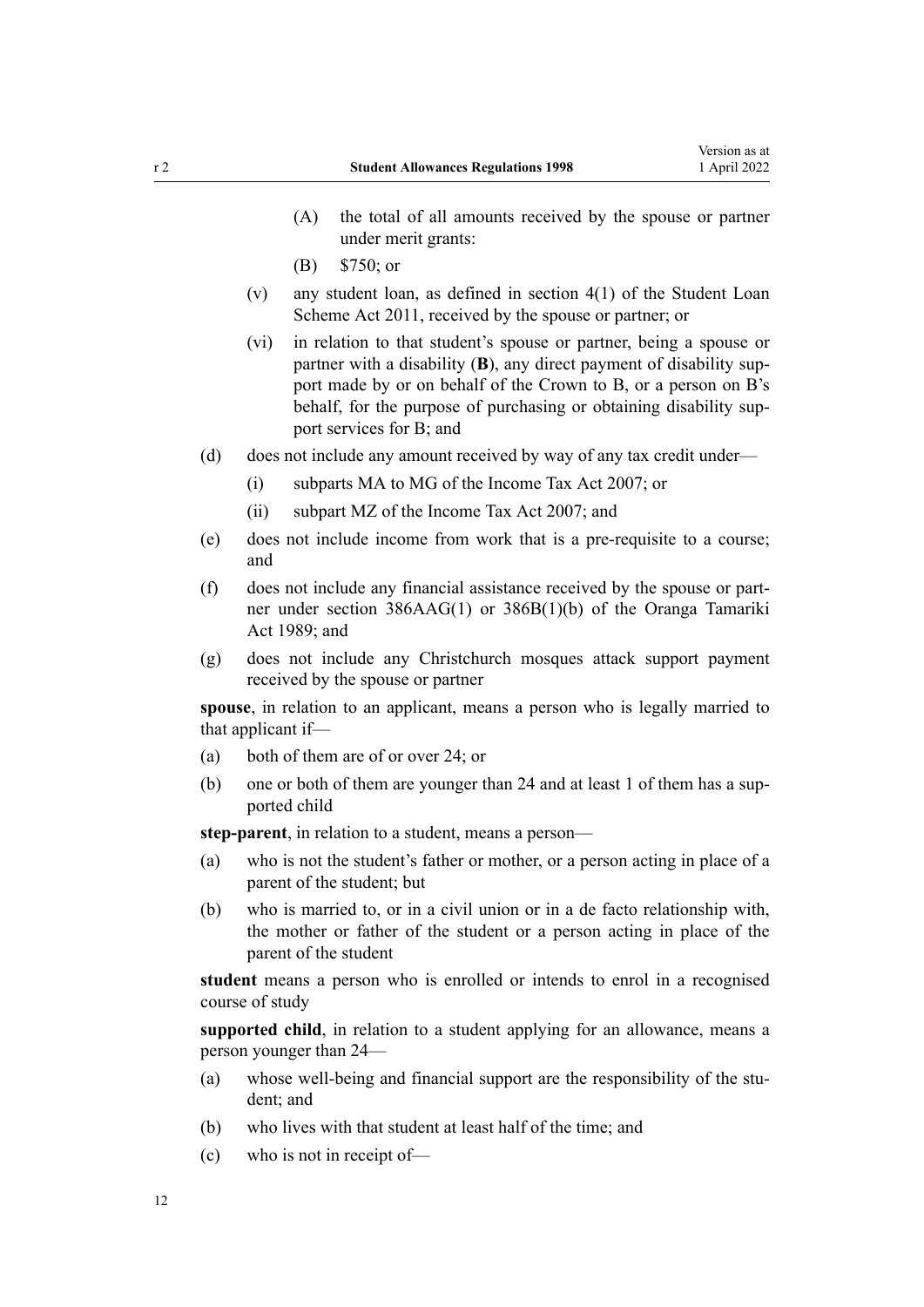- (i) an allowance continued by [regulation 3\(a\) to \(c\)](#page-19-0); or
- (ii) jobseeker support, sole parent support, an emergency benefit, or a supported living payment under the [Social Security Act 1964](http://legislation.govt.nz/pdflink.aspx?id=DLM359106) or the [Social Security Act 2018](http://legislation.govt.nz/pdflink.aspx?id=DLM6783102); or
- (iii) New Zealand superannuation under the New Zealand Superannu[ation and Retirement Income Act 2001](http://legislation.govt.nz/pdflink.aspx?id=DLM113923) or a veteran's pension under the [Veterans' Support Act 2014](http://legislation.govt.nz/pdflink.aspx?id=DLM5537772); or
- (iv) payments under any government-assisted scheme (other than the Student Loan Scheme) which, in the opinion of the chief executive, is similar to a benefit under the [Social Security Act 1964](http://legislation.govt.nz/pdflink.aspx?id=DLM359106) or the [Social Security Act 2018](http://legislation.govt.nz/pdflink.aspx?id=DLM6783102); or
- (v) income before tax from employment or self-employment which exceeds \$80 per week; and
- (d) in respect of whom no orphan's benefit or unsupported child's benefit is payable under the [Social Security Act 1964](http://legislation.govt.nz/pdflink.aspx?id=DLM359106)

**tax year** has the the same meaning as in the [Income Tax Act 2007](http://legislation.govt.nz/pdflink.aspx?id=DLM1512300)

**taxable income** has the same meaning as in [section YA 1](http://legislation.govt.nz/pdflink.aspx?id=DLM1520575) of the Income Tax Act 2007

**tertiary provider** means a university, the New Zealand Institute of Skills and Technology and its Crown entity subsidiaries, a wānanga, a private training establishment, or any other education provider approved by the chief executive of the Ministry of Education for the purpose

**value** means amount payable per week before tax

**weekly parental income**, in relation to any person, means the amount of parental income in relation to that person divided by 52.

- (1A) In this regulation, **immigration instructions** has the same meaning as in [sec‐](http://legislation.govt.nz/pdflink.aspx?id=DLM1440311) [tion 4](http://legislation.govt.nz/pdflink.aspx?id=DLM1440311) of the Immigration Act 2009, and a reference in subclause (1) to a specified immigration instruction (the **specified immigration instruction**)—
	- (a) is a reference to the specified immigration instruction—
		- (i) as at 21 September 2020 (for the Christchurch response visa) or 5 December 2021 (for the Afghan emergency resettlement visa); and
		- (ii) as published by the chief executive of the department responsible for the administration of that Act; and
	- (b) includes a reference to any later immigration instruction that, with or without modification, replaces, or that corresponds to, the specified immigration instruction.
- (2) Terms used in these regulations that are defined in [clause 1](http://legislation.govt.nz/pdflink.aspx?id=LMS276092) of Schedule 9 of the Act have the meanings given to them by that clause.

Compare: SR 1991/295 r 2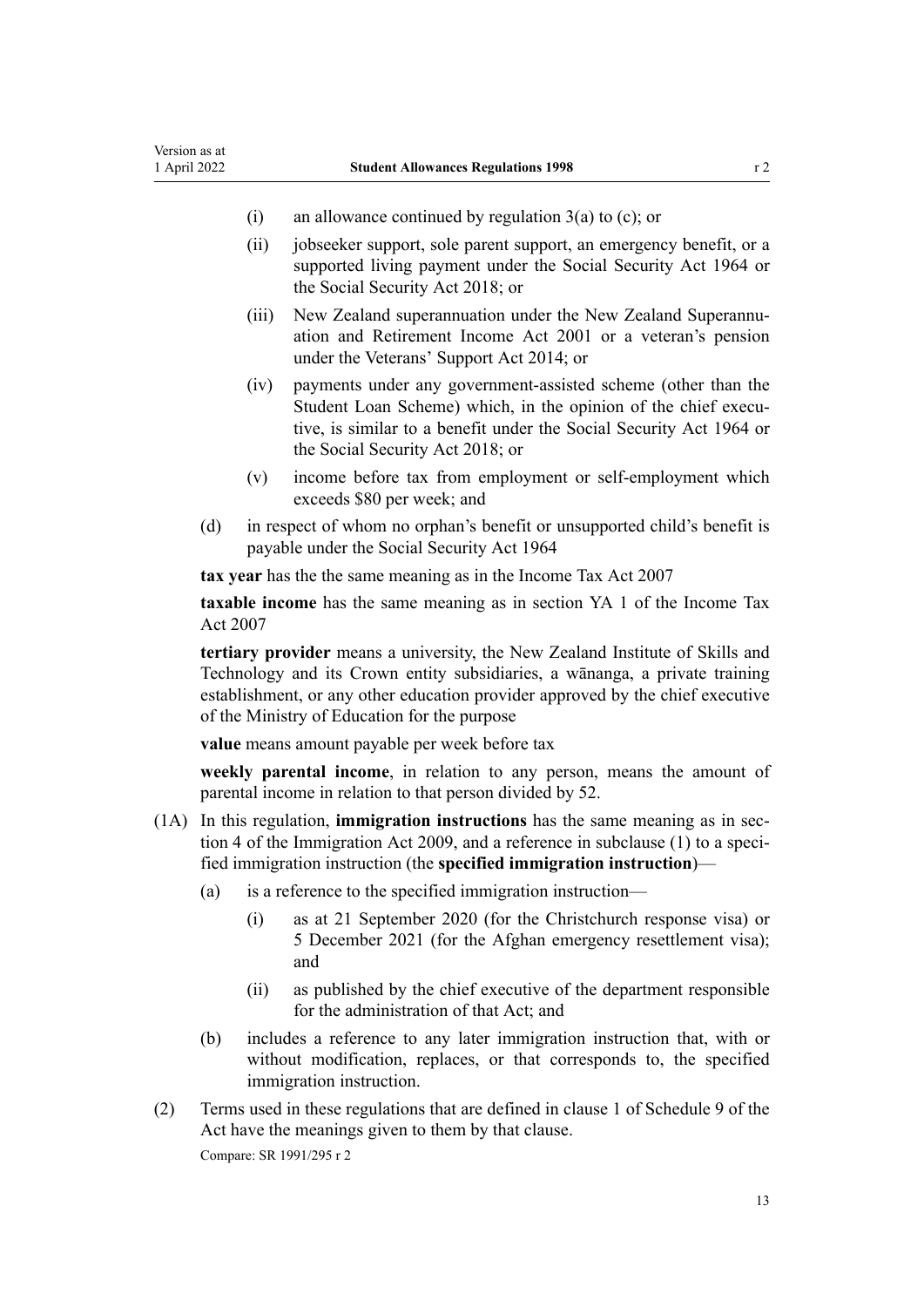Regulation 2(1) **A-Bursary**: revoked, on 15 December 2006 (applying in respect of allowances pay‐ able on and after 1 January 2007), by regulation  $6(1)$  of the Student Allowances Amendment Regulations (No 3) 2006 (SR 2006/356).

Regulation 2(1) **accommodation supplement**: inserted, on 1 July 2015, by [regulation 4\(1\)](http://legislation.govt.nz/pdflink.aspx?id=DLM6486033) of the Student Allowances Amendment Regulations (No 2) 2015 (LI 2015/135).

Regulation 2(1) **accommodation supplement**: amended, on 26 November 2018, by [section 459](http://legislation.govt.nz/pdflink.aspx?id=DLM6784038) of the Social Security Act 2018 (2018 No 32).

Regulation 2(1) **the Act**: amended, on 1 August 2020, by [section 668](http://legislation.govt.nz/pdflink.aspx?id=LMS367713) of the Education and Training Act 2020 (2020 No 38).

Regulation 2(1) **Afghan emergency resettlement visa**: inserted, on 5 December 2021, by [regulation](http://legislation.govt.nz/pdflink.aspx?id=LMS598826) [4\(1\)](http://legislation.govt.nz/pdflink.aspx?id=LMS598826) of the Student Allowances Amendment Regulations (No 2) 2021 (SL 2021/396).

Regulation 2(1) **appeal**: amended, on 1 August 2020, by [section 668](http://legislation.govt.nz/pdflink.aspx?id=LMS367713) of the Education and Training Act 2020 (2020 No 38).

Regulation 2(1) **applicant**: inserted, on 1 October 2011 (applying to allowances for courses of study that commence on or after 1 January 2012 (whether the allowance was first payable to students before, on, or after that date)), by [regulation 5\(6\)](http://legislation.govt.nz/pdflink.aspx?id=DLM3946724) of the Student Allowances Amendment Regulations (No 2) 2011 (SR 2011/288).

Regulation 2(1) **Authority**: replaced, on 1 August 2020, by [section 668](http://legislation.govt.nz/pdflink.aspx?id=LMS367713) of the Education and Train‐ ing Act 2020 (2020 No 38).

Regulation 2(1) **B-Bursary**: revoked, on 15 December 2006 (applying in respect of allowances pay‐ able on and after 1 January 2007), by regulation  $6(1)$  of the Student Allowances Amendment Regulations (No 3) 2006 (SR 2006/356).

Regulation 2(1) **chief executive**: replaced, on 1 August 2020, by [section 668](http://legislation.govt.nz/pdflink.aspx?id=LMS367713) of the Education and Training Act 2020 (2020 No 38).

Regulation 2(1) **Christchurch mosques attack support payment**: inserted, on 21 September 2020, by [regulation 4\(1\)](http://legislation.govt.nz/pdflink.aspx?id=LMS370868) of the Student Allowances (Christchurch Mosques Attack) Amendment Regulations 2020 (LI 2020/168).

Regulation 2(1) **Christchurch response visa**: inserted, on 21 September 2020, by [regulation 4\(1\)](http://legislation.govt.nz/pdflink.aspx?id=LMS370868) of the Student Allowances (Christchurch Mosques Attack) Amendment Regulations 2020 (LI 2020/168).

Regulation 2(1) **combined income** paragraph (b): amended, on 26 April 2005, by [section 12](http://legislation.govt.nz/pdflink.aspx?id=DLM334004) of the Relationships (Statutory References) Act 2005 (2005 No 3).

Regulation 2(1) **Crown**: inserted, on 1 January 2019, by [regulation 4\(1\)](http://legislation.govt.nz/pdflink.aspx?id=LMS83859) of the Student Allowances Amendment Regulations (No 2) 2018 (LI 2018/178).

Regulation 2(1) **Crown** paragraph (b): amended, on 7 August 2020, by [section 135](http://legislation.govt.nz/pdflink.aspx?id=LMS176959) of the Public Ser‐ vice Act 2020 (2020 No 40).

Regulation 2(1) **dependent student** paragraph (a): amended, on 1 July 2015, by [regulation 4\(2\)](http://legislation.govt.nz/pdflink.aspx?id=DLM6486033) of the Student Allowances Amendment Regulations (No 2) 2015 (LI 2015/135).

Regulation 2(1) **dependent student** paragraph (b): amended, on 1 January 2009, by [regulation 4\(1\)](http://legislation.govt.nz/pdflink.aspx?id=DLM1486407) of the Student Allowances Amendment Regulations (No 2) 2008 (SR 2008/282).

Regulation 2(1) **DHB** and **disability support services**: inserted, on 1 January 2019, by [regulation](http://legislation.govt.nz/pdflink.aspx?id=LMS83859) [4\(1\)](http://legislation.govt.nz/pdflink.aspx?id=LMS83859) of the Student Allowances Amendment Regulations (No 2) 2018 (LI 2018/178).

Regulation 2(1) **family scheme income**: inserted, on 1 October 2011 (applying to allowances for courses of study that commence on or after 1 January 2012 (whether the allowance was first payable to students before, on, or after that date)), by [regulation 5\(6\) o](http://legislation.govt.nz/pdflink.aspx?id=DLM3946724)f the Student Allowances Amendment Regulations (No 2) 2011 (SR 2011/288).

Regulation 2(1) **foreign-sourced amount**: amended, on 1 April 2008 (effective only for 2008–09 income year and later), by [section ZA 2\(1\)](http://legislation.govt.nz/pdflink.aspx?id=DLM1523176) of the Income Tax Act 2007 (2007 No 97).

Regulation 2(1) **income limit**: revoked, on 1 September 2005, by [regulation 4\(a\)](http://legislation.govt.nz/pdflink.aspx?id=DLM347848) of the Student Allowances Amendment Regulations (No 3) 2005 (SR 2005/254).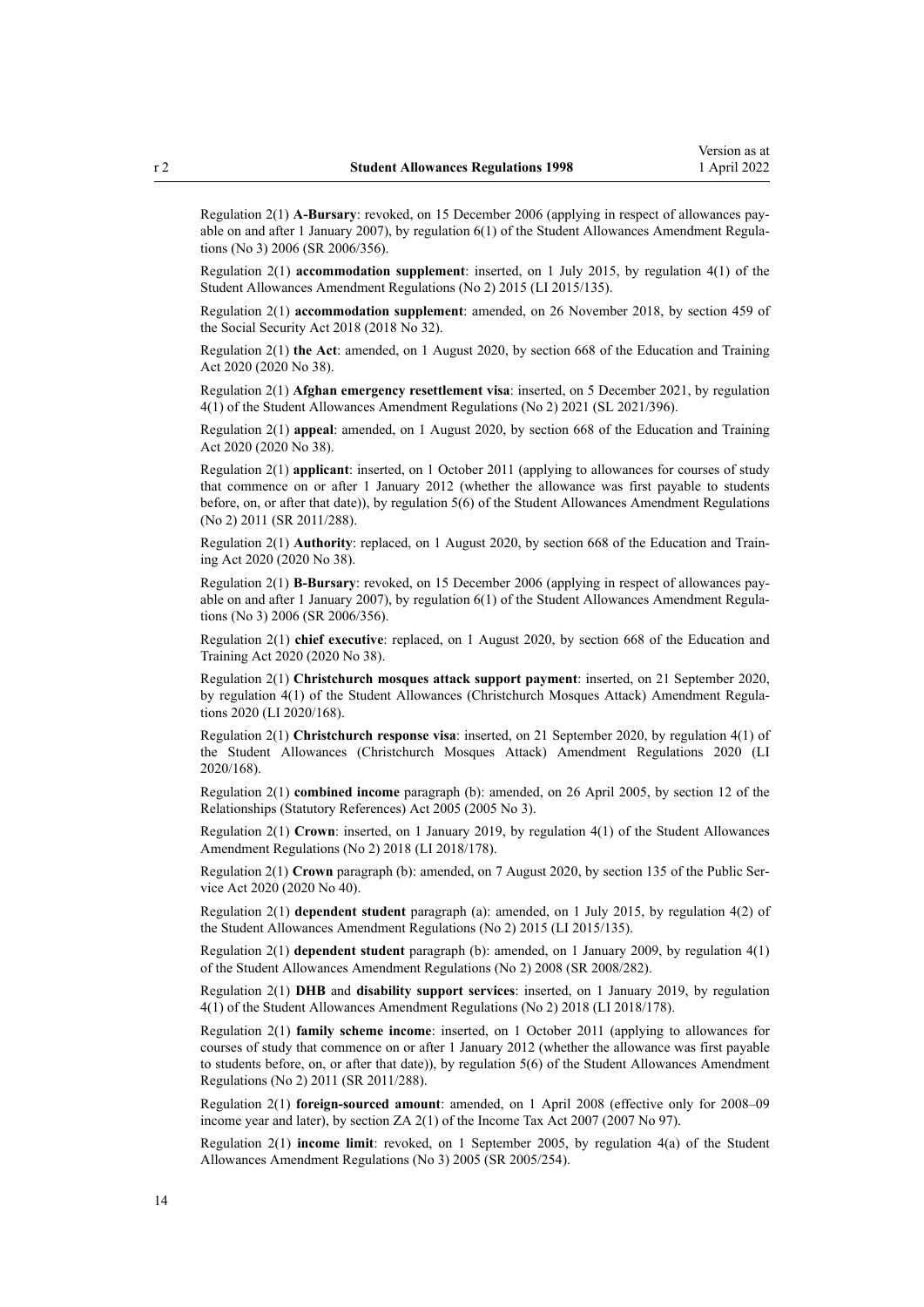Regulation 2(1) **income year**: revoked, on 1 April 2005, by [section YA 2](http://legislation.govt.nz/pdflink.aspx?id=DLM277147) of the Income Tax Act 2004 (2004 No 35).

Regulation 2(1) **living with a parent**: amended, on 26 November 2018, by [section 459](http://legislation.govt.nz/pdflink.aspx?id=DLM6784038) of the Social Security Act 2018 (2018 No 32).

Regulation 2(1) **married**: substituted, on 7 October 2004, by [regulation 3\(2\)](http://legislation.govt.nz/pdflink.aspx?id=DLM286420) of the Student Allow‐ ances Amendment Regulations (No 2) 2004 (SR 2004/299).

Regulation 2(1) **merit grant**: amended, on 1 August 2020, by [section 668](http://legislation.govt.nz/pdflink.aspx?id=LMS367713) of the Education and Training Act 2020 (2020 No 38).

Regulation 2(1) **overseas campus or delivery site**: inserted, on 27 October 2016, by [regulation 4](http://legislation.govt.nz/pdflink.aspx?id=DLM6966229) of the Student Allowances Amendment Regulations (No 2) 2016 (LI 2016/217).

Regulation 2(1) **parent**: replaced, on 13 December 2019, by [regulation 4\(1\)](http://legislation.govt.nz/pdflink.aspx?id=LMS285562) of the Student Allow‐ ances (State-supported Care Exemptions) Amendment Regulations 2019 (LI 2019/307).

Regulation 2(1) **parental home**: replaced, on 6 September 2012 (applying to allowances for courses of study that commence on or after 1 January 2013 (whether the allowance was first payable to students before, on, or after that date)), by [regulation 5\(2\)](http://legislation.govt.nz/pdflink.aspx?id=DLM4633909) of the Student Allowances Amendment Regulations (No 2) 2012 (SR 2012/212).

Regulation 2(1) **parental income**: amended, on 1 April 2005 (effective for 2005–06 tax year and later), by [section YA 2](http://legislation.govt.nz/pdflink.aspx?id=DLM277147) of the Income Tax Act 2004 (2004 No 35).

Regulation 2(1) **parental income** paragraph (a): amended, on 1 October 2011 (applying to allow‐ ances for courses of study that commence on or after 1 January 2012 (whether the allowance was first payable to students before, on, or after that date)), by [regulation 5\(1\)](http://legislation.govt.nz/pdflink.aspx?id=DLM3946724) of the Student Allowances Amendment Regulations (No 2) 2011 (SR 2011/288).

Regulation 2(1) **parental income** paragraph (b)(i): amended, on 1 October 2011 (applying to allow‐ ances for courses of study that commence on or after 1 January 2012 (whether the allowance was first payable to students before, on, or after that date)), by [regulation 5\(1\)](http://legislation.govt.nz/pdflink.aspx?id=DLM3946724) of the Student Allowances Amendment Regulations (No 2) 2011 (SR 2011/288).

Regulation 2(1) **partner**: substituted, on 1 April 2007 (applying in respect of allowances payable on and after 1 April 2007), by [regulation 9](http://legislation.govt.nz/pdflink.aspx?id=DLM418349) of the Student Allowances Amendment Regulations (No 3) 2006 (SR 2006/356).

Regulation 2(1) **partner**: amended, on 1 October 2011 (applying to allowances for courses of study that commence on or after 1 January 2012 (whether the allowance was first payable to students before, on, or after that date)), by [regulation 5\(2\)](http://legislation.govt.nz/pdflink.aspx?id=DLM3946724) of the Student Allowances Amendment Regulations (No 2) 2011 (SR 2011/288).

Regulation 2(1) **partner**: amended, on 1 October 2011 (applying to allowances for courses of study that commence on or after 1 January 2012 (whether the allowance was first payable to students before, on, or after that date)), by [regulation 5\(3\)](http://legislation.govt.nz/pdflink.aspx?id=DLM3946724) of the Student Allowances Amendment Regulations (No 2) 2011 (SR 2011/288).

Regulation 2(1) partner paragraph (a): amended, on 1 January 2009, by [regulation 4\(2\)](http://legislation.govt.nz/pdflink.aspx?id=DLM1486407) of the Student Allowances Amendment Regulations (No 2) 2008 (SR 2008/282).

Regulation 2(1) **partner** paragraph (b): amended, on 1 January 2009, by [regulation 4\(2\)](http://legislation.govt.nz/pdflink.aspx?id=DLM1486407) of the Student Allowances Amendment Regulations (No 2) 2008 (SR 2008/282).

Regulation 2(1) **partnered**: substituted, on 1 April 2007, by [regulation 9](http://legislation.govt.nz/pdflink.aspx?id=DLM418349) of the Student Allowances Amendment Regulations (No 3) 2006 (SR 2006/356).

Regulation 2(1) **permanent resident**: inserted, on 27 October 2016, by [regulation 4](http://legislation.govt.nz/pdflink.aspx?id=DLM6966229) of the Student Allowances Amendment Regulations (No 2) 2016 (LI 2016/217).

Regulation 2(1) **permanent resident**: amended, on 27 March 2022, by [regulation 4](http://legislation.govt.nz/pdflink.aspx?id=LMS655594) of the Student Allowances Amendment Regulations (No 2) 2022 (SL 2022/66).

Regulation 2(1) **personal income**: amended, on 7 October 2004, by [regulation 3\(1\)\(a\)](http://legislation.govt.nz/pdflink.aspx?id=DLM286420) of the Student Allowances Amendment Regulations (No 2) 2004 (SR 2004/299).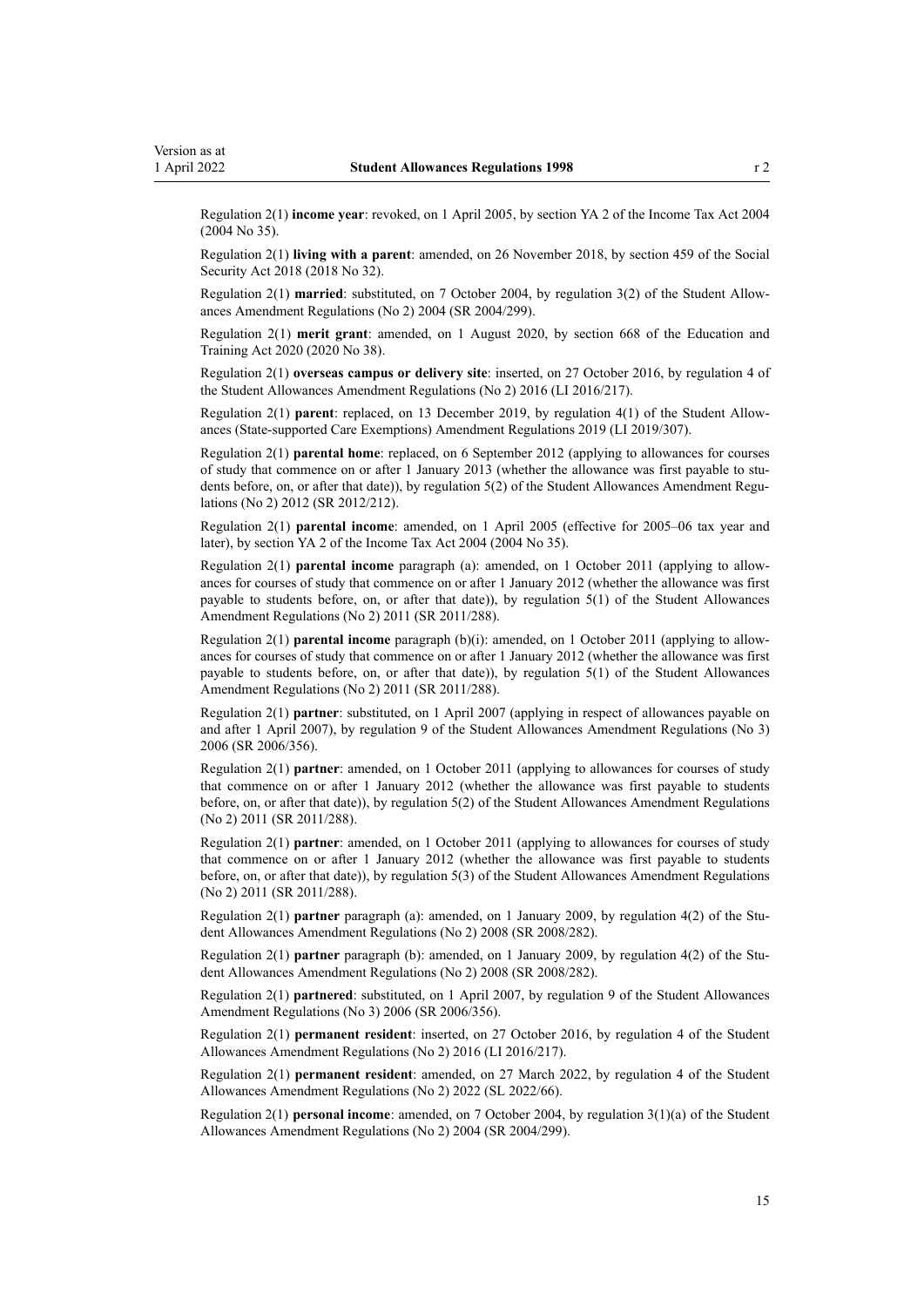Regulation 2(1) **personal income** paragraph (aa): inserted, on 7 October 2004, by [regulation 3\(1\)\(b\)](http://legislation.govt.nz/pdflink.aspx?id=DLM286420) of the Student Allowances Amendment Regulations (No 2) 2004 (SR 2004/299).

Regulation 2(1) **personal income** paragraph (a): amended, on 26 November 2018, by [section 459](http://legislation.govt.nz/pdflink.aspx?id=DLM6784038) of the Social Security Act 2018 (2018 No 32).

Regulation 2(1) **personal income** paragraph (a)(via): inserted, on 1 April 2006, by [section 21](http://legislation.govt.nz/pdflink.aspx?id=DLM298068) of the Social Security (Working for Families) Amendment Act 2004 (2004 No 51).

Regulation 2(1) **personal income** paragraph (c)(i): amended, on 1 January 2009, by [regulation 4\(3\)](http://legislation.govt.nz/pdflink.aspx?id=DLM1486407) of the Student Allowances Amendment Regulations (No 2) 2008 (SR 2008/282).

Regulation 2(1) **personal income** paragraph (c)(i): amended, on 15 December 2006 (applying in respect of allowances payable on and after 1 January 2007), by [regulation 5](http://legislation.govt.nz/pdflink.aspx?id=DLM418343) of the Student Allowances Amendment Regulations (No 3) 2006 (SR 2006/356).

Regulation 2(1) **personal income** paragraph (c)(ii): amended, on 3 March 2010, pursuant to [section](http://legislation.govt.nz/pdflink.aspx?id=DLM2773701) [5\(1\)\(b\)](http://legislation.govt.nz/pdflink.aspx?id=DLM2773701) of the Accident Compensation Amendment Act 2010 (2010 No 1).

Regulation 2(1) **personal income** paragraph (c)(ii): amended, on 1 January 2009, by [regulation 4\(3\)](http://legislation.govt.nz/pdflink.aspx?id=DLM1486407) of the Student Allowances Amendment Regulations (No 2) 2008 (SR 2008/282).

Regulation 2(1) **personal income** paragraph (c)(ii): amended, on 15 December 2006 (applying in respect of allowances payable on and after 1 January 2007), by [regulation 5](http://legislation.govt.nz/pdflink.aspx?id=DLM418343) of the Student Allowances Amendment Regulations (No 3) 2006 (SR 2006/356).

Regulation 2(1) **personal income** paragraph (c)(iii): amended, on 7 October 2004, by [regulation](http://legislation.govt.nz/pdflink.aspx?id=DLM286420) [3\(1\)\(c\)](http://legislation.govt.nz/pdflink.aspx?id=DLM286420) of the Student Allowances Amendment Regulations (No 2) 2004 (SR 2004/299).

Regulation 2(1) **personal income** paragraph (c)(v): amended, on 7 October 2004, by [regulation](http://legislation.govt.nz/pdflink.aspx?id=DLM286420) [3\(1\)\(d\)](http://legislation.govt.nz/pdflink.aspx?id=DLM286420) of the Student Allowances Amendment Regulations (No 2) 2004 (SR 2004/299).

Regulation 2(1) **personal income** paragraph (c)(vii): amended, on 1 April 2012, by [section 224](http://legislation.govt.nz/pdflink.aspx?id=DLM3180447) of the Student Loan Scheme Act 2011 (2011 No 62).

Regulation 2(1) **personal income** paragraph (c)(viii): inserted, on 1 January 2019, by [regulation 4\(2\)](http://legislation.govt.nz/pdflink.aspx?id=LMS83859) of the Student Allowances Amendment Regulations (No 2) 2018 (LI 2018/178).

Regulation 2(1) **personal income** paragraph (d): replaced, on 1 July 2018, by [regulation 5\(1\)](http://legislation.govt.nz/pdflink.aspx?id=LMS12626) of the Student Allowances Amendment Regulations 2018 (LI 2018/24).

Regulation 2(1) **personal income** paragraph (e): replaced, on 13 December 2019, by [regulation 4\(2\)](http://legislation.govt.nz/pdflink.aspx?id=LMS285562) of the Student Allowances (State-supported Care Exemptions) Amendment Regulations 2019 (LI 2019/307).

Regulation 2(1) **personal income** paragraph (f): inserted, on 13 December 2019, by [regulation 4\(2\)](http://legislation.govt.nz/pdflink.aspx?id=LMS285562) of the Student Allowances (State-supported Care Exemptions) Amendment Regulations 2019 (LI 2019/307).

Regulation 2(1) **personal income** paragraph (g): inserted, on 21 September 2020, by [regulation 4\(2\)](http://legislation.govt.nz/pdflink.aspx?id=LMS370868) of the Student Allowances (Christchurch Mosques Attack) Amendment Regulations 2020 (LI 2020/168).

Regulation 2(1) **predecessor in title**: inserted, on 1 January 2019, by [regulation 4\(1\)](http://legislation.govt.nz/pdflink.aspx?id=LMS83859) of the Student Allowances Amendment Regulations (No 2) 2018 (LI 2018/178).

Regulation 2(1) **programme**: replaced, on 6 September 2012 (applying to allowances for courses of study that commence on or after 1 January 2013 (whether the allowance was first payable to students before, on, or after that date)), by [regulation 5\(3\)](http://legislation.govt.nz/pdflink.aspx?id=DLM4633909) of the Student Allowances Amendment Regulations (No 2) 2012 (SR 2012/212).

Regulation 2(1) **recognised course of study** paragraph (b)(ii): amended, on 28 September 2006, by [regulation 5\(1\)](http://legislation.govt.nz/pdflink.aspx?id=DLM407802) of the Student Allowances Amendment Regulations (No 2) 2006 (SR 2006/270).

Regulation 2(1) **recognised programme**: replaced, on 1 August 2020, by [section 668](http://legislation.govt.nz/pdflink.aspx?id=LMS367713) of the Education and Training Act 2020 (2020 No 38).

Regulation 2(1) **secondary school**: replaced, on 1 August 2020, by [section 668](http://legislation.govt.nz/pdflink.aspx?id=LMS367713) of the Education and Training Act 2020 (2020 No 38).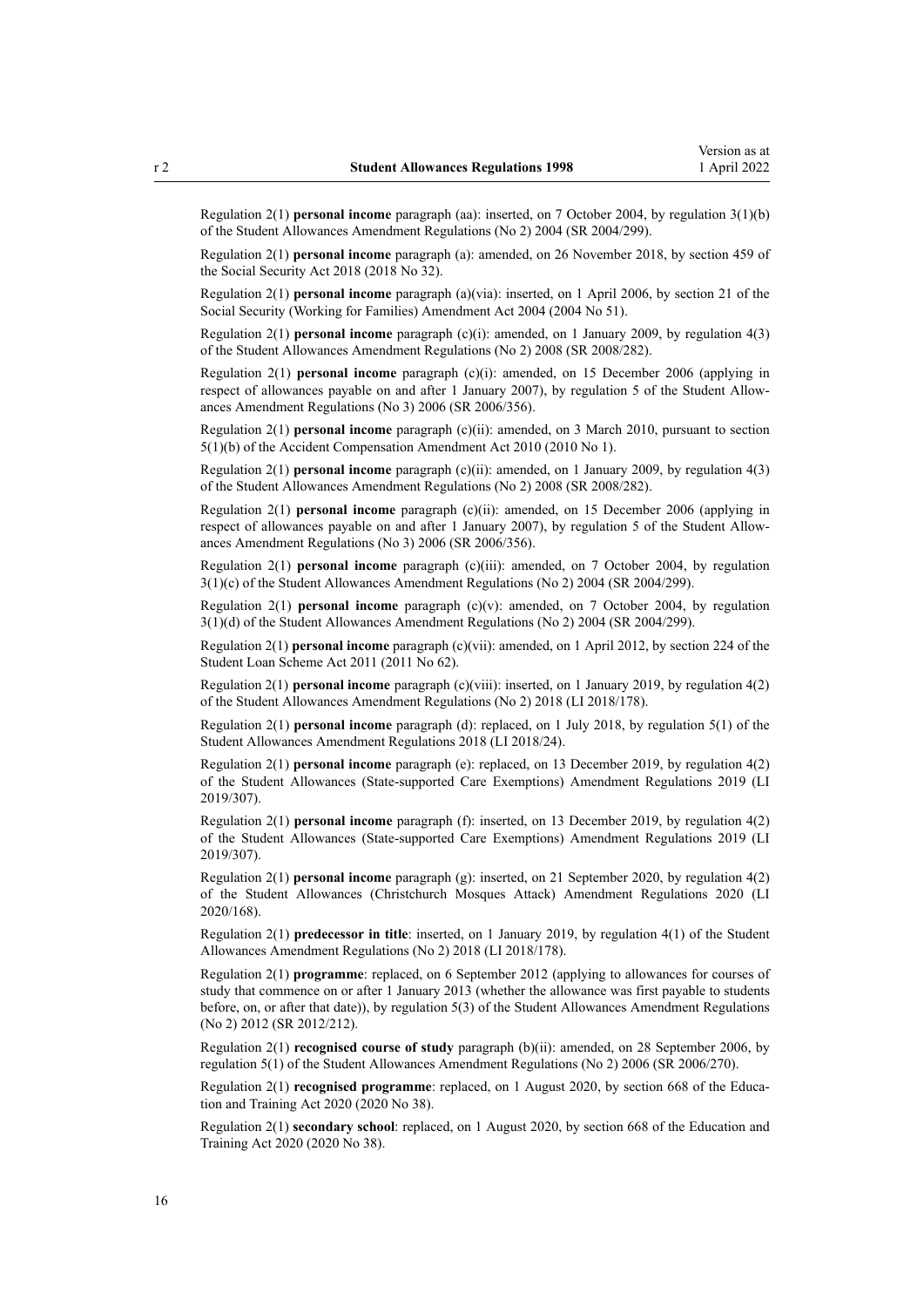Regulation 2(1) **single**: substituted, on 26 April 2005, by [section 12](http://legislation.govt.nz/pdflink.aspx?id=DLM334004) of the Relationships (Statutory References) Act 2005 (2005 No 3).

Regulation 2(1) **specified caregiver**: inserted, on 13 December 2019, by [regulation 4\(3\)](http://legislation.govt.nz/pdflink.aspx?id=LMS285562) of the Student Allowances (State-supported Care Exemptions) Amendment Regulations 2019 (LI 2019/307).

Regulation 2(1) **specified country**: inserted, on 27 October 2016, by [regulation 4](http://legislation.govt.nz/pdflink.aspx?id=DLM6966229) of the Student Allowances Amendment Regulations (No 2) 2016 (LI 2016/217).

Regulation 2(1) **spousal or partner's income**: amended, on 26 April 2005, by [section 12](http://legislation.govt.nz/pdflink.aspx?id=DLM334004) of the Rela‐ tionships (Statutory References) Act 2005 (2005 No 3).

Regulation 2(1) **spousal or partner's income**: amended, on 7 October 2004, by [regulation 3\(6\)\(a\)](http://legislation.govt.nz/pdflink.aspx?id=DLM286420) of the Student Allowances Amendment Regulations (No 2) 2004 (SR 2004/299).

Regulation 2(1) **spousal or partner's income** paragraph (aa): inserted, on 7 October 2004, by [regula‐](http://legislation.govt.nz/pdflink.aspx?id=DLM286420) [tion 3\(6\)\(b\)](http://legislation.govt.nz/pdflink.aspx?id=DLM286420) of the Student Allowances Amendment Regulations (No 2) 2004 (SR 2004/299).

Regulation 2(1) **spousal or partner's income** paragraph (aa): amended, on 1 July 2015, by [regula‐](http://legislation.govt.nz/pdflink.aspx?id=DLM6486033) [tion 4\(3\)](http://legislation.govt.nz/pdflink.aspx?id=DLM6486033) of the Student Allowances Amendment Regulations (No 2) 2015 (LI 2015/135).

Regulation 2(1) **spousal or partner's income** paragraph (aa): amended, on 26 April 2005, by [section](http://legislation.govt.nz/pdflink.aspx?id=DLM334004) [12](http://legislation.govt.nz/pdflink.aspx?id=DLM334004) of the Relationships (Statutory References) Act 2005 (2005 No 3).

Regulation 2(1) **spousal or partner's income** paragraph (a): amended, on 26 November 2018, by [section 459](http://legislation.govt.nz/pdflink.aspx?id=DLM6784038) of the Social Security Act 2018 (2018 No 32).

Regulation 2(1) **spousal or partner's income** paragraph (a): amended, on 26 April 2005, by [section](http://legislation.govt.nz/pdflink.aspx?id=DLM334004) [12](http://legislation.govt.nz/pdflink.aspx?id=DLM334004) of the Relationships (Statutory References) Act 2005 (2005 No 3).

Regulation 2(1) **spousal or partner's income** paragraph (a)(via): inserted, on 1 April 2006, by [sec‐](http://legislation.govt.nz/pdflink.aspx?id=DLM298068) [tion 21](http://legislation.govt.nz/pdflink.aspx?id=DLM298068) of the Social Security (Working for Families) Amendment Act 2004 (2004 No 51).

Regulation 2(1) **spousal or partner's income** paragraph (c): amended, on 1 July 2015, by [regulation](http://legislation.govt.nz/pdflink.aspx?id=DLM6486033) [4\(4\)](http://legislation.govt.nz/pdflink.aspx?id=DLM6486033) of the Student Allowances Amendment Regulations (No 2) 2015 (LI 2015/135).

Regulation 2(1) **spousal or partner's income** paragraph (c)(i): amended, on 26 April 2005, by [sec‐](http://legislation.govt.nz/pdflink.aspx?id=DLM334004) [tion 12](http://legislation.govt.nz/pdflink.aspx?id=DLM334004) of the Relationships (Statutory References) Act 2005 (2005 No 3).

Regulation 2(1) **spousal or partner's income** paragraph (c)(i): amended, on 7 October 2004, by [regulation 3\(6\)\(c\)](http://legislation.govt.nz/pdflink.aspx?id=DLM286420) of the Student Allowances Amendment Regulations (No 2) 2004 (SR 2004/299).

Regulation 2(1) **spousal or partner's income** paragraph (c)(ii): amended, on 26 April 2005, by [sec‐](http://legislation.govt.nz/pdflink.aspx?id=DLM334004) [tion 12](http://legislation.govt.nz/pdflink.aspx?id=DLM334004) of the Relationships (Statutory References) Act 2005 (2005 No 3).

Regulation 2(1) **spousal or partner's income** paragraph (c)(iii): amended, on 26 April 2005, by [sec‐](http://legislation.govt.nz/pdflink.aspx?id=DLM334004) [tion 12](http://legislation.govt.nz/pdflink.aspx?id=DLM334004) of the Relationships (Statutory References) Act 2005 (2005 No 3).

Regulation 2(1) **spousal or partner's income** paragraph (c)(iii): amended, on 7 October 2004, by [regulation 3\(6\)\(d\)](http://legislation.govt.nz/pdflink.aspx?id=DLM286420) of the Student Allowances Amendment Regulations (No 2) 2004 (SR 2004/299).

Regulation 2(1) **spousal or partner's income** paragraph (c)(iv)(A): amended, on 26 April 2005, by [section 12](http://legislation.govt.nz/pdflink.aspx?id=DLM334004) of the Relationships (Statutory References) Act 2005 (2005 No 3).

Regulation 2(1) **spousal or partner's income** paragraph (c)(v): amended, on 1 April 2012, by sec[tion 224](http://legislation.govt.nz/pdflink.aspx?id=DLM3180447) of the Student Loan Scheme Act 2011 (2011 No 62).

Regulation 2(1) **spousal or partner's income** paragraph (c)(v): amended, on 26 April 2005, by [sec‐](http://legislation.govt.nz/pdflink.aspx?id=DLM334004) [tion 12](http://legislation.govt.nz/pdflink.aspx?id=DLM334004) of the Relationships (Statutory References) Act 2005 (2005 No 3).

Regulation 2(1) **spousal or partner's income** paragraph (c)(vi): inserted, on 1 January 2019, by [regulation 4\(3\)](http://legislation.govt.nz/pdflink.aspx?id=LMS83859) of the Student Allowances Amendment Regulations (No 2) 2018 (LI 2018/178).

Regulation 2(1) **spousal or partner's income** paragraph (d): replaced, on 1 July 2018, by [regulation](http://legislation.govt.nz/pdflink.aspx?id=LMS12626) [5\(2\)](http://legislation.govt.nz/pdflink.aspx?id=LMS12626) of the Student Allowances Amendment Regulations 2018 (LI 2018/24).

Regulation 2(1) **spousal or partner's income** paragraph (e): replaced, on 13 December 2019, by [regulation 4\(4\)](http://legislation.govt.nz/pdflink.aspx?id=LMS285562) of the Student Allowances (State-supported Care Exemptions) Amendment Regula‐ tions 2019 (LI 2019/307).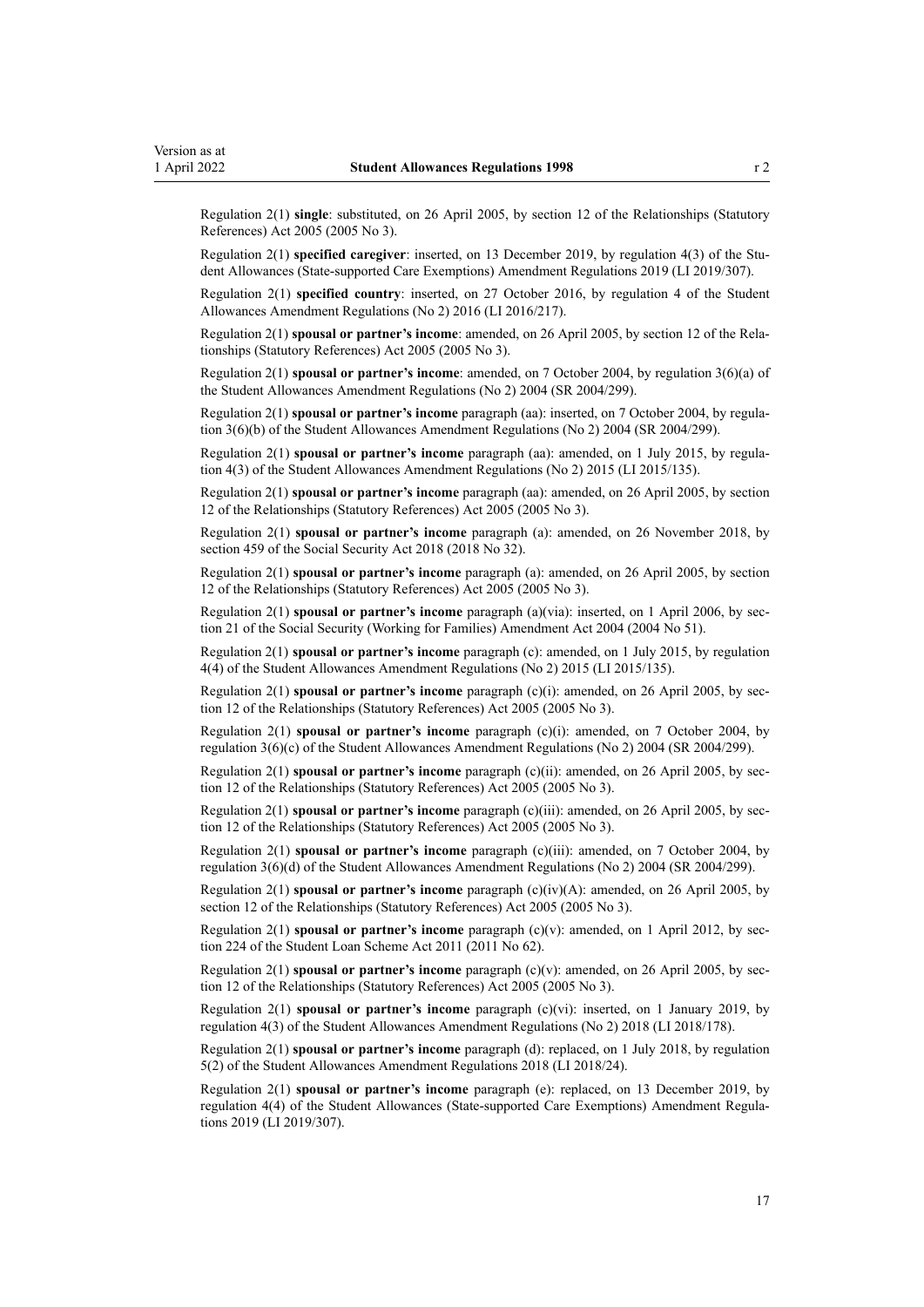Regulation 2(1) **spousal or partner's income** paragraph (f): inserted, on 13 December 2019, by [regulation 4\(4\)](http://legislation.govt.nz/pdflink.aspx?id=LMS285562) of the Student Allowances (State-supported Care Exemptions) Amendment Regulations 2019 (LI 2019/307).

Regulation 2(1) **spousal or partner's income** paragraph (g): inserted, on 21 September 2020, by [regulation 4\(3\)](http://legislation.govt.nz/pdflink.aspx?id=LMS370868) of the Student Allowances (Christchurch Mosques Attack) Amendment Regulations 2020 (LI 2020/168).

Regulation 2(1) **spouse**: substituted, on 1 April 2007, by [regulation 9](http://legislation.govt.nz/pdflink.aspx?id=DLM418349) of the Student Allowances Amendment Regulations (No 3) 2006 (SR 2006/356).

Regulation 2(1) **spouse**: amended, on 1 October 2011 (applying to allowances for courses of study that commence on or after 1 January 2012 (whether the allowance was first payable to students before, on, or after that date)), by [regulation 5\(4\)](http://legislation.govt.nz/pdflink.aspx?id=DLM3946724) of the Student Allowances Amendment Regulations (No 2) 2011 (SR 2011/288).

Regulation 2(1) **spouse**: amended, on 1 October 2011 (applying to allowances for courses of study that commence on or after 1 January 2012 (whether the allowance was first payable to students before, on, or after that date)), by [regulation 5\(5\)](http://legislation.govt.nz/pdflink.aspx?id=DLM3946724) of the Student Allowances Amendment Regulations (No 2) 2011 (SR 2011/288).

Regulation 2(1) **spouse** paragraph (a): amended, on 1 January 2009, by [regulation 4\(4\)](http://legislation.govt.nz/pdflink.aspx?id=DLM1486407) of the Student Allowances Amendment Regulations (No 2) 2008 (SR 2008/282).

Regulation 2(1) **spouse** paragraph (b): amended, on 1 January 2009, by [regulation 4\(4\)](http://legislation.govt.nz/pdflink.aspx?id=DLM1486407) of the Student Allowances Amendment Regulations (No 2) 2008 (SR 2008/282).

Regulation 2(1) **standard tax**: revoked, on 1 September 2005, by [regulation 4\(c\)](http://legislation.govt.nz/pdflink.aspx?id=DLM347848) of the Student Allowances Amendment Regulations (No 3) 2005 (SR 2005/254).

Regulation 2(1) **step-parent**: inserted, on 6 September 2012 (applying to allowances for courses of study that commence on or after 1 January 2013 (whether the allowance was first payable to students before, on, or after that date)), by [regulation 5\(5\)](http://legislation.govt.nz/pdflink.aspx?id=DLM4633909) of the Student Allowances Amendment Regulations (No 2) 2012 (SR 2012/212).

Regulation 2(1) **supported child**: amended, on 1 January 2009, by [regulation 4\(5\)](http://legislation.govt.nz/pdflink.aspx?id=DLM1486407) of the Student Allowances Amendment Regulations (No 2) 2008 (SR 2008/282).

Regulation 2(1) **supported child** paragraph (c)(ii): amended, on 26 November 2018, by [section 459](http://legislation.govt.nz/pdflink.aspx?id=DLM6784038) of the Social Security Act 2018 (2018 No 32).

Regulation 2(1) **supported child** paragraph (c)(ii): amended, on 15 July 2013, by [section 86](http://legislation.govt.nz/pdflink.aspx?id=DLM4542405) of the Social Security (Benefit Categories and Work Focus) Amendment Act 2013 (2013 No 13).

Regulation 2(1) **supported child** paragraph (c)(ii): amended, on 15 July 2013, by [section 97](http://legislation.govt.nz/pdflink.aspx?id=DLM4542434) of the Social Security (Benefit Categories and Work Focus) Amendment Act 2013 (2013 No 13).

Regulation 2(1) **supported child** paragraph (c)(ii): amended, on 15 July 2013, by [section 114](http://legislation.govt.nz/pdflink.aspx?id=DLM4542466) of the Social Security (Benefit Categories and Work Focus) Amendment Act 2013 (2013 No 13).

Regulation 2(1) **supported child** paragraph (c)(ii): amended, on 15 July 2013, by [section 129](http://legislation.govt.nz/pdflink.aspx?id=DLM4542494) of the Social Security (Benefit Categories and Work Focus) Amendment Act 2013 (2013 No 13).

Regulation 2(1) **supported child** paragraph (c)(iii): substituted, on 15 April 2003, by [section 12\(2\)](http://legislation.govt.nz/pdflink.aspx?id=DLM191905) of the War Pensions Amendment Act 2003 (2003 No 18).

Regulation 2(1) **supported child** paragraph (c)(iii): amended, on 7 December 2014, by [section 278](http://legislation.govt.nz/pdflink.aspx?id=DLM5546587) of the Veterans' Support Act 2014 (2014 No 56).

Regulation 2(1) **supported child** paragraph (c)(iii): amended, on 21 April 2005, by [section 9\(2\)](http://legislation.govt.nz/pdflink.aspx?id=DLM346494) of the New Zealand Superannuation and Retirement Income Amendment Act 2005 (2005 No 42).

Regulation 2(1) **supported child** paragraph (c)(iii): amended, on 7 October 2004, by [regulation 3\(7\)](http://legislation.govt.nz/pdflink.aspx?id=DLM286420) of the Student Allowances Amendment Regulations (No 2) 2004 (SR 2004/299).

Regulation 2(1) **supported child** paragraph (c)(iv): amended, on 26 November 2018, by [section 459](http://legislation.govt.nz/pdflink.aspx?id=DLM6784038) of the Social Security Act 2018 (2018 No 32).

Regulation 2(1) **tax year**: inserted, on 1 April 2005 (effective for 2005–06 tax year and later), by [section YA 2](http://legislation.govt.nz/pdflink.aspx?id=DLM277147) of the Income Tax Act 2004 (2004 No 35).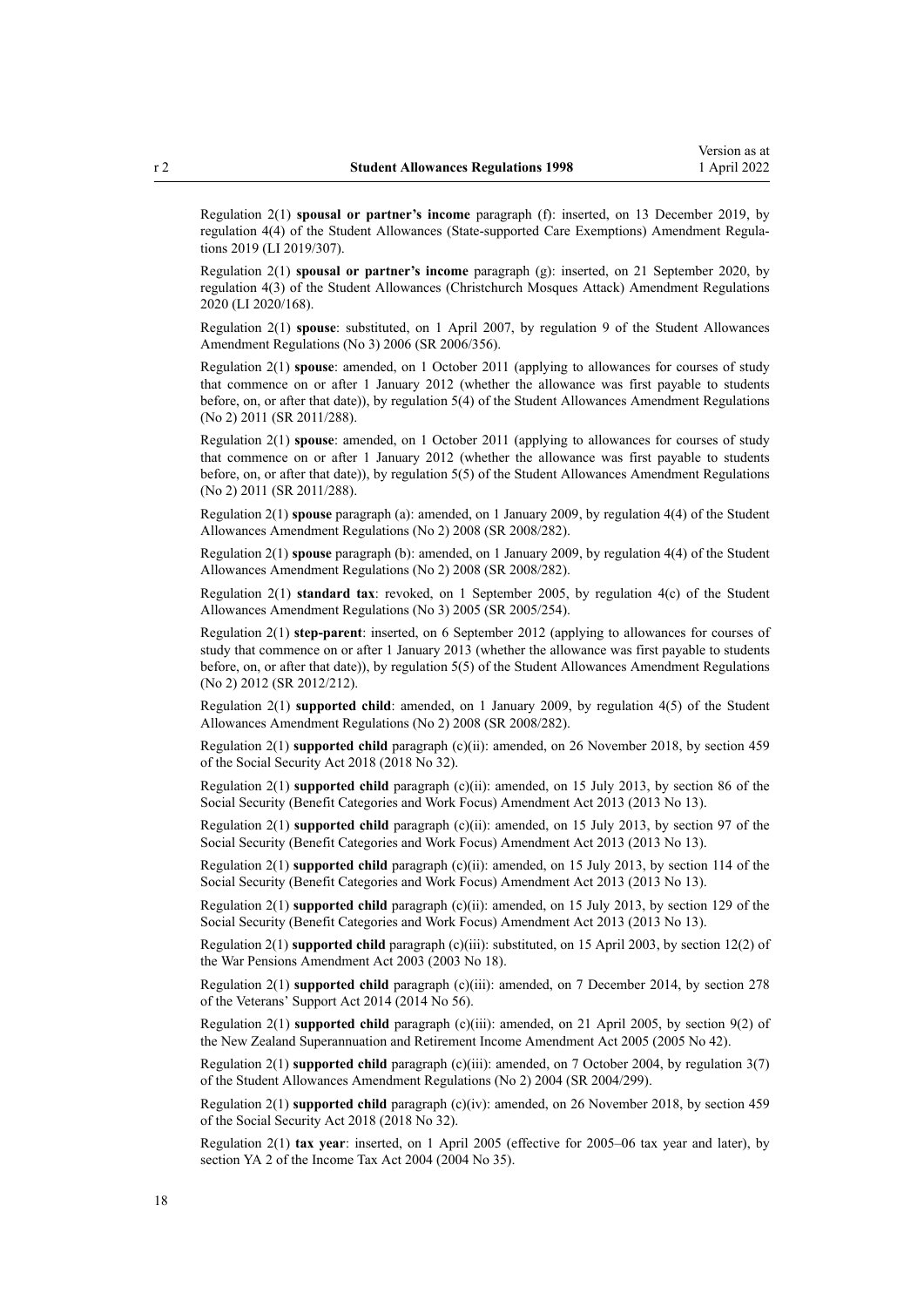<span id="page-18-0"></span>Regulation 2(1) **tax year**: amended, on 1 April 2008 (effective only for 2008–09 income year and later), by [section ZA 2\(1\)](http://legislation.govt.nz/pdflink.aspx?id=DLM1523176) of the Income Tax Act 2007 (2007 No 97).

Regulation 2(1) **taxable income**: amended, on 1 April 2008 (effective only for 2008–09 income year and later), by [section ZA 2\(1\)](http://legislation.govt.nz/pdflink.aspx?id=DLM1523176) of the Income Tax Act 2007 (2007 No 97).

Regulation 2(1) **tertiary provider**: amended, on 1 August 2020, by [section 668](http://legislation.govt.nz/pdflink.aspx?id=LMS367713) of the Education and Training Act 2020 (2020 No 38).

Regulation 2(1) **tertiary provider**: amended, on 1 April 2020, by [section 78\(2\)](http://legislation.govt.nz/pdflink.aspx?id=LMS245981) of the Education (Vocational Education and Training Reform) Amendment Act 2020 (2020 No 1).

Regulation 2(1) **weekly parental income**: added, on 7 October 2004, by [regulation 3\(5\)](http://legislation.govt.nz/pdflink.aspx?id=DLM286420) of the Student Allowances Amendment Regulations (No 2) 2004 (SR 2004/299).

Regulation 2(1A): inserted, on 21 September 2020, by [regulation 4\(4\)](http://legislation.govt.nz/pdflink.aspx?id=LMS370868) of the Student Allowances (Christchurch Mosques Attack) Amendment Regulations 2020 (LI 2020/168).

Regulation  $2(1A)(a)(i)$ : amended, on 5 December 2021, by [regulation 4\(2\)](http://legislation.govt.nz/pdflink.aspx?id=LMS598826) of the Student Allowances Amendment Regulations (No 2) 2021 (SL 2021/396).

Regulation 2(2): amended, on 1 August 2020, by [section 668](http://legislation.govt.nz/pdflink.aspx?id=LMS367713) of the Education and Training Act 2020 (2020 No 38).

### **2A Meaning of programme**

- (1) In these regulations, **programme** means,—
	- (a) in relation to a secondary school, a full-time course:
	- (b) in relation to a tertiary provider, any aggregate of courses, classes, and work required for the completion of a degree, diploma, certificate, or other qualification awarded by that provider.
- (2) Despite subclause  $(1)(b)$ , a programme does not include a degree, diploma, certificate, or other qualification that is listed at level 8 or above on the Qualifica‐ tions Framework.
- (3) Subclause (2) does not apply to a Bachelor Honours degree described in the Qualifications Framework.
- (4) In this regulation, **Qualifications Framework** means the framework referred to in [section 436](http://legislation.govt.nz/pdflink.aspx?id=LMS172274) of the Act.

Regulation 2A: inserted, on 6 September 2012 (applying to allowances for courses of study that com‐ mence on or after 1 January 2013 (whether the allowance was first payable to students before, on, or after that date)), by [regulation 6](http://legislation.govt.nz/pdflink.aspx?id=DLM4633918) of the Student Allowances Amendment Regulations (No 2) 2012 (SR 2012/212).

Regulation 2A(4): amended, on 1 August 2020, by [section 668](http://legislation.govt.nz/pdflink.aspx?id=LMS367713) of the Education and Training Act 2020 (2020 No 38).

#### **2B Transitional, savings, and related provisions**

The transitional, savings, and related provisions set out in [Schedule 1](#page-54-0) have effect according to their terms.

Regulation 2B: inserted, on 27 October 2016, by [regulation 5](http://legislation.govt.nz/pdflink.aspx?id=DLM6966236) of the Student Allowances Amendment Regulations (No 2) 2016 (LI 2016/217).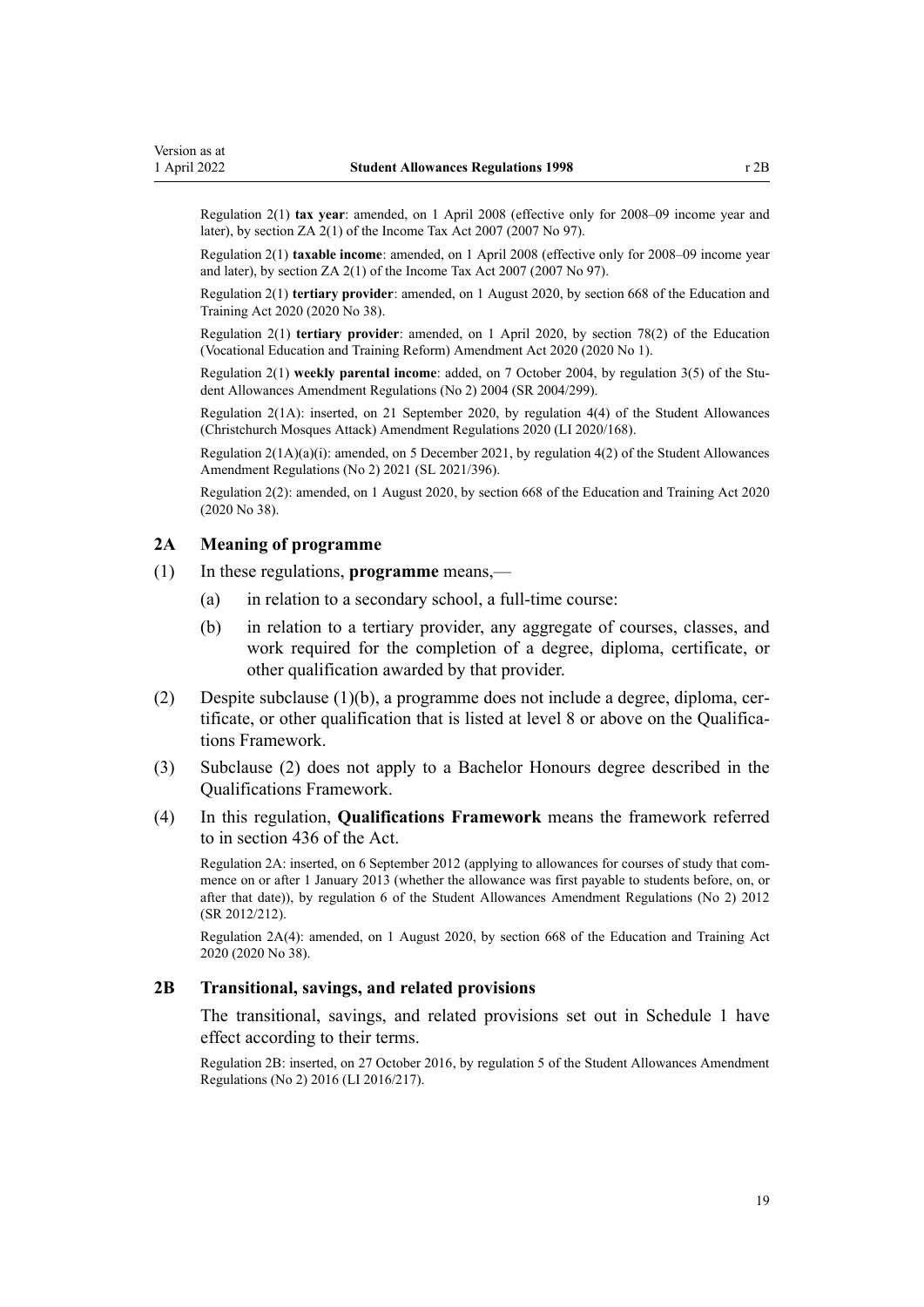### **Part 1**

### **Allowances**

### <span id="page-19-0"></span>**3 Allowances continued**

The following allowances are continued:

- (a) basic grants:
- (b) independent circumstances grants:
- (c) accommodation benefits:
- (d) *[Revoked]*
- (e) *[Revoked]*

Compare: SR 1991/295 r 18

Regulation 3(d): revoked, on 15 December 2006 (applying in respect of allowances payable on and after 1 January 2007), by [regulation 6\(2\)](http://legislation.govt.nz/pdflink.aspx?id=DLM418344) of the Student Allowances Amendment Regulations (No 3) 2006 (SR 2006/356).

Regulation 3(e): revoked, on 15 December 2006 (applying in respect of allowances payable on and after 1 January 2007), by [regulation 6\(2\)](http://legislation.govt.nz/pdflink.aspx?id=DLM418344) of the Student Allowances Amendment Regulations (No 3) 2006 (SR 2006/356).

### **Part 2**

### **Assessment of parental and spousal or partner's income**

Part 2 heading: amended, on 26 April 2005, by [section 12](http://legislation.govt.nz/pdflink.aspx?id=DLM334004) of the Relationships (Statutory References) Act 2005 (2005 No 3).

### **4 Assessment of parental income**

- (1) A student's parental income must be assessed if the student is single, younger than 24, without a supported child or children, and applies for an allowance continued by regulation 3(a) or (c).
- (2) Where a student's parental income is to be assessed, the chief executive may make such an assessment and the following provisions apply:
	- (a) if a student has more than 2 parents, the student must nominate, as the student's parents for the purposes of this subclause, the 2 parents who are the major contributors to the student's support, and the combined parental incomes of those 2 contributors is considered to be the parental income of the student:
	- (b) the chief executive may require any student who applies for a basic grant to ensure that such evidence of the parental income of that student as the chief executive specifies is provided to the chief executive before the portion of the course of study to which the allowance relates ends:
	- (c) if a student whose parents are not living together wishes to have the income tested portion of a basic grant assessed on 1 parental income, the chief executive may make such an assessment if the student—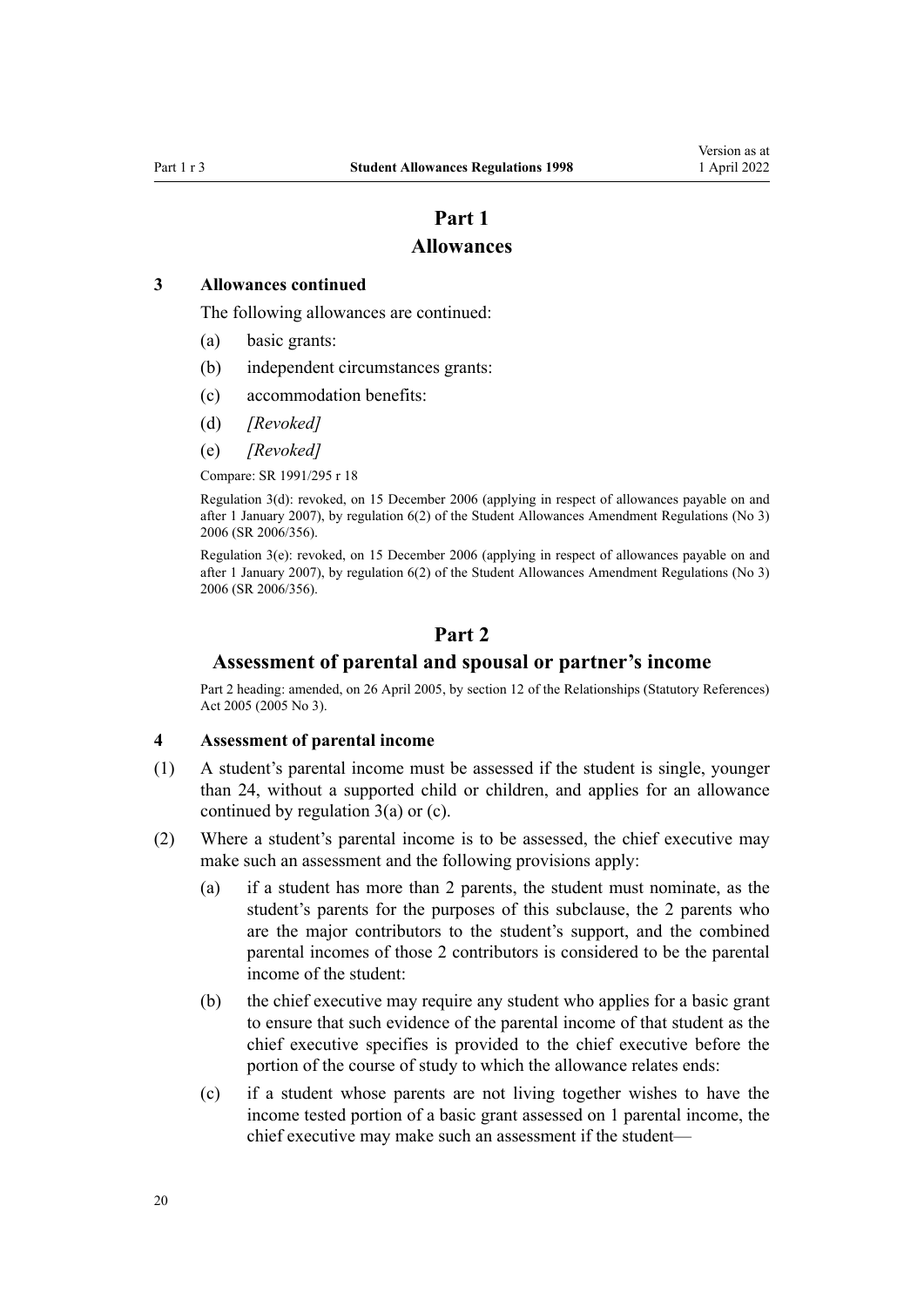- (i) makes an application to the chief executive accompanied by a statement from that parent establishing the student's independence from the student's other parent; and
- (ii) provides any other statements and information from independent persons specified by the chief executive as the chief executive may require to establish that fact:
- (d) where one or both of the parents of any student has or have more than 1 dependent student who is enrolled in a full-time course at a secondary school or tertiary provider, the combined parental income of the parents of that student is considered to be reduced by \$7,000 for each such addi‐ tional dependent student:
- (da) if both the parents of the student live in separate house-holds and the assessment is not made under paragraph (c), the combined parental income of the parents of the student is considered to be reduced by \$3,400 (in addition to any reduction under paragraph (d)):
- (e) where the income of a parent of a student is negative, it must be treated as nil.
- (3) Upon completion of the assessment, the assessment must be applied by the chief executive in determining the eligibility of any student for an allowance continued by [regulation 3\(a\) or \(c\)](#page-19-0) or the rate at which payment is to be made.
- (4) A student must not be considered to have established independence from his or her other parent for the purposes of subclause  $(2)(c)(i)$  unless the chief executive is satisfied that—
	- (a) the student is estranged from that other parent to the extent that contact between them would have a detrimental psychological effect on the student or the parent; or
	- (b) the student is or has been subject to severe mental cruelty by that other parent; or
	- (c) the student is or has been subject to physical or sexual abuse by that other parent or that other parent's spouse; or
	- (d) that other parent is unable to take responsibility for the student or contribute towards the student's support because that other parent is—
		- (i) subject to a sentence of imprisonment; or
		- (ii) otherwise remanded or detained in a prison; or
		- (iii) under an inpatient order made under the Mental Health (Compul[sory Assessment and Treatment\) Act 1992;](http://legislation.govt.nz/pdflink.aspx?id=DLM262175) or
	- (e) by reason of other special circumstances, the relationship between the student and that other parent has so broken down that the student should be considered independent of the other parent.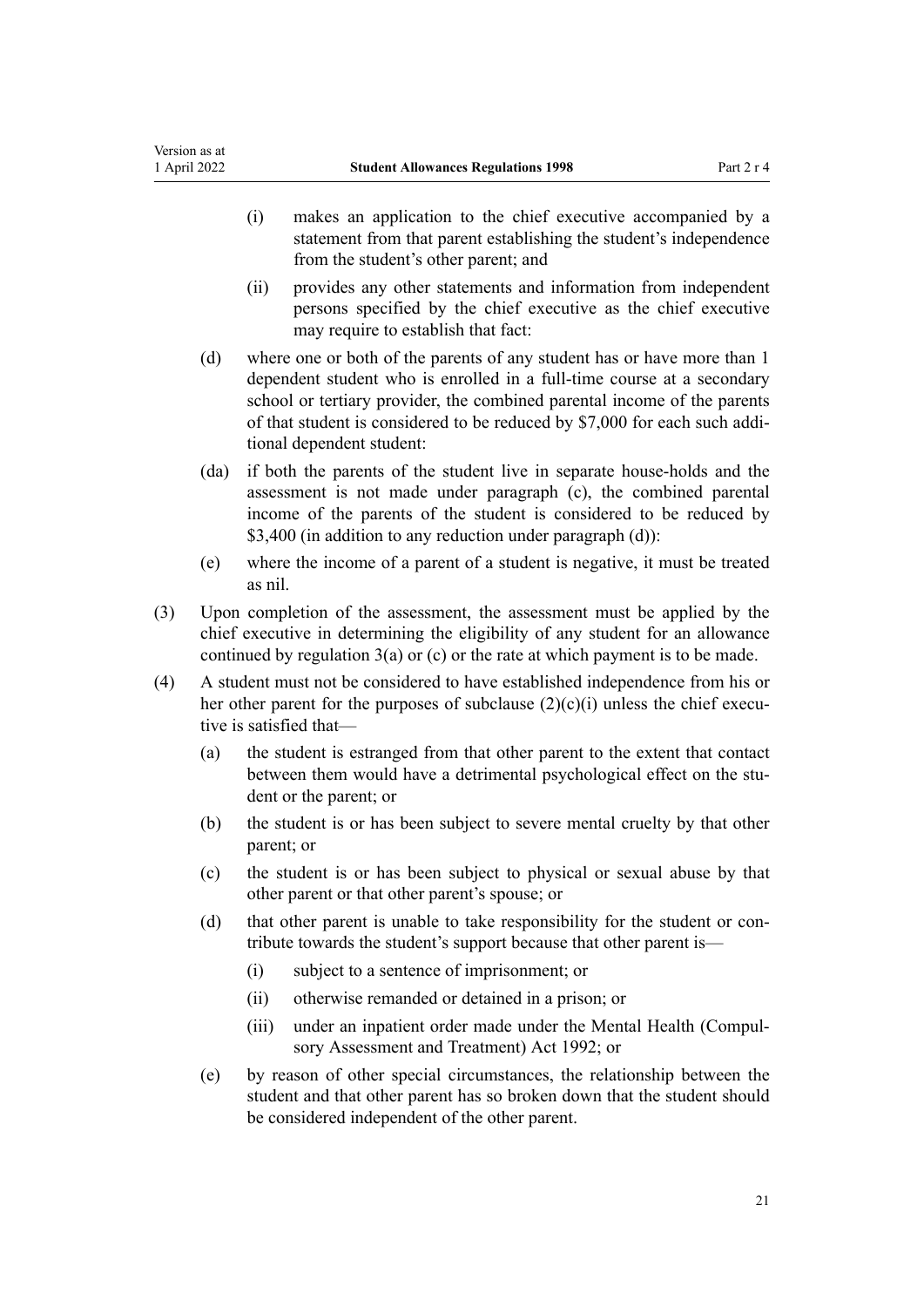- <span id="page-21-0"></span>(5) To avoid doubt, a student is not independent from his or her other parent for the purposes of subclause  $(2)(c)(i)$  by reason only that he or she is financially independent from that other parent.
- (6) The chief executive may extend the time allowed for a student to provide evidence of parental income under subclause (2)(b) if he or she is satisfied that in the particular case there are special circumstances warranting an extension of time.

Compare: SR 1991/295 r 15

Regulation 4(1): amended, on 1 January 2009, by [regulation 5](http://legislation.govt.nz/pdflink.aspx?id=DLM1486413) of the Student Allowances Amend‐ ment Regulations (No 2) 2008 (SR 2008/282).

Regulation  $4(2)(a)$ : amended, on 1 September 2005, by regulation  $5(1)$  of the Student Allowances Amendment Regulations (No 3) 2005 (SR 2005/254).

Regulation  $4(2)(b)$ : amended, on 19 January 2007, by regulation  $5(1)$  of the Student Allowances Amendment Regulations (No 4) 2006 (SR 2006/379).

Regulation 4(2)(d): amended, on 1 September 2005, by [regulation 5\(2\)](http://legislation.govt.nz/pdflink.aspx?id=DLM347849) of the Student Allowances Amendment Regulations (No 3) 2005 (SR 2005/254).

Regulation 4(2)(da): inserted, on 1 September 2005, by [regulation 5\(3\)](http://legislation.govt.nz/pdflink.aspx?id=DLM347849) of the Student Allowances Amendment Regulations (No 3) 2005 (SR 2005/254).

Regulation 4(4): added, on 18 March 2005, by [regulation 4](http://legislation.govt.nz/pdflink.aspx?id=DLM319039) of the Student Allowances Amendment Regulations (No 2) 2005 (SR 2005/62).

Regulation 4(5): added, on 18 March 2005, by [regulation 4](http://legislation.govt.nz/pdflink.aspx?id=DLM319039) of the Student Allowances Amendment Regulations (No 2) 2005 (SR 2005/62).

Regulation 4(6): added, on 19 January 2007, by [regulation 5\(2\)](http://legislation.govt.nz/pdflink.aspx?id=DLM421623) of the Student Allowances Amend‐ ment Regulations (No 4) 2006 (SR 2006/379).

### **5 Reassessment of parental income**

- (1) The chief executive may reassess the annual parental income of any student exceeding the amount specified in [clause 3\(3\)](#page-58-0) of Schedule 2 multiplied by 52 if, in any year during that student's course of study, that income decreases by not less than 25%.
- (2) A decrease in the parental income of any student may not be taken into account unless it is of a percentage to which subclause (1) applies.
- (3) If the parental income of the student is reassessed at a reduced level, the student must be paid at the new rate of the allowance on and from the beginning of the week in which the change in circumstances of the parents, as reassessed, occurs.
- (4) Where the parental income of a student is to be reassessed, [regulation 4\(2\) and](#page-19-0) [\(3\)](#page-19-0) apply with any necessary modifications.

Compare: SR 1991/295 r 16

Regulation 5(1): substituted, on 1 September 2007 (applying in relation to the assessment and payment of allowances to students for weeks starting on or after 1 January 2008), by [regulation 5\(1\)](http://legislation.govt.nz/pdflink.aspx?id=DLM972188) of the Student Allowances Amendment Regulations (No 2) 2007 (SR 2007/253).

Regulation 5(1): amended, on 1 July 2019, by [regulation 4](http://legislation.govt.nz/pdflink.aspx?id=LMS200733) of the Student Allowances Amendment Regulations (No 2) 2019 (LI 2019/117).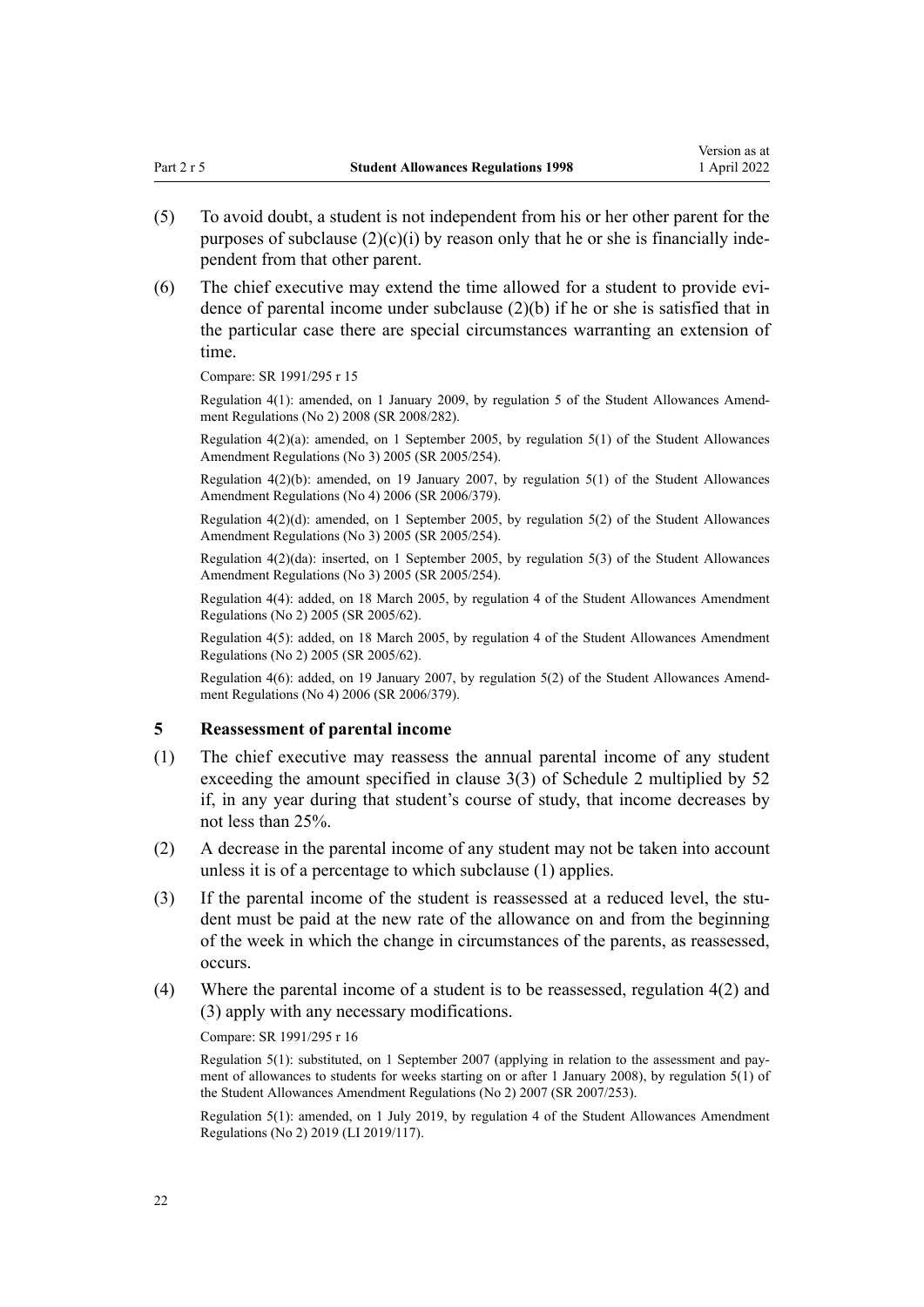<span id="page-22-0"></span>Regulation 5(2): amended, on 1 September 2007 (applying in relation to the assessment and payment of allowances to students for weeks starting on or after 1 January 2008), by [regulation 5\(2\)](http://legislation.govt.nz/pdflink.aspx?id=DLM972188) of the Student Allowances Amendment Regulations (No 2) 2007 (SR 2007/253).

#### **6 Assessment of income of spouse or partner**

- (1) The spousal or partner's income of a student's spouse or partner must be assessed if the student applies for any allowance continued by regulation  $3(a)$ or  $(c)$ .
- (2) Where a student's spousal or partner's income is to be assessed, [regulation](#page-19-0) [4\(2\)\(b\) and \(3\)](#page-19-0) apply with any necessary modifications.
- (3) Where the income of a student or a student's spouse or partner is negative, it must be treated as nil.

Regulation 6 heading: amended, on 26 April 2005, by [section 12](http://legislation.govt.nz/pdflink.aspx?id=DLM334004) of the Relationships (Statutory Ref‐ erences) Act 2005 (2005 No 3).

Regulation 6(1): amended, on 26 April 2005, by [section 12](http://legislation.govt.nz/pdflink.aspx?id=DLM334004) of the Relationships (Statutory Referen‐ ces) Act 2005 (2005 No 3).

Regulation 6(2): amended, on 26 April 2005, by [section 12](http://legislation.govt.nz/pdflink.aspx?id=DLM334004) of the Relationships (Statutory Referen‐ ces) Act 2005 (2005 No 3).

Regulation 6(3): amended, on 26 April 2005, by [section 12](http://legislation.govt.nz/pdflink.aspx?id=DLM334004) of the Relationships (Statutory Referen‐ ces) Act 2005 (2005 No 3).

### **Part 3**

### **Eligibility for allowances**

### **7 Eligibility for basic grant**

- (1) Every student is eligible for a basic grant if he or she is—
	- (a) a secondary student of or over 16 but younger than 18 who is married or partnered with a supported child or children; or
	- (b) a tertiary student of or over 16 but younger than 18 who has a supported child or children; or
	- (c) a secondary student or tertiary student who is of or over 18, whether liv‐ ing at home or away from home.
- (1A) As from the commencement of 1 January 2004, the students who are eligible for a basic grant include a single tertiary student of or over 16 but younger than 18 who—
	- (a) has completed a course of secondary instruction to year 13 level; or
	- (b) has not completed a course of secondary instruction to year 13 level but—
		- (i) *[Revoked]*
		- (ii) has obtained, at level 3 of the National Certificate of Educational Achievement, 42 credits or more.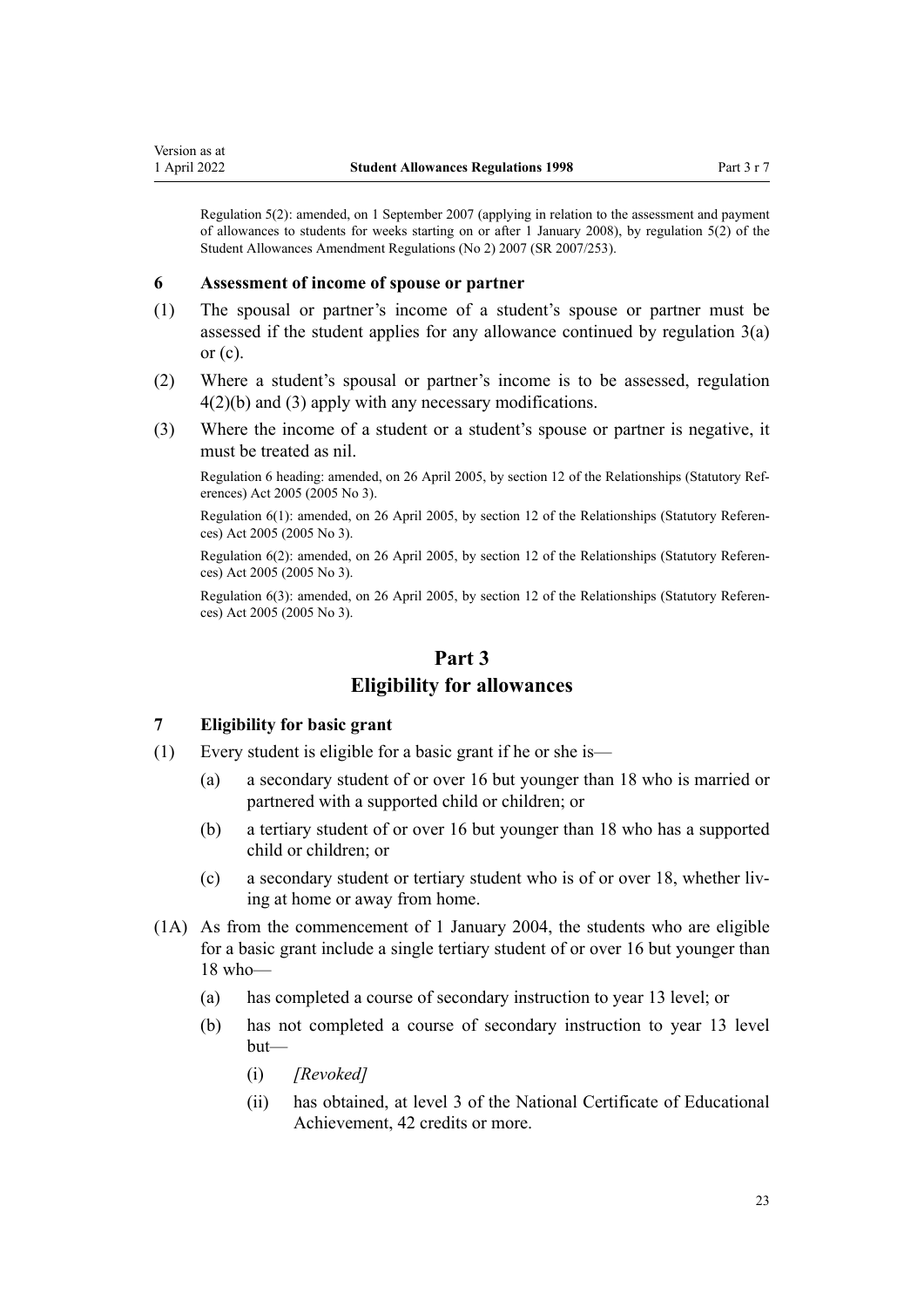### <span id="page-23-0"></span>(2) This regulation is subject to [regulations 4 to 6,](#page-19-0) [12 to 16,](#page-26-0) [20,](#page-33-0) [28 to 31,](#page-40-0) [34](#page-43-0), [35](#page-43-0), [40,](#page-45-0) and [44 to 48.](#page-48-0)

Compare: SR 1991/295 rr 2(1), 22(1)

Regulation 7(1)(a): amended, on 26 April 2005, by [section 12](http://legislation.govt.nz/pdflink.aspx?id=DLM334004) of the Relationships (Statutory Refer‐ ences) Act 2005 (2005 No 3).

Regulation 7(1)(b): substituted, on 7 October 2004, by [regulation 4\(1\)](http://legislation.govt.nz/pdflink.aspx?id=DLM286431) of the Student Allowances Amendment Regulations (No 2) 2004 (SR 2004/299).

Regulation 7(1A): inserted, on 16 October 2003, by [regulation 3](http://legislation.govt.nz/pdflink.aspx?id=DLM211973) of the Student Allowances Amend‐ ment Regulations (No 2) 2003 (SR 2003/251).

Regulation  $7(1A)(b)(i)$ : revoked, on 1 August 2020, by [section 668](http://legislation.govt.nz/pdflink.aspx?id=LMS367713) of the Education and Training Act 2020 (2020 No 38).

Regulation 7(1A)(b)(ii): amended, on 7 October 2004, by [regulation 4\(2\)](http://legislation.govt.nz/pdflink.aspx?id=DLM286431) of the Student Allowances Amendment Regulations (No 2) 2004 (SR 2004/299).

Regulation 7(2): amended, on 1 January 2013, by [regulation 13\(1\)](http://legislation.govt.nz/pdflink.aspx?id=DLM4633931) of the Student Allowances Amendment Regulations (No 2) 2012 (SR 2012/212).

Regulation 7(2): amended, on 1 September 2005, by [regulation 6](http://legislation.govt.nz/pdflink.aspx?id=DLM347850) of the Student Allowances Amend‐ ment Regulations (No 3) 2005 (SR 2005/254).

### **8 Eligibility for independent circumstances grant**

- (1) A single student without a supported child or children is eligible for an inde‐ pendent circumstances grant, if—
	- (a) either—
		- (i) the student is of or over 16 and younger than 24, and is under‐ taking a course at a tertiary provider; or
		- (ii) is of or over 18 and younger than 24, and is undertaking a course at a secondary school; and
	- (b) the student is neither living in a parental home nor receiving financial assistance from any parent of that student; and
	- (c) the chief executive considers that it would, by reason of exceptional cir‐ cumstances, be unreasonable for the student to live with a parent and receive financial assistance from any parent of that student.
- (2) *[Revoked]*
- (3) Despite subclause (1), no student is eligible for an independent circumstances grant if the student receives a basic grant.
- (4) This regulation is subject to [regulations 12 to 16](#page-26-0), [20](#page-33-0), [28 to 31,](#page-40-0) [34](#page-43-0), [35](#page-43-0), [40](#page-45-0), and [44 to 48.](#page-48-0)

#### Compare: SR 1991/295 r 20

Regulation  $8(1)(a)(i)$ : amended, on 1 January 2009, by [regulation 7](http://legislation.govt.nz/pdflink.aspx?id=DLM1486414) of the Student Allowances Amendment Regulations (No 2) 2008 (SR 2008/282).

Regulation  $8(1)(a)(ii)$ : amended, on 1 January 2009, by [regulation 7](http://legislation.govt.nz/pdflink.aspx?id=DLM1486414) of the Student Allowances Amendment Regulations (No 2) 2008 (SR 2008/282).

Regulation 8(2): revoked, on 7 October 2004, by [regulation 5\(1\)\(a\)](http://legislation.govt.nz/pdflink.aspx?id=DLM286432) of the Student Allowances Amendment Regulations (No 2) 2004 (SR 2004/299).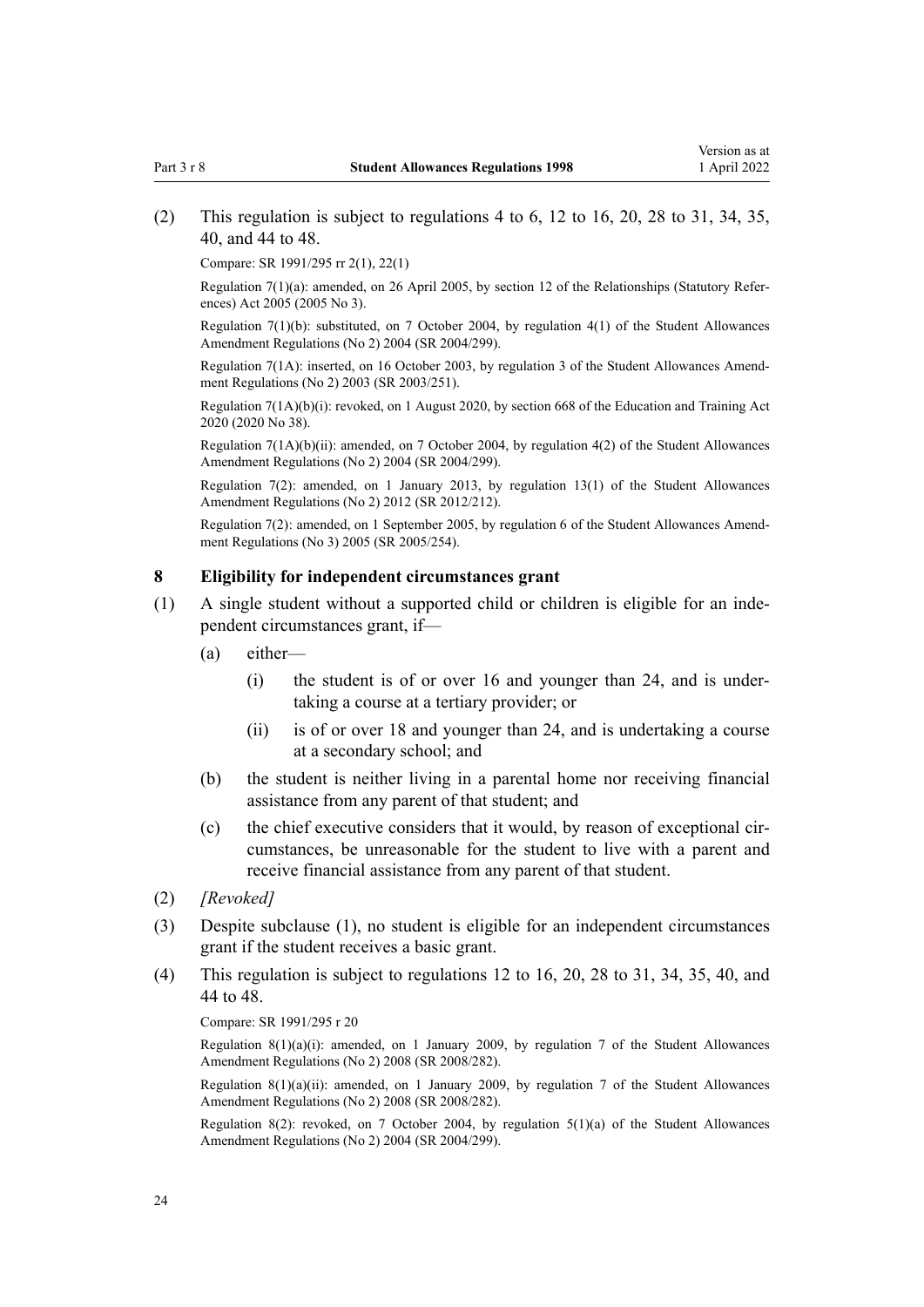<span id="page-24-0"></span>Regulation 8(3): amended, on 7 October 2004, by [regulation 5\(1\)\(b\)](http://legislation.govt.nz/pdflink.aspx?id=DLM286432) of the Student Allowances Amendment Regulations (No 2) 2004 (SR 2004/299).

Regulation 8(4): amended, on 1 January 2013, by [regulation 13\(1\)](http://legislation.govt.nz/pdflink.aspx?id=DLM4633931) of the Student Allowances Amendment Regulations (No 2) 2012 (SR 2012/212).

Regulation 8(4): amended, on 1 September 2005, by [regulation 7](http://legislation.govt.nz/pdflink.aspx?id=DLM347851) of the Student Allowances Amend‐ ment Regulations (No 3) 2005 (SR 2005/254).

### **9 Eligibility for accommodation benefit**

- (1) Subject to subclauses (2) to (6), a student who receives a basic grant or an independent circumstances grant is eligible for an accommodation benefit.
- (2) The following classes of student are not eligible for an accommodation benefit:
	- (aa) students who are applicable persons in respect of social housing (as the terms applicable person and social housing are defined in [section 2](http://legislation.govt.nz/pdflink.aspx?id=DLM269435) of the Public and Community Housing Management Act 1992):
	- (a) students who live in a parental home if neither the student nor his or her spouse or partner (if any) have any supported children:
	- (b) married or partnered students living with a spouse or partner whose combined income before tax for the relevant week is more than the amount of combined income for the week specified in [clause 2\(1\)](#page-57-0) of Schedule 2.
- (3) Where a student without supported children who receives an accommodation benefit begins living in a parental home or a married or partnered student begins living with a spouse or partner in circumstances where subclause 2(b) applies,—
	- (a) his or her beginning so to live will cancel that benefit; and
	- (b) he or she will not be entitled to any payment under that benefit in respect of any period beginning after his or her beginning so to live.
- (4) For the purposes of this regulation,—

**outgoings** include—

- (a) local authority rates charged by a local authority (including water rates, regardless of how the rates are calculated):
- (b) mortgage payments (where there is a mortgage on the property):
- (c) house insurance premiums, excluding contents insurance (where the house is insured):
- (d) essential repairs and maintenance

**parental home**, in relation to a student, means—

- (a) a home where the student is living with a parent; or
- (b) a home (not being a home to which paragraph (a) applies) provided or maintained by a parent of the student unless, in the opinion of the chief executive, that student—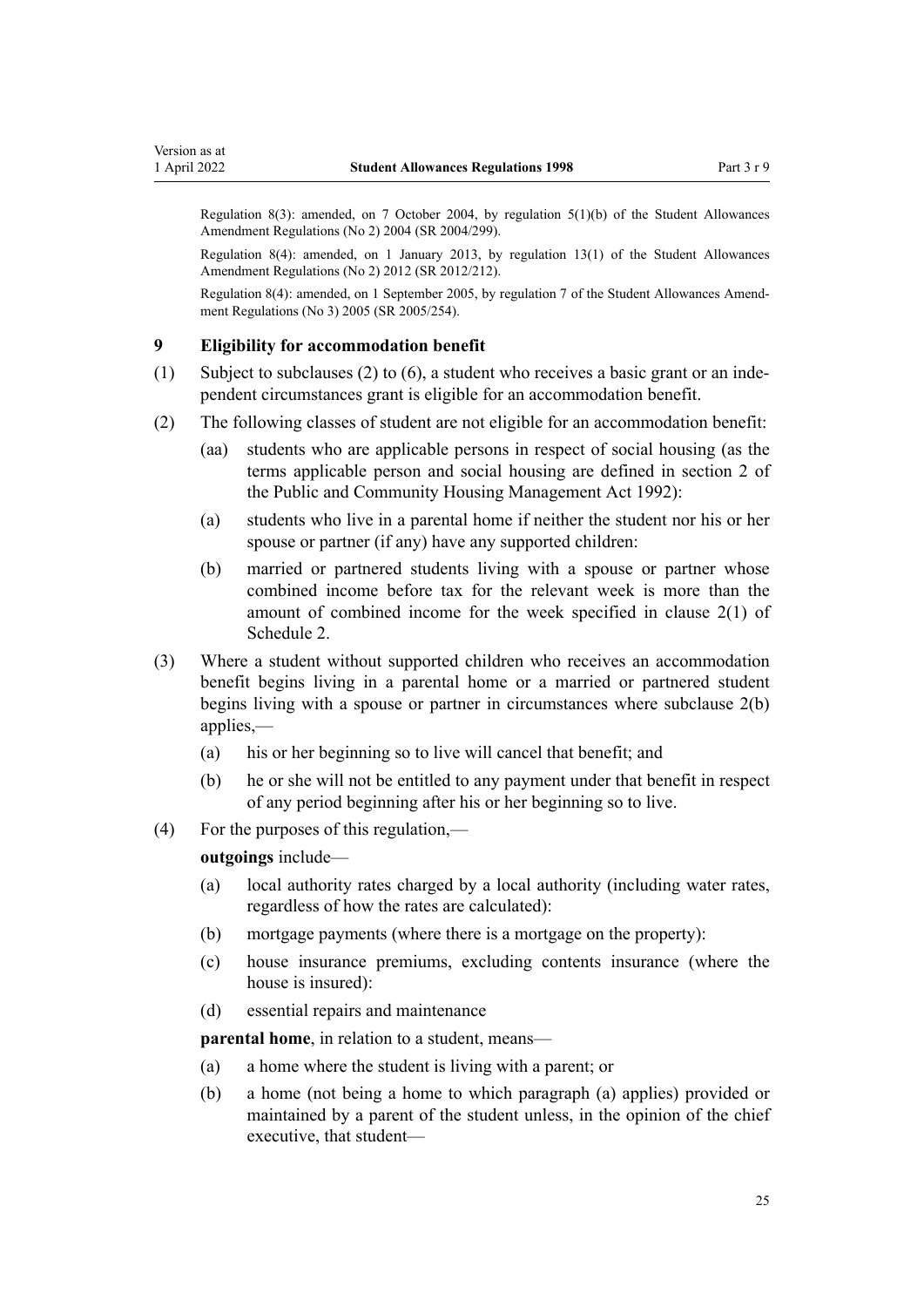- <span id="page-25-0"></span>(i) is paying the market rent for the area of the home occupied by the student; or
- (ii) has responsibility for the payment of the outgoings payable for the area of the home occupied by the student.
- (4A) For the purposes of paragraph (b) of the definition of parental home in sub‐ clause (4), the **area of the home occupied by the student** is the part of the premises comprising the home that the student occupies with his or her spouse (if any) and supported children (if any).
- (5) This regulation is subject to [regulations 4 to 6,](#page-19-0) [12 to 16,](#page-26-0) [20,](#page-33-0) [28 to 31,](#page-40-0) [34](#page-43-0), [35](#page-43-0), [40,](#page-45-0) and [44 to 48.](#page-48-0)

Compare: SR 1991/295 rr 34, 36

Regulation 9(2)(aa): replaced, on 14 April 2014, by [regulation 4](http://legislation.govt.nz/pdflink.aspx?id=DLM5994107) of the Student Allowances Amend‐ ment Regulations (No 2) 2014 (LI 2014/117).

Regulation 9(2)(aa): amended, on 1 October 2019, by [section 33](http://legislation.govt.nz/pdflink.aspx?id=LMS191136) of the Kāinga Ora–Homes and Communities Act 2019 (2019 No 50).

Regulation  $9(2)(a)$ : substituted, on 1 September 2007, by [regulation 12\(1\)](http://legislation.govt.nz/pdflink.aspx?id=DLM418359) of the Student Allowances Amendment Regulations (No 3) 2006 (SR 2006/356).

Regulation 9(2)(b): amended, on 1 September 2005, by [regulation 8\(1\)](http://legislation.govt.nz/pdflink.aspx?id=DLM347852) of the Student Allowances Amendment Regulations (No 3) 2005 (SR 2005/254).

Regulation 9(2)(b): amended, on 26 April 2005, by [section 12](http://legislation.govt.nz/pdflink.aspx?id=DLM334004) of the Relationships (Statutory Refer‐ ences) Act 2005 (2005 No 3).

Regulation 9(3): amended, on 1 September 2007, by [regulation 12\(2\)](http://legislation.govt.nz/pdflink.aspx?id=DLM418359) of the Student Allowances Amendment Regulations (No 3) 2006 (SR 2006/356).

Regulation 9(3): amended, on 26 April 2005, by [section 12](http://legislation.govt.nz/pdflink.aspx?id=DLM334004) of the Relationships (Statutory Referen‐ ces) Act 2005 (2005 No 3).

Regulation 9(4): replaced, on 6 September 2012 (applying to allowances for courses of study that commence on or after 1 January 2013 (whether the allowance was first payable to students before, on, or after that date)), by [regulation 7](http://legislation.govt.nz/pdflink.aspx?id=DLM4633921) of the Student Allowances Amendment Regulations (No 2) 2012 (SR 2012/212).

Regulation 9(4A): inserted, on 6 September 2012 (applying to allowances for courses of study that commence on or after 1 January 2013 (whether the allowance was first payable to students before, on, or after that date)), by [regulation 7](http://legislation.govt.nz/pdflink.aspx?id=DLM4633921) of the Student Allowances Amendment Regulations (No 2) 2012 (SR 2012/212).

Regulation 9(5): amended, on 1 January 2013, by [regulation 13\(1\)](http://legislation.govt.nz/pdflink.aspx?id=DLM4633931) of the Student Allowances Amendment Regulations (No 2) 2012 (SR 2012/212).

Regulation 9(5): amended, on 1 September 2005, by [regulation 8\(2\)](http://legislation.govt.nz/pdflink.aspx?id=DLM347852) of the Student Allowances Amendment Regulations (No 3) 2005 (SR 2005/254).

### **10 Award of A-Bursary**

#### *[Revoked]*

Regulation 10: revoked, on 15 December 2006 (applying in respect of allowances payable on and after 1 January 2007), by [regulation 6\(3\)](http://legislation.govt.nz/pdflink.aspx?id=DLM418344) of the Student Allowances Amendment Regulations (No 3) 2006 (SR 2006/356).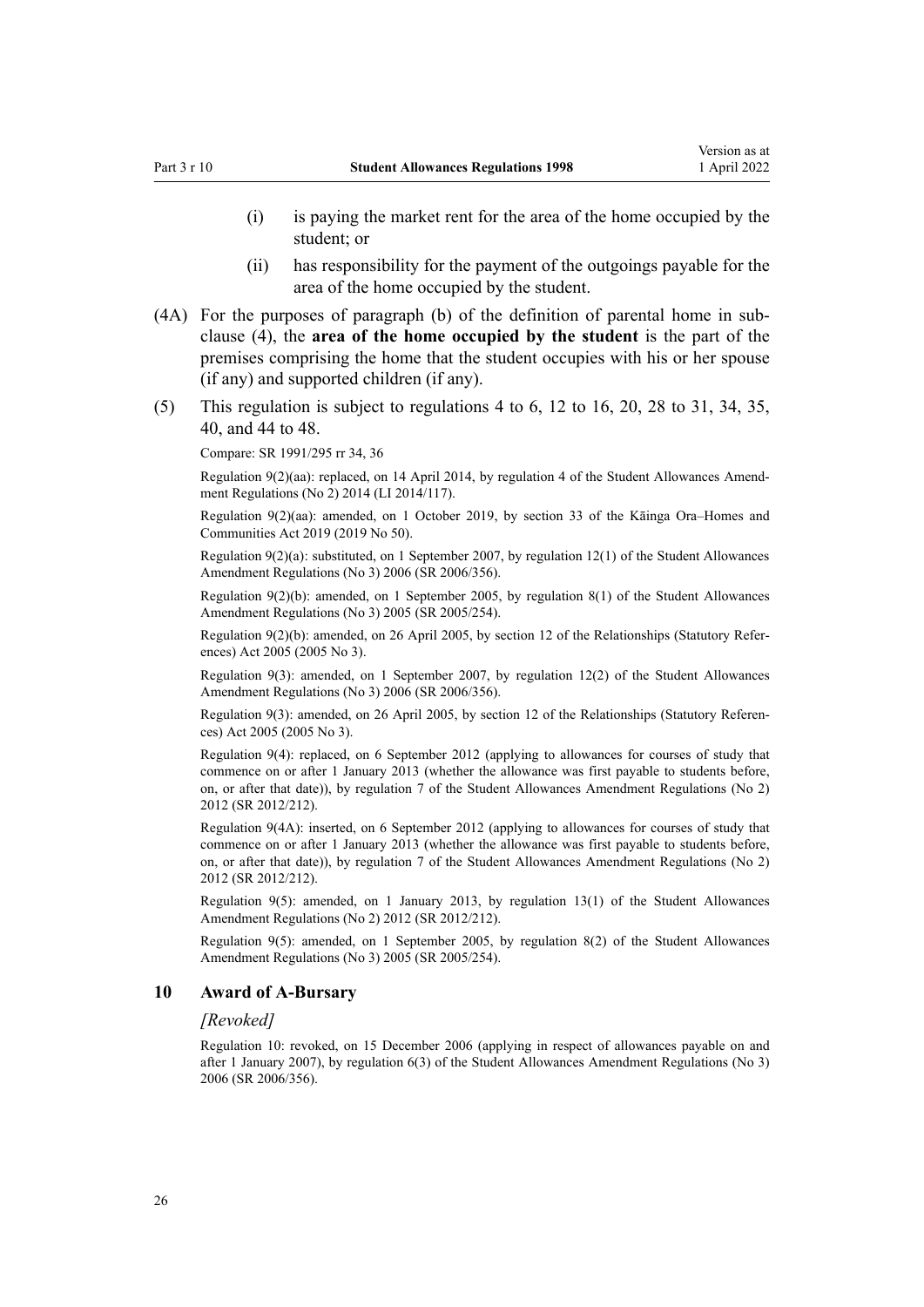### <span id="page-26-0"></span>**11 Award of B-Bursary**

#### *[Revoked]*

Regulation 11: revoked, on 15 December 2006 (applying in respect of allowances payable on and after 1 January 2007), by [regulation 6\(3\)](http://legislation.govt.nz/pdflink.aspx?id=DLM418344) of the Student Allowances Amendment Regulations (No 3) 2006 (SR 2006/356).

### **12 Eligibility for certain allowances**

- (1) No student is eligible for an allowance continued by regulation  $3(a)$  to (e) unless—
	- (a) he or she—
		- (i) is a New Zealand citizen; or
		- (ii) satisfies the chief executive that he or she is ordinarily resident in New Zealand, has lived in New Zealand for at least 3 years, and has been entitled under the [Immigration Act 2009](http://legislation.govt.nz/pdflink.aspx?id=DLM1440300) to reside indefinitely in New Zealand for at least 3 years; or
		- (iii) satisfies the chief executive that he or she is recognised under the [Immigration Act 2009](http://legislation.govt.nz/pdflink.aspx?id=DLM1440300) as a refugee or a protected person and is entitled under the Immigration Act 2009 to reside indefinitely in New Zealand; or
		- (iiia) satisfies the chief executive that the student is a person who holds a residence class visa that is an Afghan emergency resettlement visa under the [Immigration Act 2009](http://legislation.govt.nz/pdflink.aspx?id=DLM1440300); or
		- (iv) satisfies the chief executive that he or she is entitled under the [Immigration Act 2009](http://legislation.govt.nz/pdflink.aspx?id=DLM1440300) to reside indefinitely in New Zealand and was sponsored into New Zealand by a family member who, at the time of the student's entry into New Zealand,—
			- (A) was recognised under the [Immigration Act 1987](http://legislation.govt.nz/pdflink.aspx?id=DLM108017) or the [Immigration Act 2009](http://legislation.govt.nz/pdflink.aspx?id=DLM1440300) as a refugee or protected person; and
			- (B) held a residence permit issued under the [Immigration Act](http://legislation.govt.nz/pdflink.aspx?id=DLM108017) [1987](http://legislation.govt.nz/pdflink.aspx?id=DLM108017) or a residence class visa issued under the [Immigration](http://legislation.govt.nz/pdflink.aspx?id=DLM1440300) [Act 2009;](http://legislation.govt.nz/pdflink.aspx?id=DLM1440300) or
		- (v) satisfies the chief executive that the student is a person who holds a residence class visa that is a Christchurch response visa under the [Immigration Act 2009;](http://legislation.govt.nz/pdflink.aspx?id=DLM1440300) or
		- (vi) satisfies the chief executive that the student is a person who—
			- (A) holds a residence class visa (other than a Christchurch response visa) under the [Immigration Act 2009](http://legislation.govt.nz/pdflink.aspx?id=DLM1440300); and
			- (B) would have been eligible for a Christchurch response visa if the student did not hold a residence class visa (other than a Christchurch response visa) under the [Immigration Act](http://legislation.govt.nz/pdflink.aspx?id=DLM1440300) [2009](http://legislation.govt.nz/pdflink.aspx?id=DLM1440300); and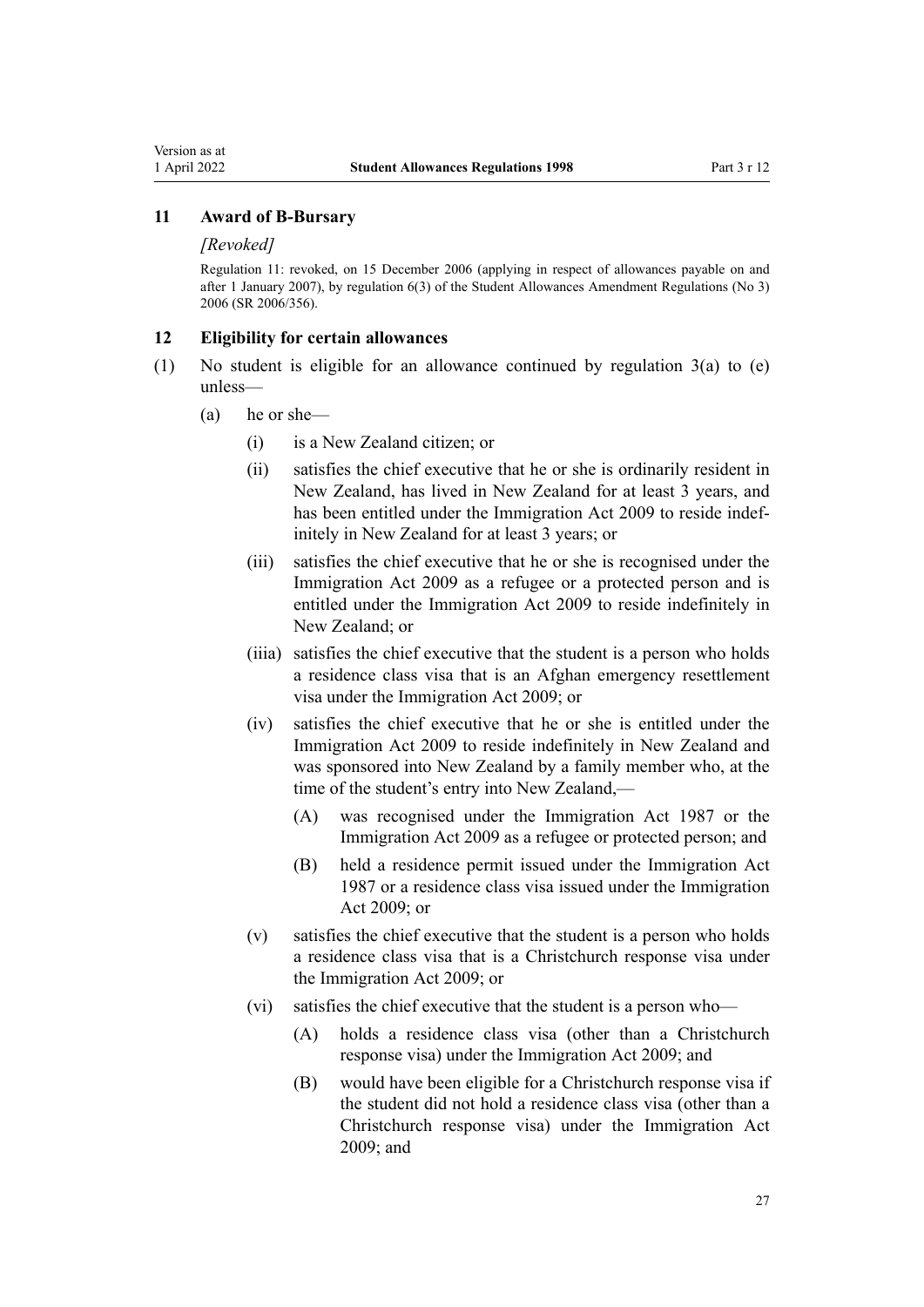- (vii) satisfies the chief executive that the student holds a temporary entry class visa and—
	- (A) has been recognised under the [Immigration Act 2009](http://legislation.govt.nz/pdflink.aspx?id=DLM1440300) as a person who is a refugee or protected person; or
	- (B) is residing in New Zealand, is a specified family member of a person who has been recognised under the [Immigration](http://legislation.govt.nz/pdflink.aspx?id=DLM1440300) [Act 2009](http://legislation.govt.nz/pdflink.aspx?id=DLM1440300) as a refugee or protected person, and is eligible to transition to a residence class visa with that person; or
- (viii) satisfies the chief executive that the student holds a residence class visa that was transitioned from a temporary entry class visa at the time when a family member recognised under the Immigra[tion Act 2009](http://legislation.govt.nz/pdflink.aspx?id=DLM1440300) as a refugee or protected person was issued with a residence class visa; and
- (ab) if the allowance is in respect of a course of study commencing on or after 1 January 2014, he or she is, when the course of study commences, under the age specified in section  $7(1)$  of the New Zealand Superannuation and Retirement Income Act 2001; and
- (b) he or she makes an application for an allowance in accordance with [Part](#page-45-0) [7;](#page-45-0) and
- (c) he or she either—
	- (i) is enrolled in a full-time course at a tertiary provider or secondary school and meets the attendance and performance requirements of that provider or school for tuition; or
	- (ii) is approved to study overseas under [regulation 26;](#page-39-0) or
	- (iii) is approved to study in a part-time course under [regulation 12A](#page-29-0).
- (1A) *[Revoked]*
- (2) *[Revoked]*
- (2A) *[Revoked]*
- (3) No student may be awarded an allowance continued by [regulation 3\(a\) to \(e\)](#page-19-0) who—
	- (a) either—
		- (i) has been granted a temporary permit to enter New Zealand for the purposes of study, training, or paid employment, which permit requires that student to leave New Zealand after completing that study, training, or paid employment; or
		- (ii) is the spouse or partner of such a student and is not a New Zealand citizen; and
	- (b) is not or has not subsequently become a person to whom subclause  $(1)(a)$ applies.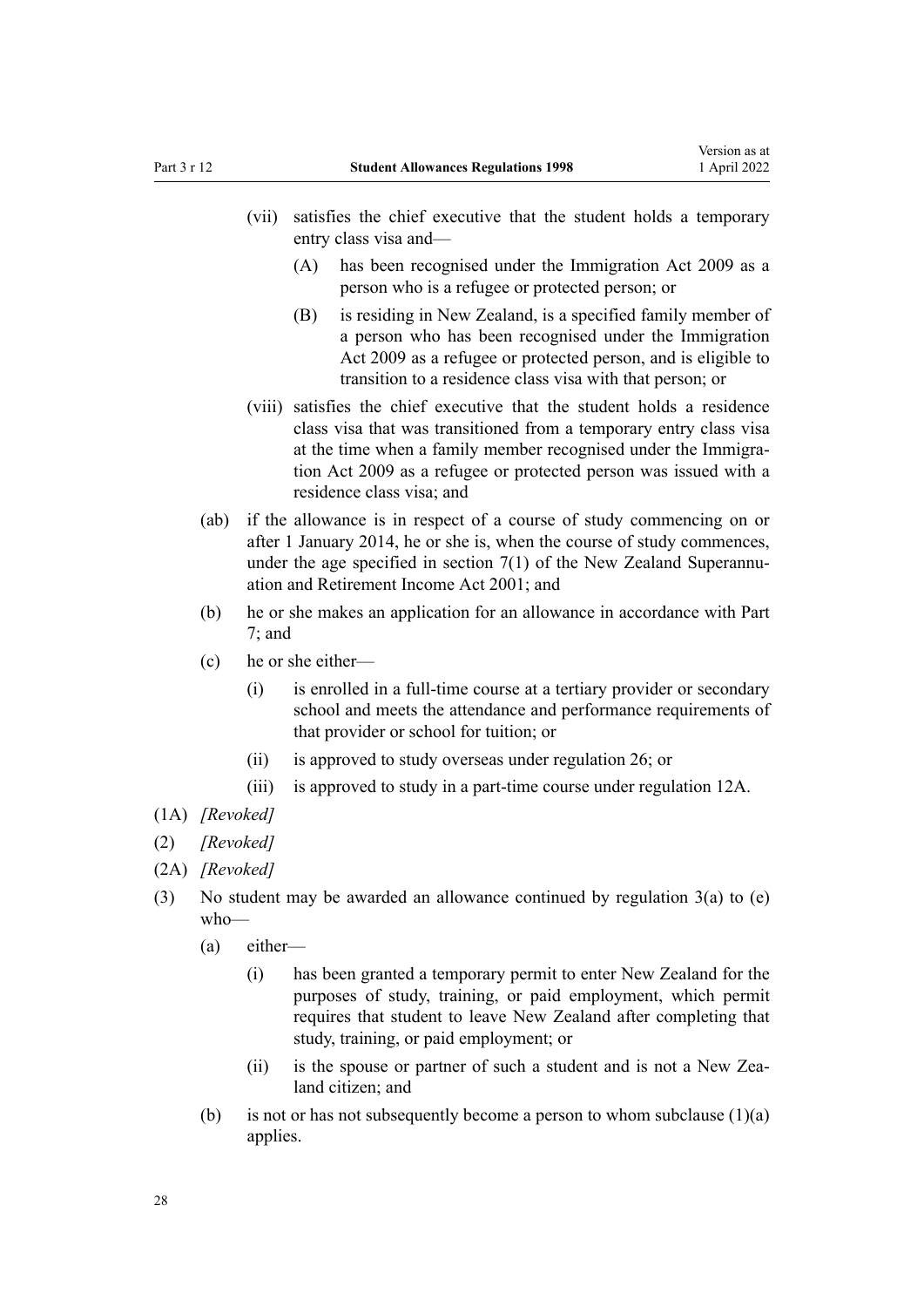Version as at

- (4) Subclauses (1) to (3) are subject to—
	- (a) [regulation 47B](#page-50-0) (which relates to the effect of the 1 September 2013 changes to residence-related eligibility periods); and
	- (b) [regulation 47C](#page-51-0) (which contains an exception to the ineligibility ground introduced on 1 September 2013).
- (5) In subsection  $(1)(a)(vii)(B)$ ,—

**specified family member**, in relation to a person who has been recognised under the [Immigration Act 2009](http://legislation.govt.nz/pdflink.aspx?id=DLM1440300) as a refugee or protected person, means—

- (a) the husband or wife of that person:
- (b) the civil union partner of that person:
- (c) the de facto partner of that person:
- (d) a child of that person:
- (e) a parent or sibling of that person, if the person is a dependent child.

Compare: SR 1991/295 rr 9, 22(3)

Regulation 12(1)(a): substituted, at 2 am on 29 November 2010, by [section 406\(2\)](http://legislation.govt.nz/pdflink.aspx?id=DLM1441347) of the Immigration Act 2009 (2009 No 51).

Regulation  $12(1)(a)(ii)$ : amended, on 1 September 2013, by [regulation 5\(1\)](http://legislation.govt.nz/pdflink.aspx?id=DLM5499210) of the Student Allowances (Budget 2013 Initiatives) Amendment Regulations 2013 (SR 2013/324).

Regulation  $12(1)(a)(iii)$ : amended, on 1 September 2013, by [regulation 5\(2\)](http://legislation.govt.nz/pdflink.aspx?id=DLM5499210) of the Student Allowances (Budget 2013 Initiatives) Amendment Regulations 2013 (SR 2013/324).

Regulation  $12(1)(a)(iii)$ : amended, immediately after 2 am on 29 November 2010, by regulation  $5(1)$ of the Student Allowances Amendment Regulations (No 2) 2010 (SR 2010/291).

Regulation 12(1)(a)(iiia): inserted, on 5 December 2021, by [regulation 5](http://legislation.govt.nz/pdflink.aspx?id=LMS598827) of the Student Allowances Amendment Regulations (No 2) 2021 (SL 2021/396).

Regulation 12(1)(a)(iv): added, immediately after 2 am on 29 November 2010, by [regulation 5\(2\)](http://legislation.govt.nz/pdflink.aspx?id=DLM3184408) of the Student Allowances Amendment Regulations (No 2) 2010 (SR 2010/291).

Regulation  $12(1)(a)(iv)(A)$ : amended, on 1 October 2011 (applying to allowances for courses of study that commence on or after 1 January 2012 (whether the allowance was first payable to students before, on, or after that date)), by [regulation 6](http://legislation.govt.nz/pdflink.aspx?id=DLM3946728) of the Student Allowances Amendment Regulations (No 2) 2011 (SR 2011/288).

Regulation 12(1)(a)(v): inserted, on 21 September 2020, by [regulation 5](http://legislation.govt.nz/pdflink.aspx?id=LMS370869) of the Student Allowances (Christchurch Mosques Attack) Amendment Regulations 2020 (LI 2020/168).

Regulation 12(1)(a)(vi): inserted, on 21 September 2020, by [regulation 5](http://legislation.govt.nz/pdflink.aspx?id=LMS370869) of the Student Allowances (Christchurch Mosques Attack) Amendment Regulations 2020 (LI 2020/168).

Regulation  $12(1)(a)(vii)$ : inserted, on 27 March 2022, by [regulation 5\(1\)](http://legislation.govt.nz/pdflink.aspx?id=LMS655597) of the Student Allowances Amendment Regulations (No 2) 2022 (SL 2022/66).

Regulation  $12(1)(a)(viii)$ : inserted, on 27 March 2022, by regulation  $5(1)$  of the Student Allowances Amendment Regulations (No 2) 2022 (SL 2022/66).

Regulation 12(1)(ab): inserted, on 1 September 2013, by [regulation 5\(3\)](http://legislation.govt.nz/pdflink.aspx?id=DLM5499210) of the Student Allowances (Budget 2013 Initiatives) Amendment Regulations 2013 (SR 2013/324).

Regulation 12(1)(b): amended, on 1 July 2015, by regulation  $5(1)$  of the Student Allowances Amendment Regulations (No 2) 2015 (LI 2015/135).

Regulation  $12(1)(c)$ : amended, on 1 July 2015, by [regulation 5\(2\)](http://legislation.govt.nz/pdflink.aspx?id=DLM6486039) of the Student Allowances Amendment Regulations (No 2) 2015 (LI 2015/135).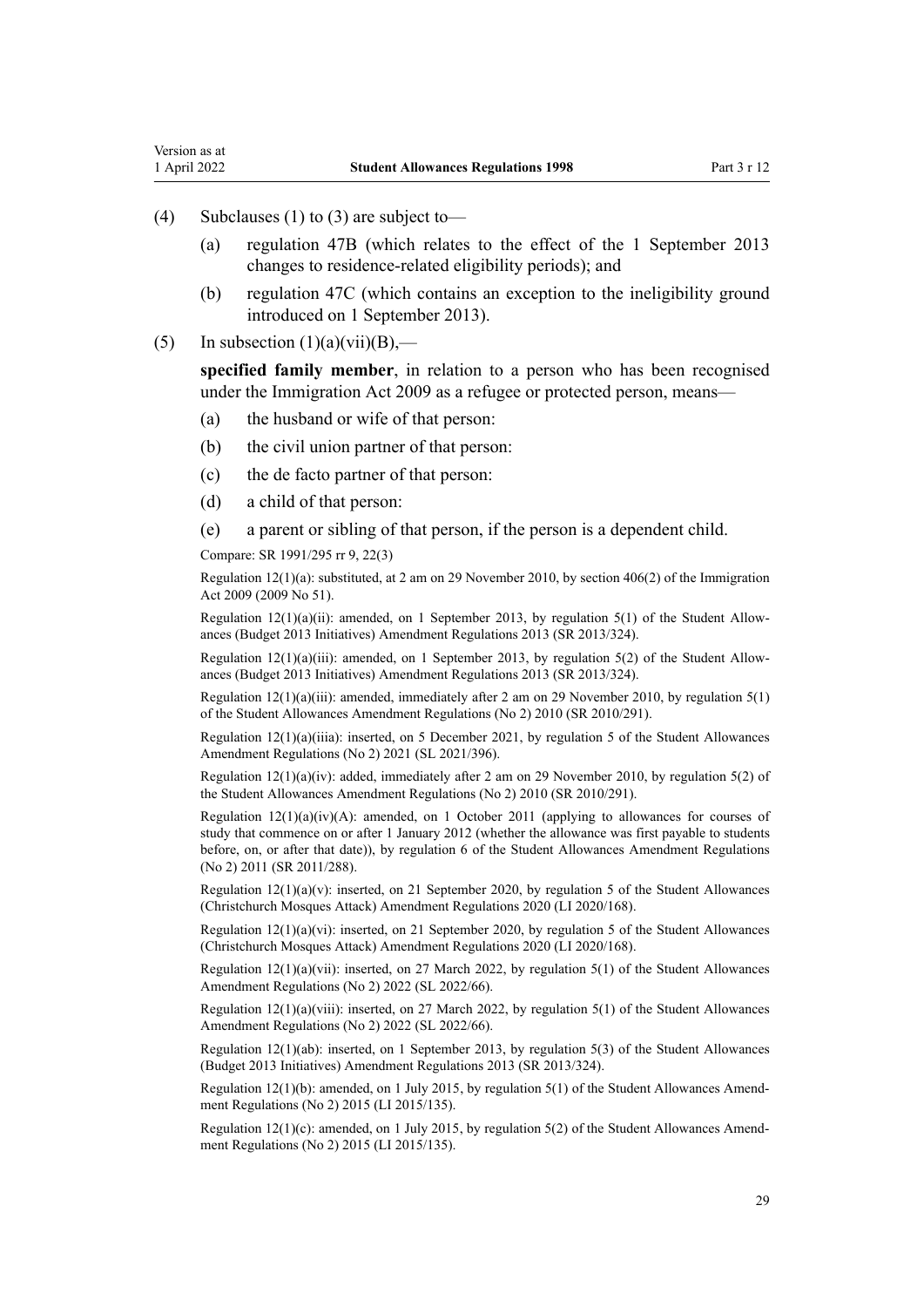<span id="page-29-0"></span>Regulation  $12(1)(c)(iii)$ : amended, on 1 July 2015, by [regulation 5\(3\)](http://legislation.govt.nz/pdflink.aspx?id=DLM6486039) of the Student Allowances Amendment Regulations (No 2) 2015 (LI 2015/135).

Regulation 12(1A): revoked, on 1 July 2015, by [regulation 5\(4\)](http://legislation.govt.nz/pdflink.aspx?id=DLM6486039) of the Student Allowances Amendment Regulations (No 2) 2015 (LI 2015/135).

Regulation 12(2): revoked, on 1 July 2015, by [regulation 5\(4\)](http://legislation.govt.nz/pdflink.aspx?id=DLM6486039) of the Student Allowances Amendment Regulations (No 2) 2015 (LI 2015/135).

Regulation 12(2A): revoked, on 1 July 2015, by [regulation 5\(4\)](http://legislation.govt.nz/pdflink.aspx?id=DLM6486039) of the Student Allowances Amend‐ ment Regulations (No 2) 2015 (LI 2015/135).

Regulation 12(3)(a)(ii): amended, on 26 April 2005, by [section 12](http://legislation.govt.nz/pdflink.aspx?id=DLM334004) of the Relationships (Statutory References) Act 2005 (2005 No 3).

Regulation 12(3)(b): amended, on 1 October 2002, by [regulation 4](http://legislation.govt.nz/pdflink.aspx?id=DLM142946) of the Student Allowances Amendment Regulations (No 2) 2002 (SR 2002/257).

Regulation 12(4): inserted, on 1 September 2013, by [regulation 5\(4\)](http://legislation.govt.nz/pdflink.aspx?id=DLM5499210) of the Student Allowances (Budget 2013 Initiatives) Amendment Regulations 2013 (SR 2013/324).

Regulation 12(5): inserted, on 27 March 2022, by [regulation 5\(2\)](http://legislation.govt.nz/pdflink.aspx?id=LMS655597) of the Student Allowances Amend‐ ment Regulations (No 2) 2022 (SL 2022/66).

### **12A Chief executive may approve part-time course for student**

- (1) For the purpose of regulation  $12(1)(c)(iii)$ , the chief executive may approve a course of study for a student that is less than a full-time course if either of the following applies:
	- (a) the student is enrolled, or intending to enrol, in a recognised course of study that is less than a full-time course and, on the advice of a tertiary provider or the principal of the appropriate secondary school, the chief executive considers a course of study that is less than full time is appropriate—
		- (i) because of the student's illness; or
		- (ii) for any cause that is, in the opinion of the chief executive, a sufficient cause that is outside the student's control; or
		- (iii) because the chief executive considers such a course to be in the student's academic best interests:
	- (b) the student is enrolled in a recognised course of study that is less than a full-time course and, in the opinion of the chief executive, the student—
		- (i) has completed part of the course in which he or she is enrolled; and
		- (ii) will, on completing that course, complete a recognised pro‐ gramme; and
		- (iii) is taking a course, or combination of courses, that constitutes more than half of a full-time course.
- (2) For the purposes of subclause (1)(a)(iii), **academic best interests**, in relation to a student, means that the student would be likely to fail, for academic reasons, if he or she undertook a full-time course but would be likely to pass more than half of the course if he or she studied part-time.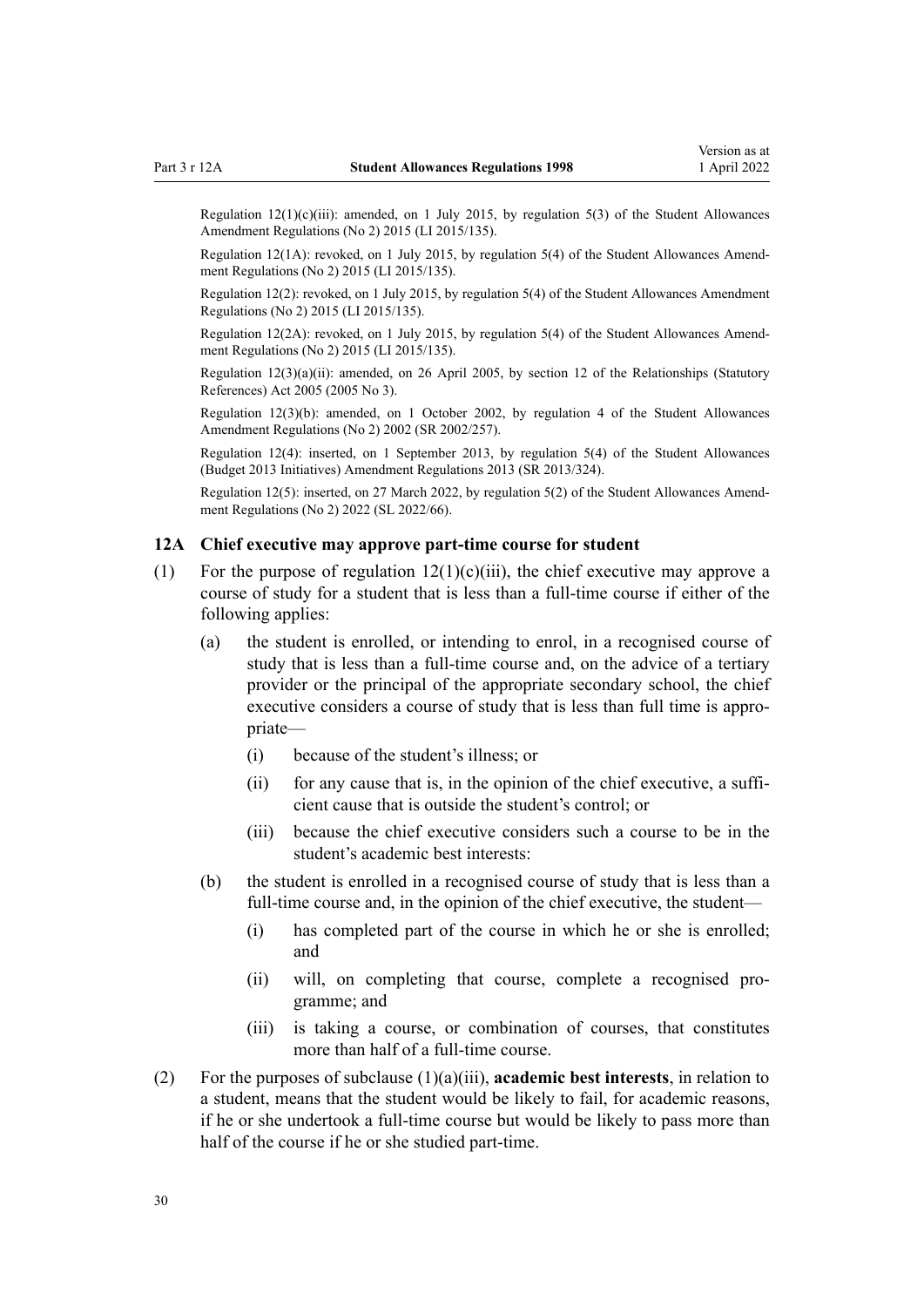<span id="page-30-0"></span>Regulation 12A: inserted, on 1 July 2015, by [regulation 6](http://legislation.govt.nz/pdflink.aspx?id=DLM6486040) of the Student Allowances Amendment Regulations (No 2) 2015 (LI 2015/135).

### **13 Student not eligible for certain allowances where student or spouse or partner receiving social security payments, New Zealand superannuation, or veteran's pension**

- (1) No student is eligible for an allowance continued by [regulation 3\(a\) to \(c\)](#page-19-0) while that student or that student's spouse or partner is receiving any of the following benefits under the [Social Security Act 2018:](http://legislation.govt.nz/pdflink.aspx?id=DLM6783102)
	- (a) jobseeker support:
	- (b) sole parent support:
	- (c) a supported living payment:
	- (d) a youth payment:
	- (e) a young parent payment:
	- (f) an emergency benefit.
- (2) No student is eligible for an allowance continued by [regulation 3](#page-19-0) while that student or that student's spouse or partner is receiving either or both of the fol‐ lowing:
	- (a) New Zealand superannuation under the [New Zealand Superannuation](http://legislation.govt.nz/pdflink.aspx?id=DLM113923) [and Retirement Income Act 2001](http://legislation.govt.nz/pdflink.aspx?id=DLM113923):
	- (b) a veteran's pension under the [Veterans' Support Act 2014](http://legislation.govt.nz/pdflink.aspx?id=DLM5537772).
- (3) Subclause (2) is subject to [regulation 47A\(b\)](#page-50-0) (which relates to an application after 30 September 2010 for an allowance for a course commencing before 1 January 2011).

Compare: SR 1991/295 r 19

Regulation 13 heading: amended, on 1 October 2010, by [regulation 6\(1\)](http://legislation.govt.nz/pdflink.aspx?id=DLM3184409) of the Student Allowances Amendment Regulations (No 2) 2010 (SR 2010/291).

Regulation 13 heading: amended, on 26 April 2005, by [section 12](http://legislation.govt.nz/pdflink.aspx?id=DLM334004) of the Relationships (Statutory References) Act 2005 (2005 No 3).

Regulation 13(1): replaced, on 26 November 2018, by [section 459](http://legislation.govt.nz/pdflink.aspx?id=DLM6784038) of the Social Security Act 2018 (2018 No 32).

Regulation 13(2): added, on 1 October 2010, by [regulation 6\(2\)](http://legislation.govt.nz/pdflink.aspx?id=DLM3184409) of the Student Allowances Amendment Regulations (No 2) 2010 (SR 2010/291).

Regulation 13(2)(b): amended, on 7 December 2014, by [section 278](http://legislation.govt.nz/pdflink.aspx?id=DLM5546587) of the Veterans' Support Act 2014 (2014 No 56).

Regulation 13(3): added, on 1 October 2010, by [regulation 6\(2\)](http://legislation.govt.nz/pdflink.aspx?id=DLM3184409) of the Student Allowances Amend‐ ment Regulations (No 2) 2010 (SR 2010/291).

### **14 Student may not be eligible for certain allowances if eligible for other government study assistance**

(1) This regulation applies to every student who is the recipient of any bursary, scholarship, or award, however described (other than an allowance continued by [regulation 3\(d\) or \(e\)\)](#page-19-0), awarded or made out of money appropriated for the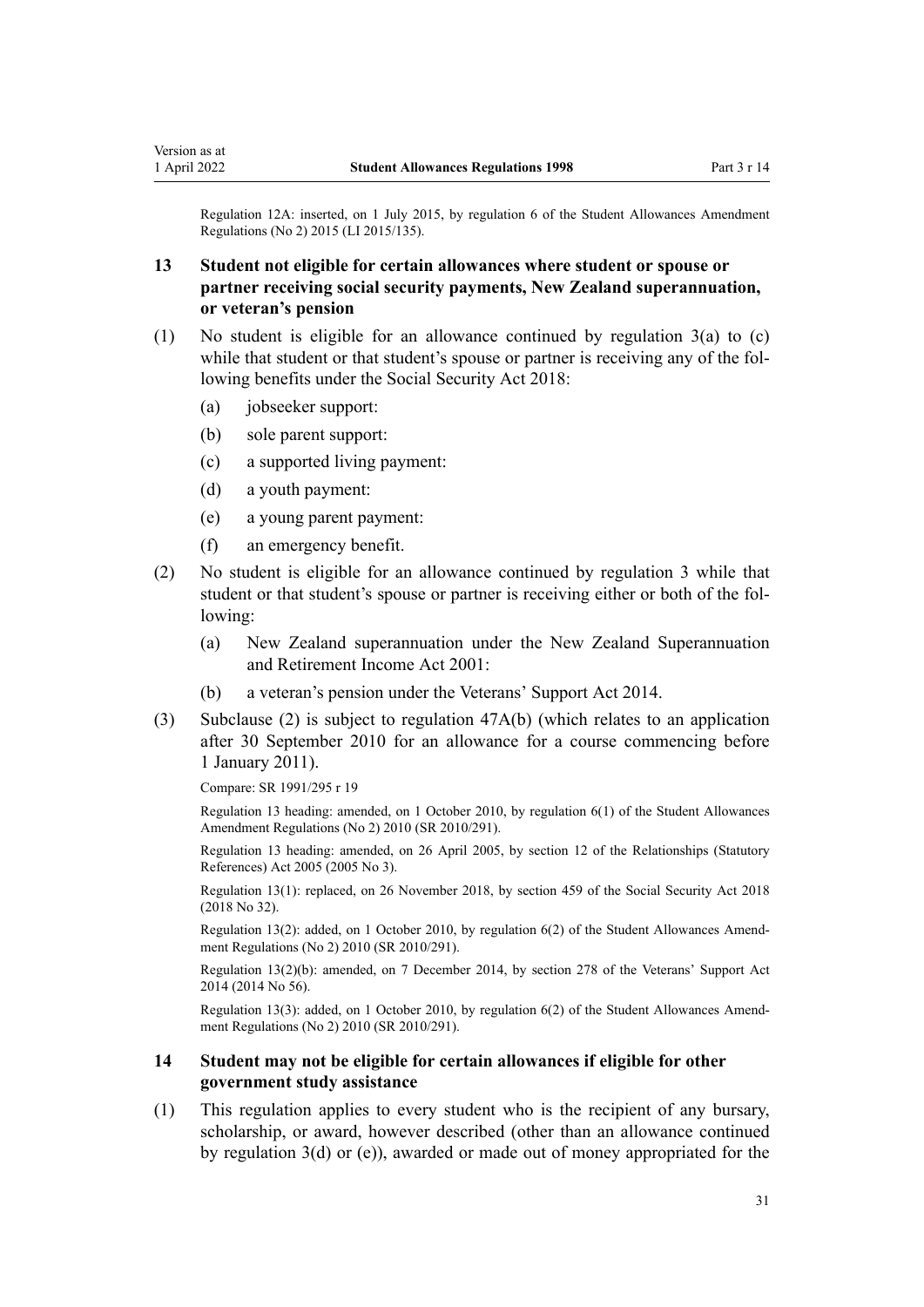<span id="page-31-0"></span>purpose by Parliament, for the purpose of study at a secondary school or a tertiary provider.

- (2) Despite anything to the contrary in these regulations, no student to whom this regulation applies may be awarded an allowance continued by regulation  $3(a)$ [to \(c\)](#page-19-0) without the consent of the chief executive, which allowance is subject to such conditions (if any) as the chief executive may determine in any particular case or class of case.
- (3) Without limiting the generality of subclause (2), it may be a condition of the award of an allowance continued by regulation  $3(a)$  to (c) to a student to whom this regulation applies that the amount of that allowance and the term for which it is payable is less than that to which that student would be otherwise entitled.

Compare: SR 1991/295 r 45

Regulation 14 heading: amended, on 7 October 2004, by [regulation 6](http://legislation.govt.nz/pdflink.aspx?id=DLM286433) of the Student Allowances Amendment Regulations (No 2) 2004 (SR 2004/299).

### **15 Eligibility where change of course**

Where any student at a secondary school or tertiary provider commences a second or further course at that school or at another school, or at that tertiary pro‐ vider or at another tertiary provider, before completing any other course at that place or at another place, that student does not cease to be entitled to any allowance continued by regulation  $3(a)$  to (c) because of that change of course, if—

- (a) the allowance is not suspended under [Part 5;](#page-39-0) and
- (b) the appropriate principal, proprietor, or head of department or head of faculty certifies that the student is capable of passing the course of study in which the student is enrolled or is intending to enrol; and
- (c) the student is in all other respects eligible for the allowance.

Compare: SR 1991/295 r 13

### **16 Continuing eligibility for certain allowances**

- (1) A student continues to be eligible for an allowance continued by [regulation](#page-19-0) [3\(a\) to \(c\)](#page-19-0) only if the student gives a statement in writing to the chief executive, during every specified period, in the form specified under [regulation 42](#page-47-0).
- (2) In subclause (1), **specified period** means a period specified from time to time for the purposes of that subclause by the chief executive.

### **17 Reduction of course**

(1) Where in any year, after having undertaken the academic work of a full-time course for at least 12 weeks, the recipient of an allowance continued by regula[tion 3\(a\) to \(c\)](#page-19-0) has, on the advice of the chief executive, undertaken a reduced amount of work,—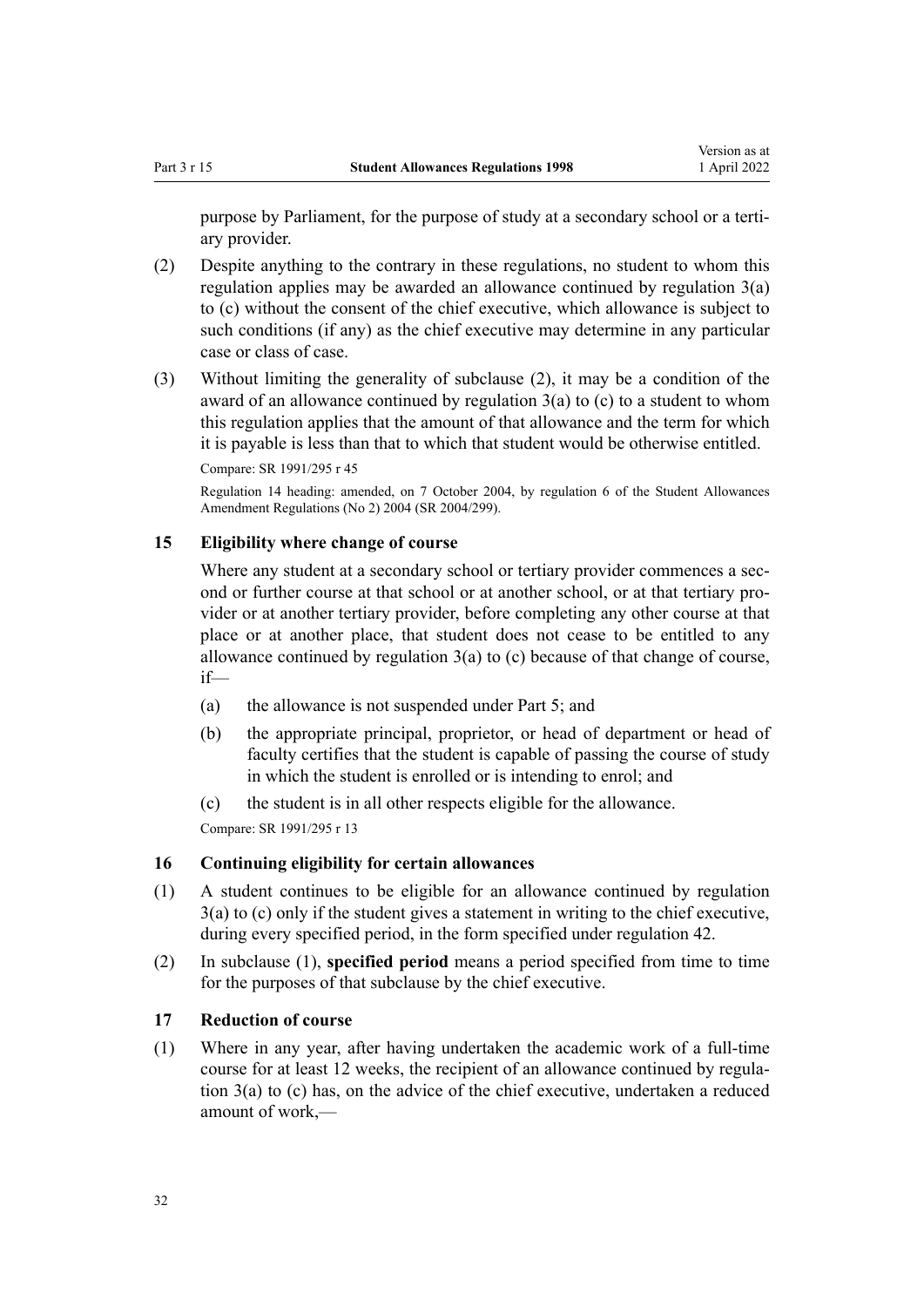- <span id="page-32-0"></span>(a) the recipient does not, by reason only of that reduction, cease to be entitled to that allowance; and
- (b) [regulation 29](#page-40-0) will apply to the recipient as if every reference in that regulation to his or her course of study were a reference to the residue of that full-time programme.
- (2) The chief executive must not provide advice under subclause (1) unless, before providing that advice, he or she has consulted with the relevant tertiary provider or principal of the appropriate secondary school.

Compare: SR 1991/295 r 24

### **Part 4 Payment of allowances**

### **18 Amount of allowances to be paid to students**

- (1) Every student who is eligible for a basic grant or an independent circumstances grant, and has not lost that eligibility, must be paid the appropriate amount calculated under [Schedule 2,](#page-57-0) unless that schedule provides that the grant is not payable to the student.
- (1A) The rates in [Schedule 2](#page-57-0) (as amended by [regulation 15](http://legislation.govt.nz/pdflink.aspx?id=DLM3184420) and the [Schedule](http://legislation.govt.nz/pdflink.aspx?id=DLM3184422) of the Student Allowances Amendment Regulations (No 2) 2010) must be used for any payment on or after 1 October 2010 of an allowance continued by regula[tion 3](#page-19-0) (regardless of whether the allowance is one awarded in respect of a course of study commencing before, on, or after 1 October 2010).
- (2) *[Revoked]*
- (3) Every student who is eligible for an accommodation benefit, and has not lost that eligibility, must be paid the appropriate amount determined in accordance with [regulation 24](#page-37-0) or [24A.](#page-38-0)
- (4) Despite subclauses (1) to (3), no allowances are payable to any student unless the aggregate value of all of those allowances is \$2 or more.

Regulation 18(1): amended, on 1 September 2005, by [regulation 11\(1\)](http://legislation.govt.nz/pdflink.aspx?id=DLM347855) of the Student Allowances Amendment Regulations (No 3) 2005 (SR 2005/254).

Regulation 18(1A): inserted, on 1 October 2010, by [regulation 7](http://legislation.govt.nz/pdflink.aspx?id=DLM3184410) of the Student Allowances Amend‐ ment Regulations (No 2) 2010 (SR 2010/291).

Regulation 18(2): revoked, on 15 December 2006 (applying in respect of allowances payable on and after 1 January 2007), by [regulation 6\(3\)](http://legislation.govt.nz/pdflink.aspx?id=DLM418344) of the Student Allowances Amendment Regulations (No 3) 2006 (SR 2006/356).

Regulation 18(3): amended, on 1 July 2015, by [regulation 7](http://legislation.govt.nz/pdflink.aspx?id=DLM6486043) of the Student Allowances Amendment Regulations (No 2) 2015 (LI 2015/135).

### **19 Payment of certain allowances**

(1) A student who is eligible for an allowance continued by [regulation 3\(a\) to \(c\)](#page-19-0), and has not lost that eligibility, must be paid that allowance by instalments of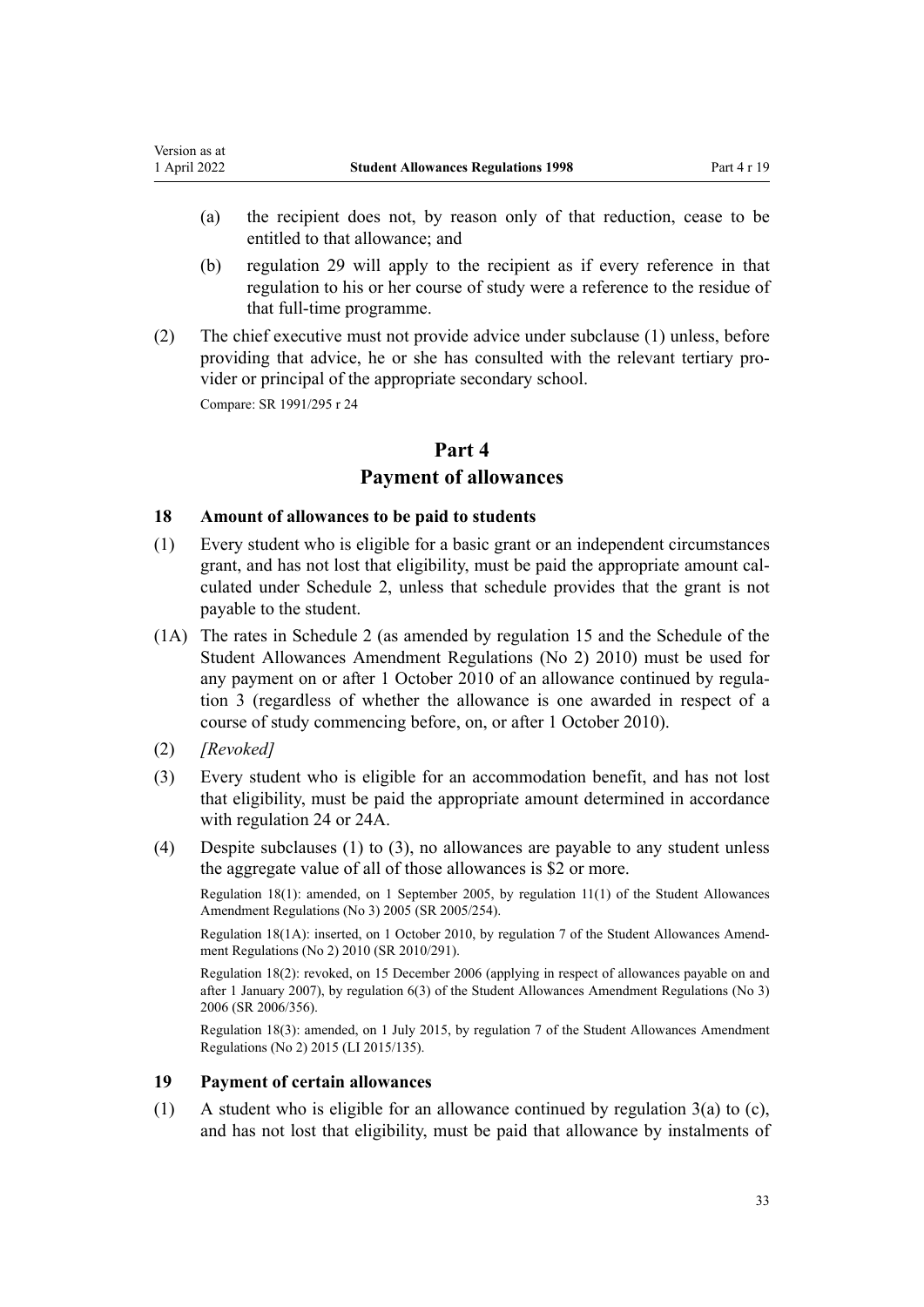<span id="page-33-0"></span>such number of weeks' allowance on such day or date or such date or dates in the month as the chief executive from time to time determines.

(2) Payment of any allowance must be made by payment of the sum due into a bank account nominated from time to time by the student who is eligible for that allowance.

### **20 Maximum periods of allowances**

- (1) No student is entitled (except in the circumstances described in this regulation and in regulation  $30(3)$ ) to receive for more than the following period allowances continued by [regulation 3](#page-19-0):
	- (a) 92 weeks, if the allowances are for any recognised course or courses of study leading to the completion of any recognised programme or pro‐ grammes that are a full-time course or courses of secondary instruction:
	- (b) 200 weeks, if the allowances are for any other recognised course or courses of study, but that 200-week period is reduced to 120 weeks if, or insofar as, the other recognised course or courses of study are any course or courses commencing on or after 1 January 2014 and at the commencement of which the student is of or over the age of 40 years.
- (2) The period of 92 weeks specified in subclause  $(1)(a)$ 
	- (a) commences when a student first receives an allowance continued by [regulation 3](#page-19-0) in respect of the course or courses specified in subclause  $(1)(a)$ ; but
	- (b) does not include any period when no allowance of that type is paid.
- (3) The period of 200 weeks or, as the case requires, the period of 120 weeks, spe‐ cified in subclause (1)(b)—
	- (a) commences when a student first receives an allowance continued by [regulation 3](#page-19-0) in respect of the course or courses specified in subclause  $(1)(b)$ ; but
	- (b) does not include any period when no allowance of that type is paid.
- (4) For the purposes of subclauses  $(1)$  to  $(3)$ , the recipient of an allowance continued by [regulation 3](#page-19-0) is deemed not to have received any payments under it in respect of a course of study if that recipient withdraws from the course before the commencement of his or her final examination period and, with the chief executive's consent, ensures all payments made to the recipient in respect of the course under the allowance are refunded to the chief executive before the following deadline:
	- (a) within 12 months of the commencement of the course, where it is a full academic year long; and
	- (b) before the end of the course, in every other case.
- (5) No recipient of an allowance continued by [regulation 3](#page-19-0) is entitled to receive, or may receive, despite anything in these regulations, any payments under that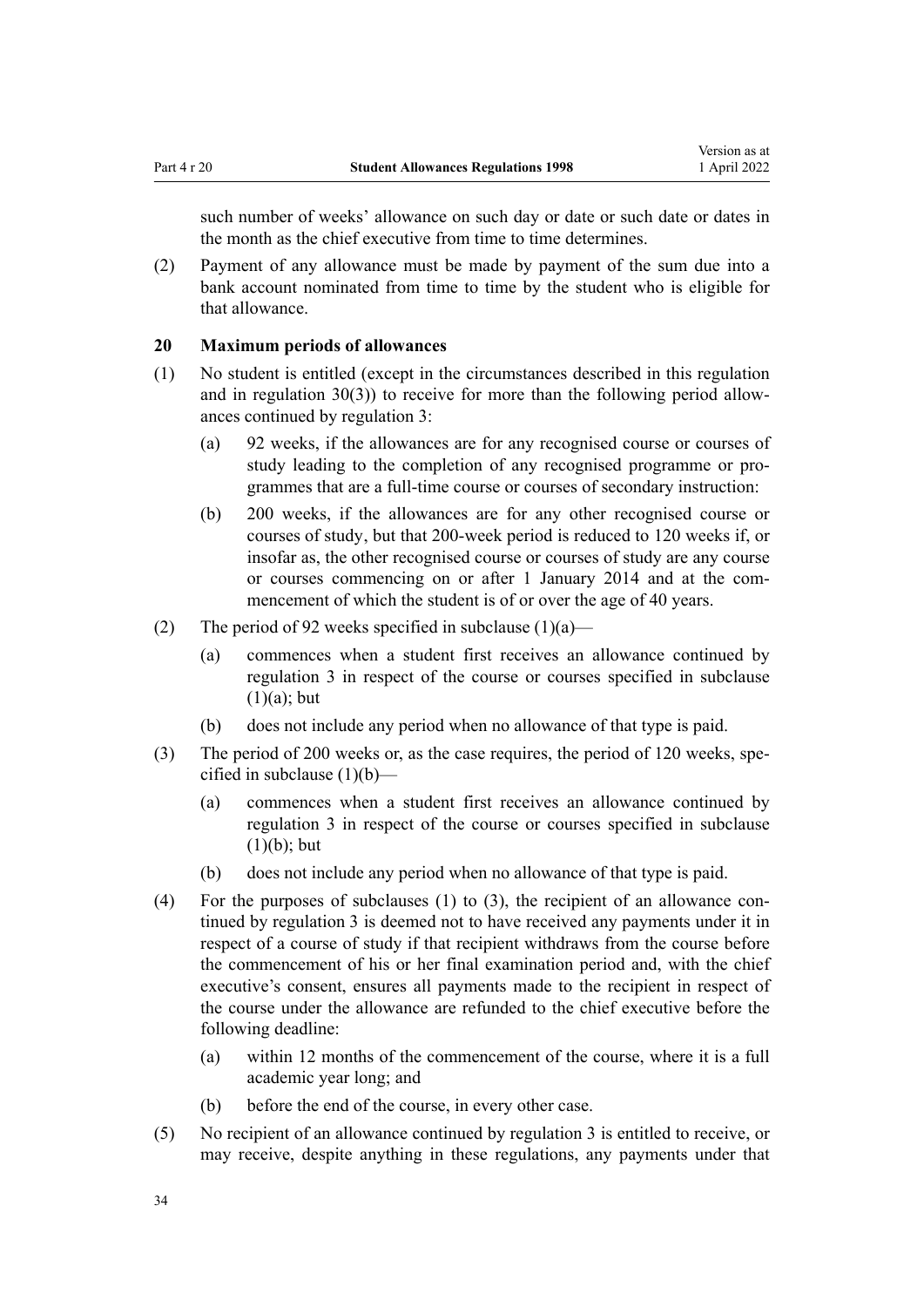allowance in respect of any period during which he or she undertakes paid employment that is recognised as fulfilling part of the requirements of the recognised course of study in respect of which the allowance was awarded.

- (6) The period of 92 weeks specified in subclause  $(1)(a)$  or, if applicable, the period of 200 weeks or, as the case requires, the period of 120 weeks, specified in subclause (1)(b) must be reduced, for a student who has been paid a basic grant, independent circumstances grant, or accommodation benefit before 1 January 1999, by the number of weeks calculated under [regulation 48](#page-52-0).
- (7) The chief executive may, where he or she considers that in any particular case special circumstances exist, extend for a person whichever of the following maximum entitlement periods applies to the person (even if the person will or may, during that extended entitlement period, achieve the age that is referred to in regulation  $12(1)(ab)$ :
	- (a) the 92-week period specified in subclause  $(1)(a)$ :
	- (b) the 200-week period or, as the case requires, the 120-week period, specified in subclause  $(1)(b)$ .
- (7A) For the purposes of subclause (7), special circumstances do not exist merely because a person has been affected by an amendment to these regulations.
- (8) Subclauses (1) to (7) are subject to-
	- (a) *[Revoked]*
	- (b) [regulation 47D](#page-51-0) (which contains an exception to the 120-week maximum entitlement period introduced on 1 September 2013); and
	- (c) [regulation 47E](#page-52-0) (which relates to savings for grants of extended eligibility made, or sought but not determined, on 1 September 2013).

Regulation 20: substituted, on 1 October 2010, by [regulation 8](http://legislation.govt.nz/pdflink.aspx?id=DLM3184411) of the Student Allowances Amend‐ ment Regulations (No 2) 2010 (SR 2010/291).

Regulation 20(1): amended, on 1 January 2013, by [regulation 13\(2\)](http://legislation.govt.nz/pdflink.aspx?id=DLM4633931) of the Student Allowances Amendment Regulations (No 2) 2012 (SR 2012/212).

Regulation 20(1)(b): amended, on 1 September 2013, by [regulation 6\(1\)](http://legislation.govt.nz/pdflink.aspx?id=DLM5499211) of the Student Allowances (Budget 2013 Initiatives) Amendment Regulations 2013 (SR 2013/324).

Regulation 20(3): amended, on 1 September 2013, by [regulation 6\(2\)](http://legislation.govt.nz/pdflink.aspx?id=DLM5499211) of the Student Allowances (Budget 2013 Initiatives) Amendment Regulations 2013 (SR 2013/324).

Regulation 20(6): amended, on 1 September 2013, by [regulation 6\(3\)](http://legislation.govt.nz/pdflink.aspx?id=DLM5499211) of the Student Allowances (Budget 2013 Initiatives) Amendment Regulations 2013 (SR 2013/324).

Regulation 20(7): replaced, on 1 September 2013, by [regulation 6\(4\)](http://legislation.govt.nz/pdflink.aspx?id=DLM5499211) of the Student Allowances (Budget 2013 Initiatives) Amendment Regulations 2013 (SR 2013/324).

Regulation 20(7): amended, on 27 October 2016, by [regulation 6\(1\)\(a\)](http://legislation.govt.nz/pdflink.aspx?id=DLM6966238) of the Student Allowances Amendment Regulations (No 2) 2016 (LI 2016/217).

Regulation 20(7): amended, on 27 October 2016, by [regulation 6\(1\)\(b\)](http://legislation.govt.nz/pdflink.aspx?id=DLM6966238) of the Student Allowances Amendment Regulations (No 2) 2016 (LI 2016/217).

Regulation 20(7A): inserted, on 6 September 2012 (applying to allowances for courses of study that commence on or after 1 January 2013 (whether the allowance was first payable to students before, on, or after that date)), by [regulation 9](http://legislation.govt.nz/pdflink.aspx?id=DLM4633927) of the Student Allowances Amendment Regulations (No 2) 2012 (SR 2012/212).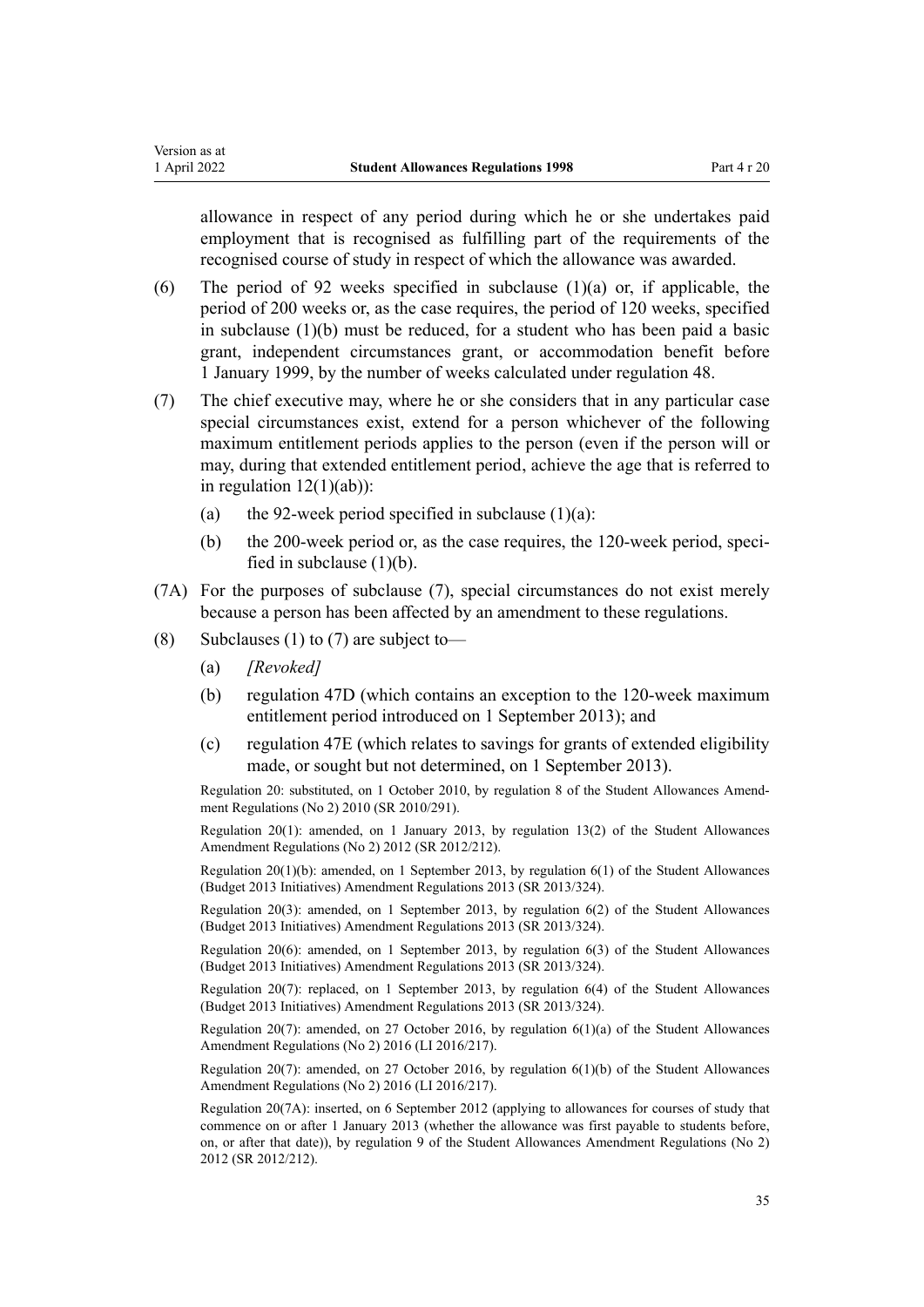<span id="page-35-0"></span>Regulation 20(8): replaced, on 1 September 2013, by [regulation 6\(5\)](http://legislation.govt.nz/pdflink.aspx?id=DLM5499211) of the Student Allowances (Budget 2013 Initiatives) Amendment Regulations 2013 (SR 2013/324).

Regulation 20(8)(a): revoked, on 27 October 2016, by [regulation 6\(2\)](http://legislation.govt.nz/pdflink.aspx?id=DLM6966238) of the Student Allowances Amendment Regulations (No 2) 2016 (LI 2016/217).

### **21 Payment of certain allowances for long programme of study (other than secondary instruction)**

#### *[Revoked]*

Regulation 21: revoked, on 1 January 2013, by [regulation 10](http://legislation.govt.nz/pdflink.aspx?id=DLM4633928) of the Student Allowances Amendment Regulations (No 2) 2012 (SR 2012/212).

### **22 Payment of certain allowances for further programmes of study permitted for retraining for employment, etc**

#### *[Revoked]*

Regulation 22: revoked, on 1 January 2013, by [regulation 10](http://legislation.govt.nz/pdflink.aspx?id=DLM4633928) of the Student Allowances Amendment Regulations (No 2) 2012 (SR 2012/212).

### **23 Period for which certain allowances payable**

- (1) A basic grant or independent circumstances grant must be paid for a period commencing with the beginning of the week during which, in the opinion of the chief executive, the portion of the recognised course of study in respect of which the allowance was awarded commences, and ending—
	- (a) on the Sunday of the last week on which the last examination of the course in that year is conducted; or
	- (b) at the end of the week during which, in the opinion of the chief executive, that portion ends, if that portion ends without any examination of the student.
- $(1A)$  Despite subclause  $(1)$ , if the application for the basic grant or independent circumstances grant was received more than 7 days after the commencement of the portion of the recognised course of study (being a portion that commences on or after 1 January 2005), a basic grant or independent circumstances grant must not be paid for any period before the beginning of the week in which the application was received unless the application has been brought within any extended time for the application to be made given under [regulation 40\(7\)](#page-45-0).
- (1B) The period for which a basic grant or independent circumstances grant to which subclause (1A) applies must be paid commences with—
	- (a) the beginning of the week in which the application for it is received; or
	- (b) if the application for it is brought within any extended time allowed under [regulation 40\(7\)](#page-45-0), on the same day on which payment would have commenced under subclause (1).
- (2) Despite subclause (1), the chief executive may extend or reduce by such num‐ ber of weeks as the chief executive thinks fit the period in any year for which payments under a basic grant or an independent circumstances grant are made,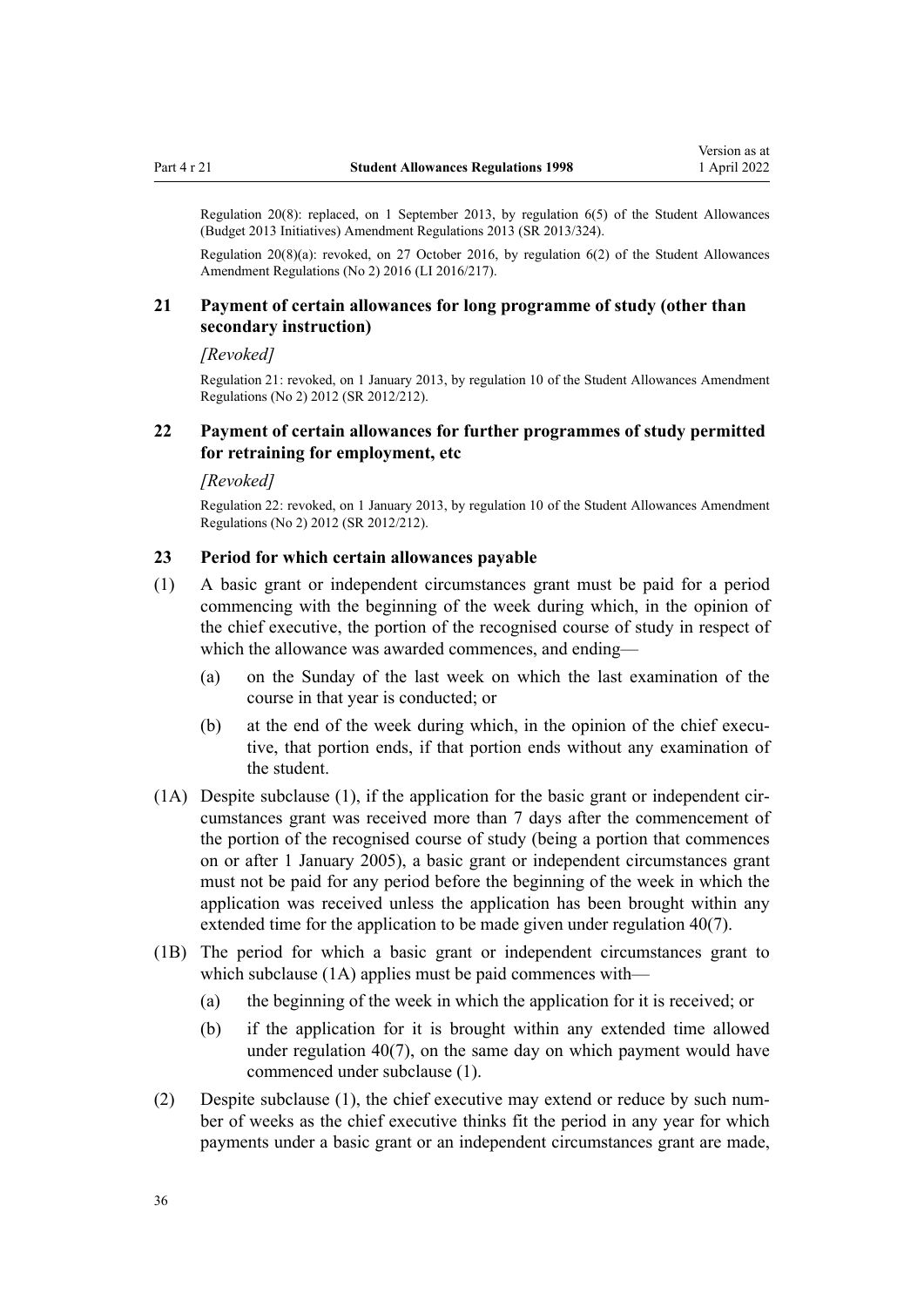<span id="page-36-0"></span>in any particular case or class or classes of case, to provide for any variation in the course prescribed by the principal of any secondary school or the governing body of any tertiary provider.

Compare: SR 1991/295 r 21(1)

Regulation 23(1A): inserted, on 7 October 2004, by [regulation 7](http://legislation.govt.nz/pdflink.aspx?id=DLM286434) of the Student Allowances Amend‐ ment Regulations (No 2) 2004 (SR 2004/299).

Regulation 23(1B): inserted, on 7 October 2004, by [regulation 7](http://legislation.govt.nz/pdflink.aspx?id=DLM286434) of the Student Allowances Amend‐ ment Regulations (No 2) 2004 (SR 2004/299).

### **23A Limitation on payment for permanent residents enrolled at New Zealand campus studying overseas**

- (1) This regulation applies to a student who is—
	- (a) a permanent resident; and
	- (b) eligible to receive an allowance continued under [regulation 3\(a\) to \(c\);](#page-19-0) and
	- (c) undertaking a tertiary course of study part of which is or will be done—
		- (i) by the student overseas; and
		- (ii) while the student is enrolled at a New Zealand campus or delivery site of a tertiary provider.
- (2) Payments may be made to the student while the student is studying overseas only if—
	- (a) the student is enrolled as an intramural student; and
	- (b) the overseas study is or will be done in a country with which the student is not familiar.
- (3) For the purposes of subclause (2)(b), a student is **not familiar** with a country if the student—
	- (a) has not previously been to that country; or
	- (b) has, in the 5 years before the date on which the overseas study begins, spent a total of less than 6 months in that country.

Regulation 23A: inserted, on 27 October 2016, by [regulation 7](http://legislation.govt.nz/pdflink.aspx?id=DLM6966239) of the Student Allowances Amend‐ ment Regulations (No 2) 2016 (LI 2016/217).

### **23B Limitation on payment for students enrolled at overseas campus or delivery site of tertiary provider**

- (1) This regulation applies to a student who is—
	- (a) eligible to receive an allowance continued under regulation  $3(a)$  to (c); and
	- (b) undertaking a course of study part of which is or will be done—
		- (i) by the student overseas; and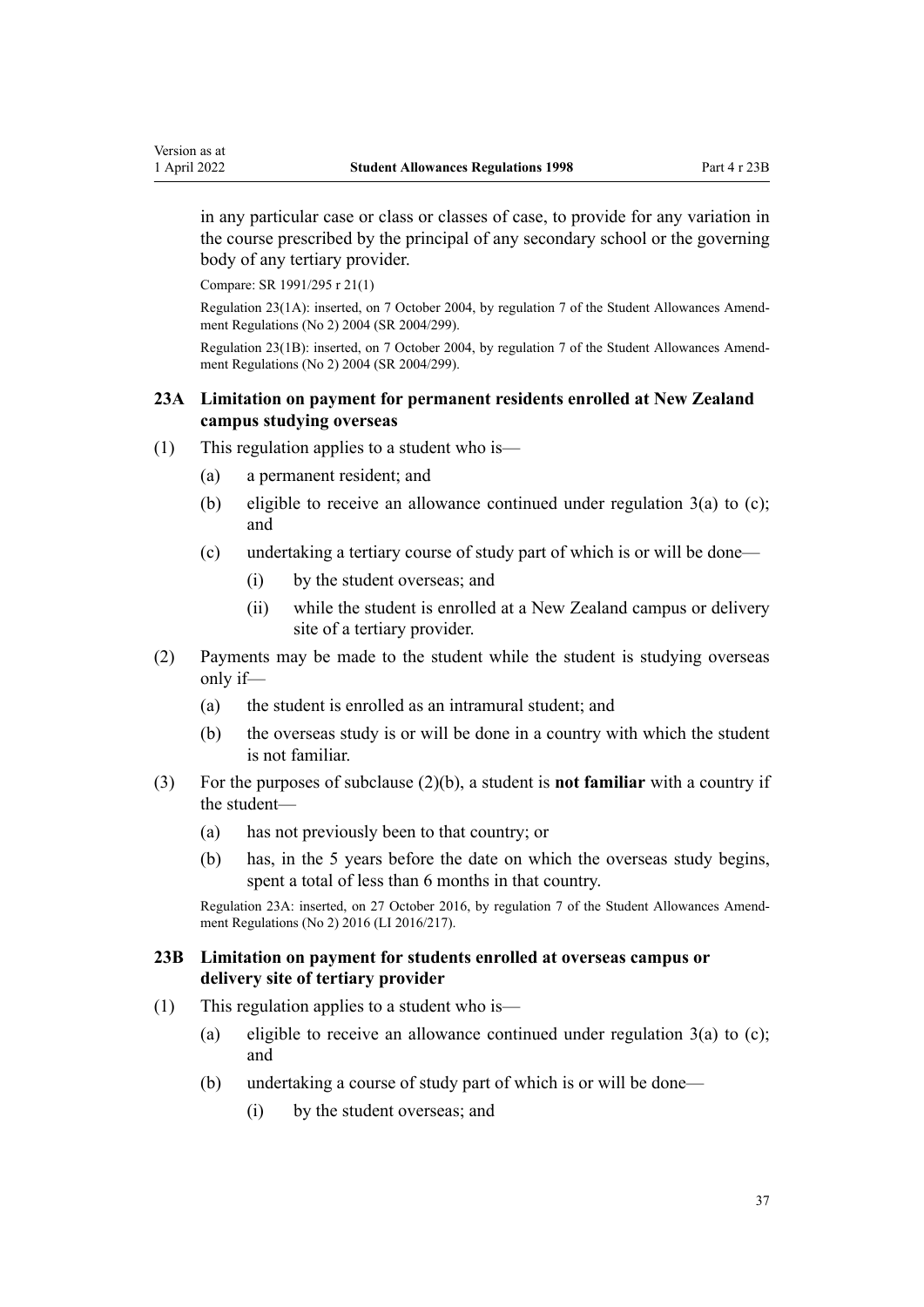- (ii) while the student is enrolled at an overseas campus or delivery site of a tertiary provider.
- <span id="page-37-0"></span>(2) Payments may be made to the student while the student is studying overseas only if—
	- (a) the student is enrolled as an intramural student; and
	- (b) the course of study is a component of a qualification listed at level 7 on the Qualifications Framework, or a component of a Bachelors Honours degree; and
	- (c) the study is or will be done in a specified country; and
	- (d) in the case of a permanent resident, the study is or will be done in a country with which the student is not familiar.
- (3) For the purposes of subclause (2)(d), a student is **not familiar** with a country if the student—
	- (a) has not previously been to that country; or
	- (b) has, in the 5 years before the date on which the overseas study begins, spent a total of less than 6 months in that country.

Regulation 23B: inserted, on 27 October 2016, by [regulation 7](http://legislation.govt.nz/pdflink.aspx?id=DLM6966239) of the Student Allowances Amendment Regulations (No 2) 2016 (LI 2016/217).

### **24 Amount of accommodation benefit**

- (1) The amount of an accommodation benefit per week is the amount, not exceed‐ ing the applicable weekly value of the benefit specified in [Schedule 3](#page-60-0), that may be determined in any case in accordance with guidelines issued from time to time by the chief executive.
- (1A) Subclause (1) applies unless [regulation 24A](#page-38-0) applies.
- (2) Any guidelines issued under subclause (1) may make provision for the pay‐ ment of different rates in different regions, and for different types of accommodation.
- (3) Before issuing any guidelines under subclause (1), the chief executive must consider such information as is reasonably available to the chief executive about accommodation costs in different regions and for different types of accommodation.
- (4) *[Revoked]*
- (5) *[Revoked]*

Compare: SR 1991/295 r 35

Regulation 24 heading: amended, on 1 July 2015, by [regulation 8\(1\)](http://legislation.govt.nz/pdflink.aspx?id=DLM6486044) of the Student Allowances Amendment Regulations (No 2) 2015 (LI 2015/135).

Regulation 24(1): amended, on 1 October 2002, by [regulation 6](http://legislation.govt.nz/pdflink.aspx?id=DLM142948) of the Student Allowances Amend‐ ment Regulations (No 2) 2002 (SR 2002/257).

Regulation 24(1A): inserted, on 1 July 2015, by [regulation 8\(2\)](http://legislation.govt.nz/pdflink.aspx?id=DLM6486044) of the Student Allowances Amendment Regulations (No 2) 2015 (LI 2015/135).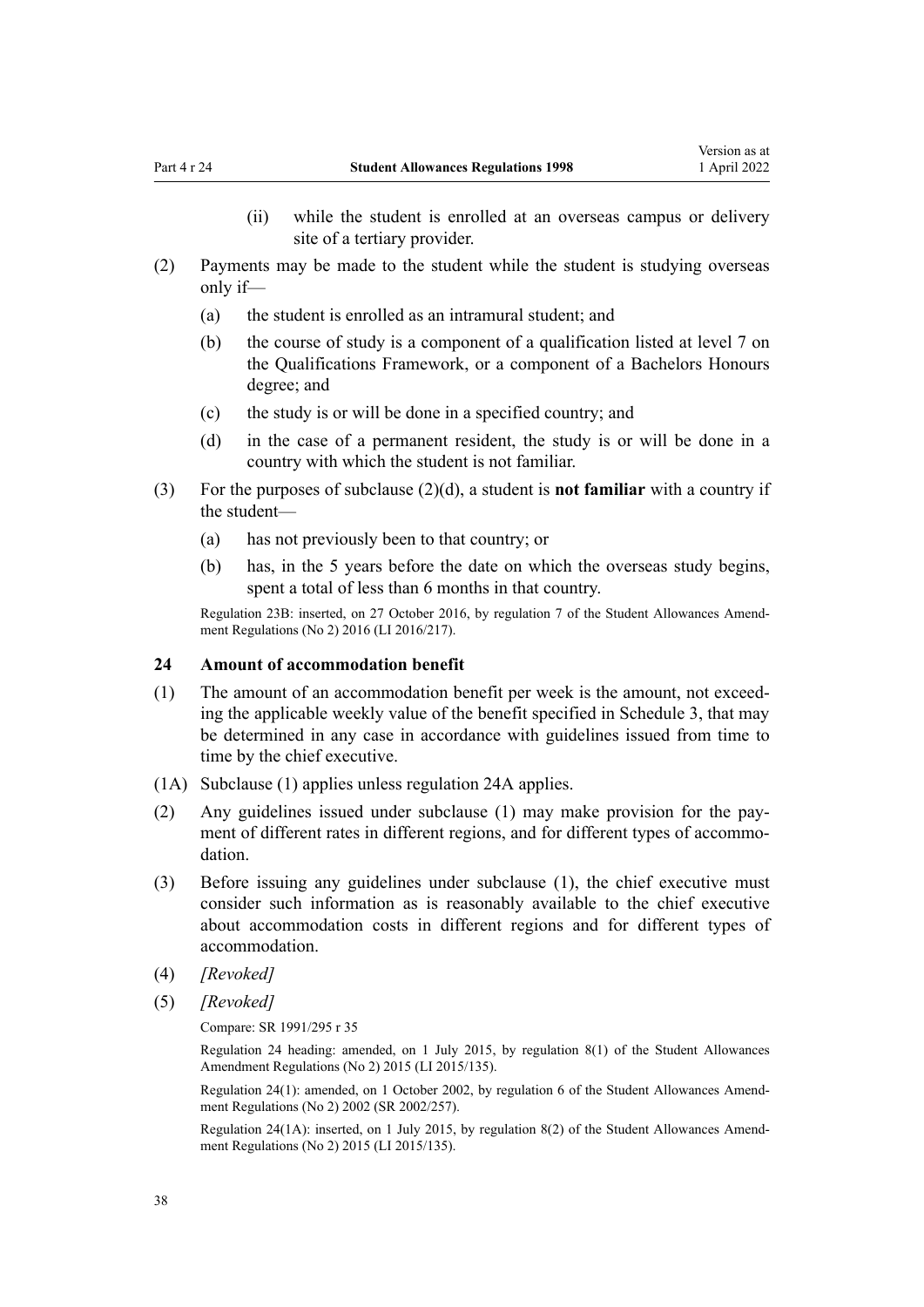<span id="page-38-0"></span>Regulation 24(4): revoked, on 1 July 2015, by [regulation 8\(3\)](http://legislation.govt.nz/pdflink.aspx?id=DLM6486044) of the Student Allowances Amendment Regulations (No 2) 2015 (LI 2015/135).

Regulation 24(5): revoked, on 1 July 2015, by [regulation 8\(3\)](http://legislation.govt.nz/pdflink.aspx?id=DLM6486044) of the Student Allowances Amendment Regulations (No 2) 2015 (LI 2015/135).

### **24A Amount of accommodation benefit for single student with supported child**

- (1) This regulation applies to a single student who—
	- (a) has 1 or more supported children; and
	- (b) is eligible for an accommodation benefit in respect of a portion of a recognised course of study commencing on or after 1 July 2015.
- (2) The amount of the accommodation benefit per week is the appropriate rate of accommodation supplement that the student would receive if the student were a beneficiary who—
	- (a) received sole parent support under the [Social Security Act 2018;](http://legislation.govt.nz/pdflink.aspx?id=DLM6783102) and
	- (b) was entitled to receive, and had been granted, an accommodation supple‐ ment.
- (3) For the purposes of subclause (2), the appropriate rate of accommodation sup‐ plement must be determined in accordance with [section 65](http://legislation.govt.nz/pdflink.aspx?id=DLM6783242) of the Social Security Act 2018 (see in particular section 65(1)(b) of that Act, which states that MSD may grant a person (P), for the period that MSD determines, an accommodation supplement if P meets the assets requirement (as set out in regulations made under [section 423](http://legislation.govt.nz/pdflink.aspx?id=DLM6783993) of that Act)).
- (4) In this regulation, **beneficiary** has the meaning given in [Schedule 2](http://legislation.govt.nz/pdflink.aspx?id=DLM6784375) of the Social Security Act 2018.

Regulation 24A: inserted, on 1 July 2015, by [regulation 9](http://legislation.govt.nz/pdflink.aspx?id=DLM6486045) of the Student Allowances Amendment Regulations (No 2) 2015 (LI 2015/135).

Regulation 24A(2)(a): amended, on 26 November 2018, by [section 459](http://legislation.govt.nz/pdflink.aspx?id=DLM6784038) of the Social Security Act 2018 (2018 No 32).

Regulation 24A(3): amended, on 26 November 2018, by [section 459](http://legislation.govt.nz/pdflink.aspx?id=DLM6784038) of the Social Security Act 2018 (2018 No 32).

Regulation 24A(4): amended, on 26 November 2018, by [section 459](http://legislation.govt.nz/pdflink.aspx?id=DLM6784038) of the Social Security Act 2018 (2018 No 32).

#### **24B Period for which accommodation benefit payable**

- (1) Payments under an accommodation benefit must be made for a period com‐ mencing not earlier than the date the chief executive specifies, which date must not precede the date payments are made under the student's basic grant or independent circumstances grant.
- (2) An amount of accommodation benefit is not payable to a student for a week for which the value of the basic grant or independent circumstances grant payable to the student is reduced to nil because of the student's personal income for the week.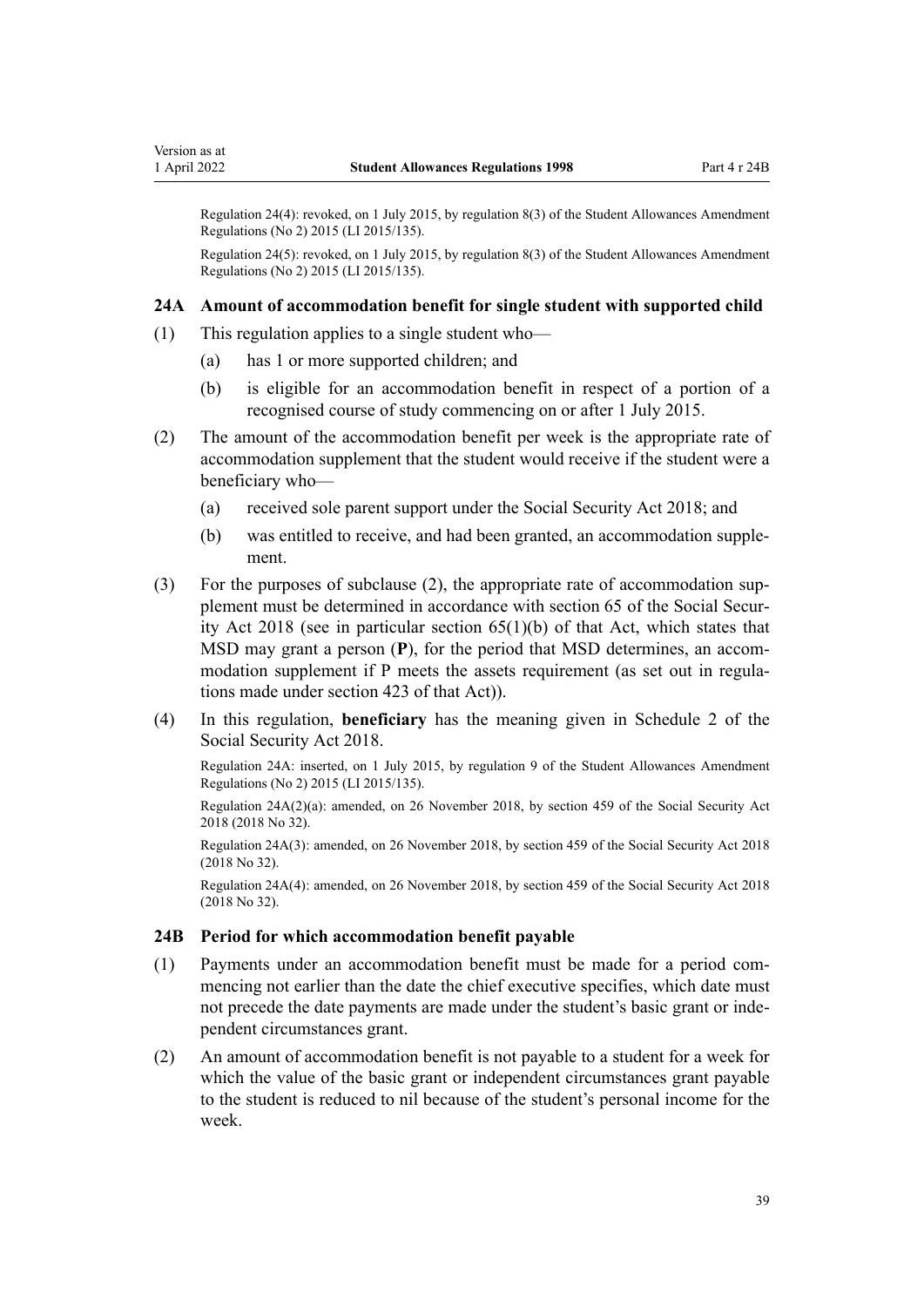<span id="page-39-0"></span>Regulation 24B: inserted, on 1 July 2015, by [regulation 9](http://legislation.govt.nz/pdflink.aspx?id=DLM6486045) of the Student Allowances Amendment Regulations (No 2) 2015 (LI 2015/135).

### **25 Payment of A-Bursaries and B-Bursaries**

#### *[Revoked]*

Regulation 25: revoked, on 15 December 2006 (applying in respect of allowances payable on and after 1 January 2007), by [regulation 6\(3\)](http://legislation.govt.nz/pdflink.aspx?id=DLM418344) of the Student Allowances Amendment Regulations (No 3) 2006 (SR 2006/356).

### **26 Payments may be made where work undertaken outside New Zealand**

- (1) Where the chief executive is satisfied that it is desirable for the recipient of an allowance continued by regulation  $3(a)$  to (e) to undertake any work outside New Zealand, the chief executive may declare specified work intended to be done by that student outside New Zealand to be a full-time course in respect of that student only; and payments may be made to that student while he or she is carrying out that work outside New Zealand.
- (2) Subclause (3) applies where the chief executive is satisfied that it is necessary or desirable for the recipient of an allowance continued by [regulation 3\(a\) to](#page-19-0) [\(c\)](#page-19-0) to undertake a short course of study overseas to augment—
	- (a) a full-time course that that recipient is undertaking in New Zealand as part of a programme; or
	- (b) a full-time course that—
		- (i) does not constitute the completion of the programme of which it forms part; but
		- (ii) has been satisfactorily completed by the recipient in New Zealand.
- (3) Where subclause (2) applies, the chief executive of the Ministry of Education may, for the purposes of this subclause, declare that course to be associated with that programme and that recipient may be paid an allowance continued by [regulation 3\(a\) to \(c\)](#page-19-0) to the same extent as would be appropriate if that course, and all travel reasonably necessary to enable that recipient to undertake that course, were part of that programme and being undertaken at the tertiary provider at which the recipient is enrolled in that programme.

Compare: SR 1991/295 r 6

### **Part 5 Suspension of allowances**

### **27 No payment if income limit exceeded**

#### *[Revoked]*

Regulation 27: revoked, on 1 September 2005, by [regulation 13](http://legislation.govt.nz/pdflink.aspx?id=DLM347857) of the Student Allowances Amend‐ ment Regulations (No 3) 2005 (SR 2005/254).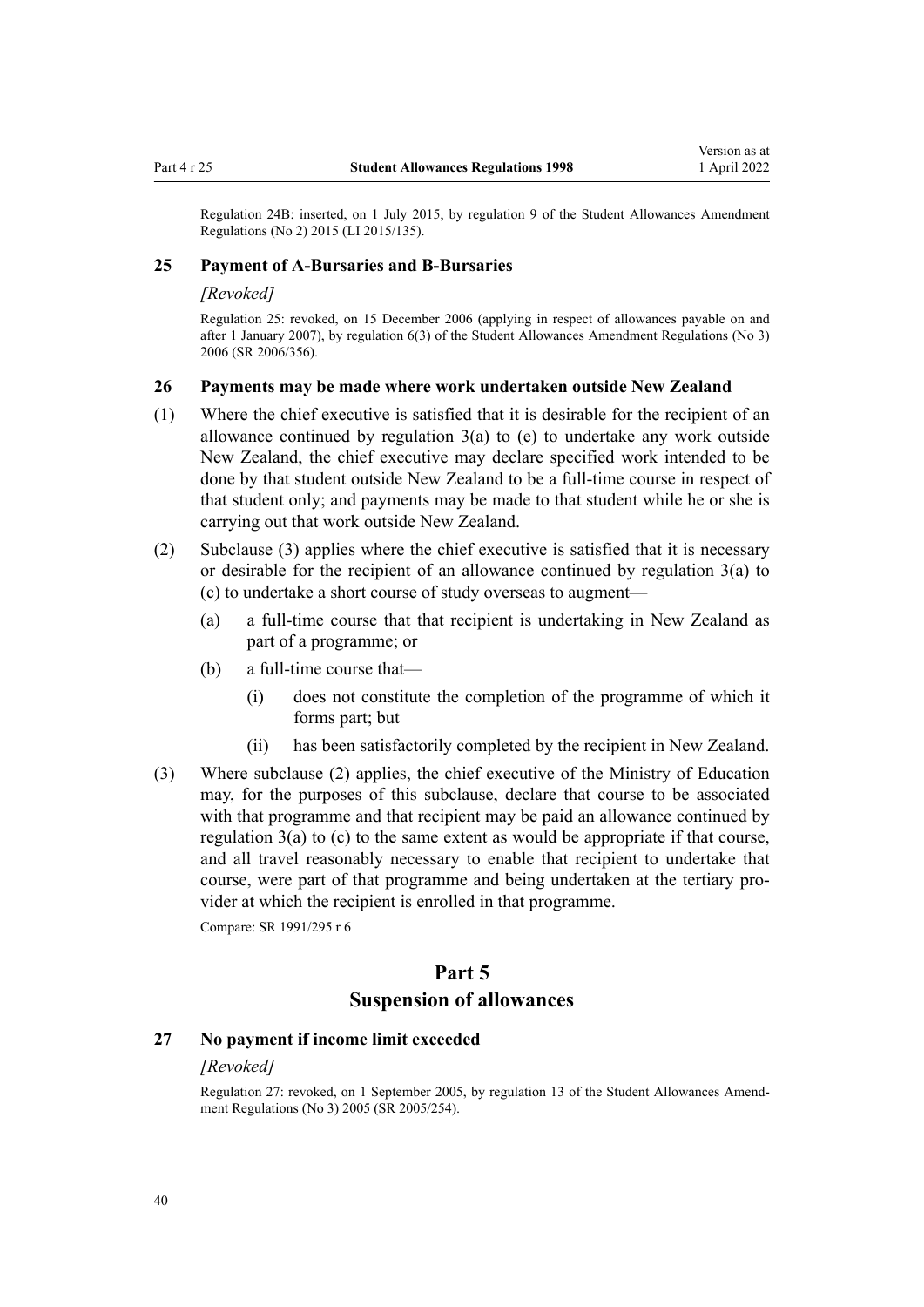### <span id="page-40-0"></span>**28 Suspension of allowances during detention in prison**

- (1) A student who is imprisoned or detained in a prison, as defined in [section 3\(1\)](http://legislation.govt.nz/pdflink.aspx?id=DLM294857) of the Corrections Act 2004, pursuant to a sentence of imprisonment or preven‐ tive detention is not entitled to receive any payment under these regulations in respect of any period of any such imprisonment or detention.
- (2) *[Revoked]*

Compare: SR 1991/295 r 47

Regulation 28 heading: amended, on 1 June 2005, by [section 207](http://legislation.govt.nz/pdflink.aspx?id=DLM297137) of the Corrections Act 2004 (2004 No 50).

Regulation 28(1): amended, on 27 October 2016, by [regulation 8](http://legislation.govt.nz/pdflink.aspx?id=DLM6966244) of the Student Allowances Amend‐ ment Regulations (No 2) 2016 (LI 2016/217).

Regulation 28(1): amended, on 1 June 2005, by [section 207](http://legislation.govt.nz/pdflink.aspx?id=DLM297137) of the Corrections Act 2004 (2004 No 50).

Regulation 28(2): revoked, on 15 December 2006 (applying in respect of allowances payable on and after 1 January 2007), by [regulation 6\(3\)](http://legislation.govt.nz/pdflink.aspx?id=DLM418344) of the Student Allowances Amendment Regulations (No 3) 2006 (SR 2006/356).

### **29 Suspension of certain allowances for failure to attend or perform work**

- (1) Subject to [regulation 17](#page-31-0), if any student—
	- (a) fails to attend regularly for classes appropriate to his or her course of study; or
	- (b) fails to submit the work required by the teachers or lecturers of that course or any part of it,—

the chief executive may order the suspension of any allowance continued by [regulation 3\(a\) to \(c\)](#page-19-0) which is received by the student for that course.

- (2) Where the chief executive orders the suspension of any allowance under this regulation, the student ceases to be entitled to that allowance, and it must be suspended at the end of the week during which the chief executive so orders.
- (3) Where an allowance is suspended under this regulation, the chief executive may reinstate that allowance in the year of its suspension if, in that year, the recipient resumes meeting the requirements of the course of study which he or she is undertaking.

Compare: SR 1991/295 r 26

### **30 Suspension of certain allowances for failure of full-time course of study (other than secondary instruction)**

- (1) Subject to [regulations 12A](#page-29-0) and [17](#page-31-0) and this regulation, an allowance continued by [regulation 3\(a\) to \(e\)](#page-19-0) must be suspended if the amount of work (if any) passed by the recipient in the most recent course of study for which an allow‐ ance was paid (the **relevant course**) was, in the opinion of the chief executive, equivalent to half of or less than half of a full-time course.
- (2) Where—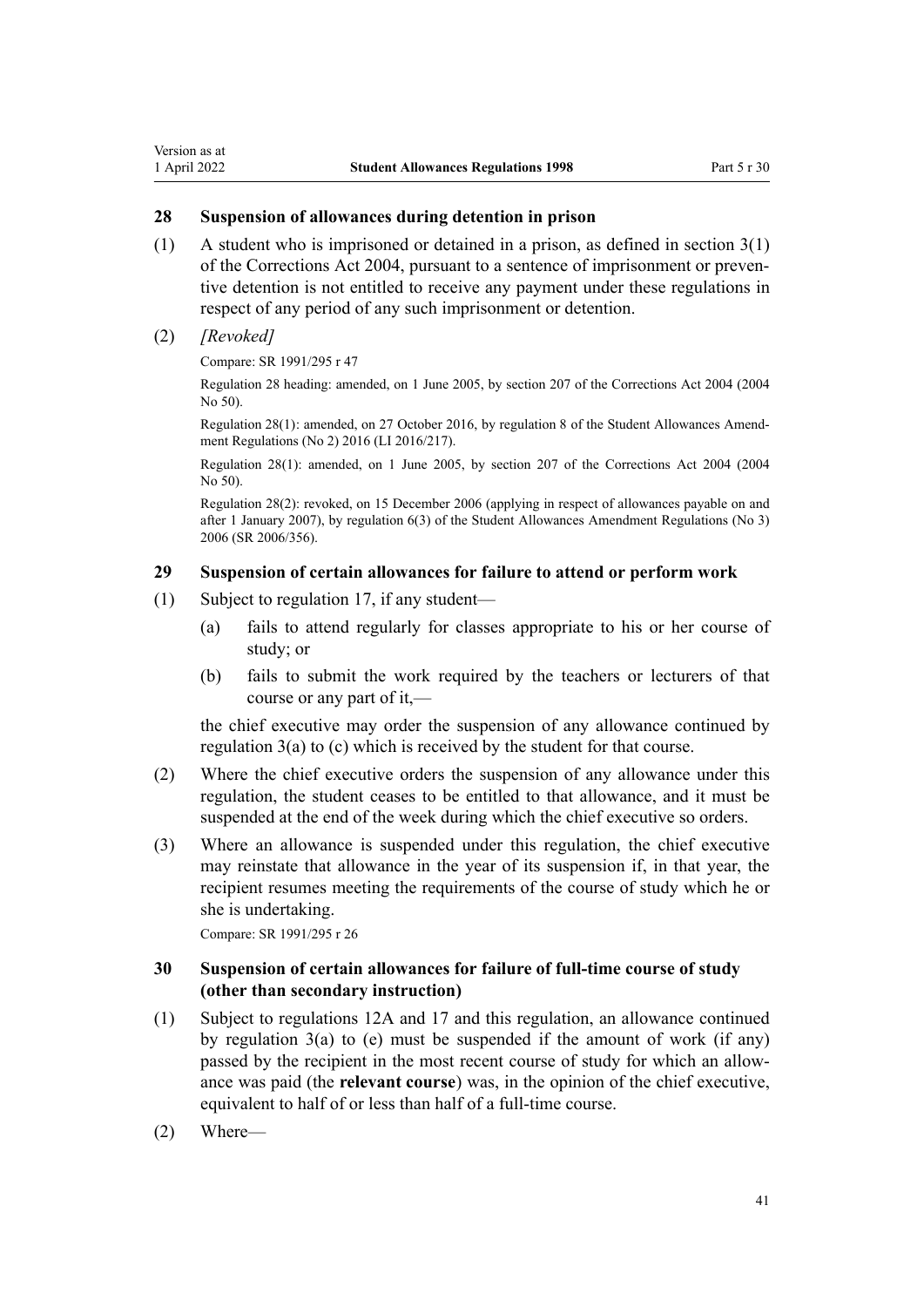- <span id="page-41-0"></span>(a) the chief executive is satisfied that the failure of the recipient of an allowance continued by regulation  $3(a)$  to (e) to pass the required proportion of a full-time course is due to reasons beyond the recipient's control; or
- (b) the recipient of an allowance continued by regulation  $3(a)$  to (e) awarded in respect of a Masters degree has not completed the degree due to reasons beyond the recipient's control,—

the chief executive may direct that that allowance should not be suspended despite the amount of work the recipient has passed in the relevant course; and, in that case, that allowance may not be suspended merely because of the work passed by that recipient in the relevant course.

- (3) Where the chief executive gives a direction under subclause (2), the chief executive may also direct that the recipient of the allowance concerned may receive payments under that allowance for such further period as the chief executive specifies which may exceed the maximum period of eligibility for an allowance continued by [regulation](#page-33-0)  $3(a)$  to (c), allowed under regulation  $20(1)(b)$ .
- (4) Nothing in this regulation applies to secondary students.

Compare: SR 1991/295 r 31

Regulation 30 heading: amended, on 1 October 2010, by [regulation 11\(1\)](http://legislation.govt.nz/pdflink.aspx?id=DLM3184415) of the Student Allowances Amendment Regulations (No 2) 2010 (SR 2010/291).

Regulation 30(1): amended, on 1 July 2015, by [regulation 10](http://legislation.govt.nz/pdflink.aspx?id=DLM6486049) of the Student Allowances Amendment Regulations (No 2) 2015 (LI 2015/135).

Regulation 30(1): amended, on 19 January 2007, by regulation  $6(1)(a)$  of the Student Allowances Amendment Regulations (No 4) 2006 (SR 2006/379).

Regulation 30(1): amended, on 19 January 2007, by [regulation 6\(1\)\(b\)](http://legislation.govt.nz/pdflink.aspx?id=DLM421624) of the Student Allowances Amendment Regulations (No 4) 2006 (SR 2006/379).

Regulation 30(2): amended, on 19 January 2007, by [regulation 6\(2\)](http://legislation.govt.nz/pdflink.aspx?id=DLM421624) of the Student Allowances Amendment Regulations (No 4) 2006 (SR 2006/379).

Regulation 30(3): amended, on 1 October 2010, by [regulation 11\(2\)](http://legislation.govt.nz/pdflink.aspx?id=DLM3184415) of the Student Allowances Amendment Regulations (No 2) 2010 (SR 2010/291).

### **31 Suspension of certain allowances for failure to give statement**

If a student awarded an allowance continued by [regulation 3\(a\) to \(c\)](#page-19-0) does not give the chief executive a statement in accordance with [regulation 16,](#page-31-0) the chief executive must suspend the allowance.

### **32 Reinstatement of certain allowances**

(1) A student whose allowance has been suspended under [regulation 30](#page-40-0) is entitled to have it reinstated if the student satisfies the chief executive that he or she has, since the suspension, passed work that is or forms part of a course of study that is, in the opinion of the chief executive, equivalent to more than half of the work of a full-time course.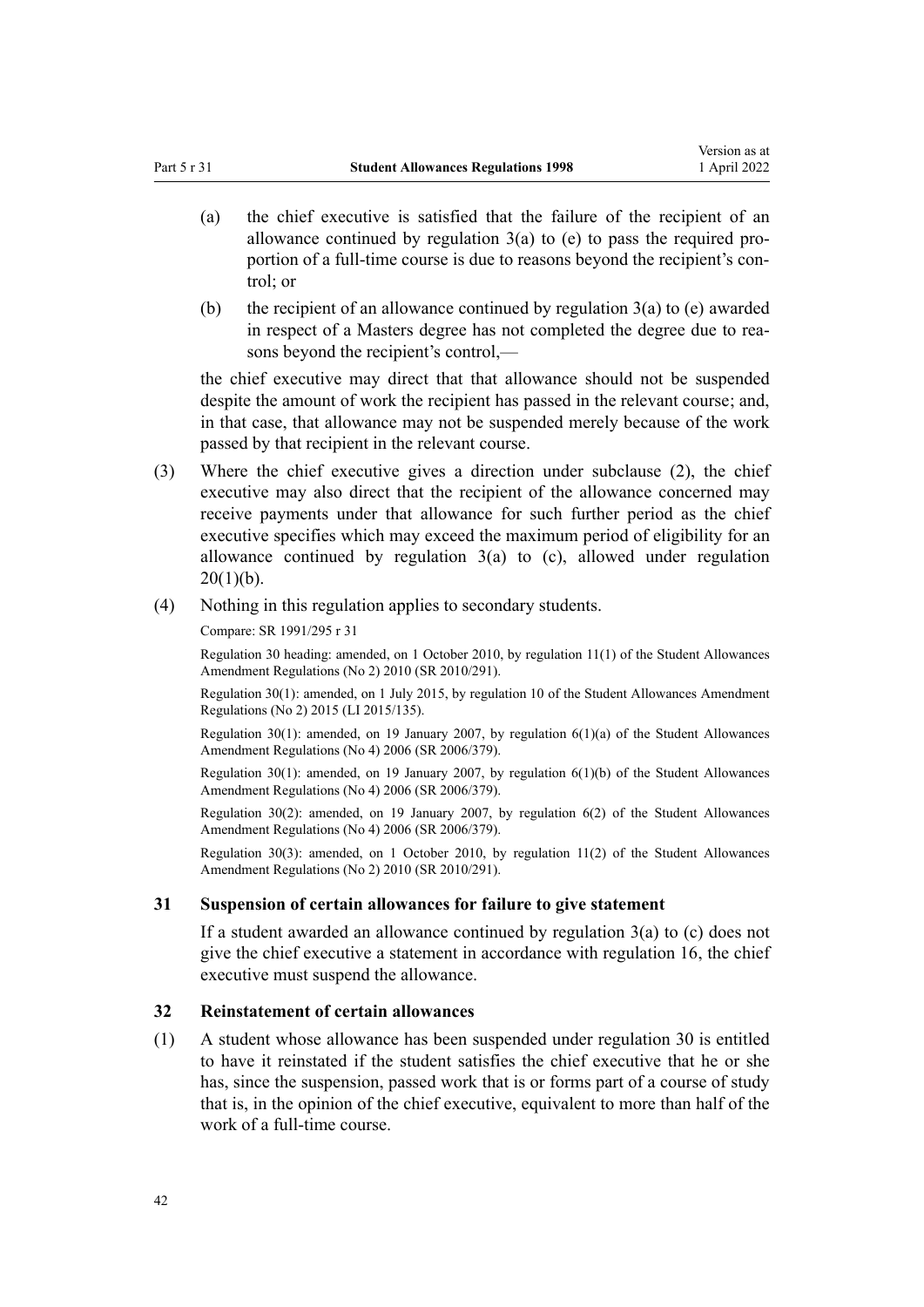- <span id="page-42-0"></span>(2) A student whose allowance has been suspended under [regulation 31](#page-41-0) will be entitled to have it reinstated if the student satisfies the chief executive that he or she has, since the suspension, rectified the failure to give a statement in accordance with [regulation 16](#page-31-0).
- (3) Nothing in subclause (1) applies to secondary students.
- (4) Nothing in subclause (1) applies to any allowance continued under [regulation](#page-19-0) [3\(d\) or \(e\)](#page-19-0).

Compare: SR 1991/295 r 32

### **33 Postponement of course of study**

- (1) Where—
	- (a) the recipient of an allowance continued by regulation  $3(a)$  to (c) has, with the consent of the chief executive, postponed his or her course of study; and
	- (b) before postponing that course he or she had successfully completed work that is, in the opinion of the chief executive, equivalent to at least more than half of that part of the work of the course of study that was offered before that postponement and in respect of which the allowance concerned was awarded; and
	- (c) that recipient resumes the course of study concerned at approximately the same point at a subsequent time and at a similar point in the course at which it was postponed,—

then, only the weeks that the student was attending the course count as part of the maximum period of eligibility for an allowance continued by [regulation](#page-19-0)  $3(a)$  to (c), allowed under regulation  $20(1)(a)$  or, if applicable,  $20(1)(b)$ .

- (1A) Subclause (1) is subject to [regulation 47A\(f\)](#page-50-0) (which relates to an application after 30 September 2010 for an allowance for a course commencing before 1 January 2011).
- (2) Nothing in subclause (1) entitles the recipient of an allowance continued by regulation  $3(a)$  to (c) which is awarded in respect of a course of study postponed under that subclause to be paid that allowance for any period between the postponement of that course and its resumption.

Compare: SR 1991/295 r 33

Regulation 33(1): amended, on 1 October 2010, by [regulation 12\(1\)](http://legislation.govt.nz/pdflink.aspx?id=DLM3184416) of the Student Allowances Amendment Regulations (No 2) 2010 (SR 2010/291).

Regulation 33(1A): inserted, on 1 October 2010, by [regulation 12\(2\)](http://legislation.govt.nz/pdflink.aspx?id=DLM3184416) of the Student Allowances Amendment Regulations (No 2) 2010 (SR 2010/291).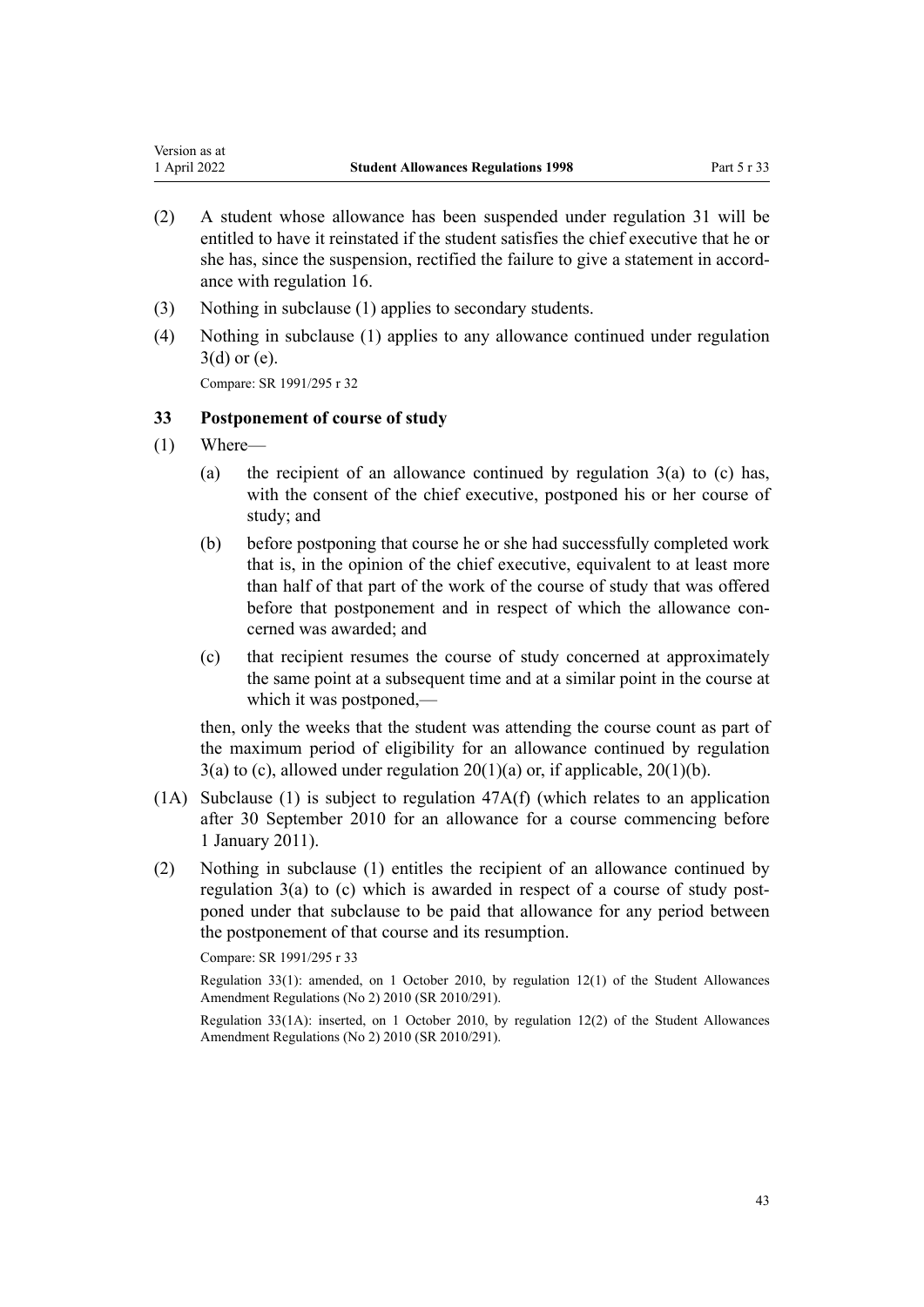### <span id="page-43-0"></span>**34 Suspension of certain allowances due to tertiary provider losing accreditation**

- (1) If a tertiary provider loses its accreditation or course approval under the Act, allowances continued by [regulation 3\(a\) to \(c\)](#page-19-0) which are received by students undertaking approved courses at that tertiary provider are suspended.
- (2) Any allowance suspended under subclause (1) will be reinstated if that accreditation or course approval is granted again before the end of the same academic year or before such time as the chief executive may determine.
- (3) Despite subclause (1), the chief executive may, at his or her discretion, decide that a student should not lose an allowance under this regulation.

### **35 Suspension of certain allowances due to injury, sickness, or holidays**

- (1) Where a student does not attend a secondary school or tertiary provider for a period exceeding 2 weeks because of injury or sickness, the chief executive may suspend the payment of any allowance continued by [regulation 3\(a\) to \(c\)](#page-19-0) until that student resumes meeting the requirements of the course of study which he or she is undertaking.
- (2) Where a student who is not on study leave does not attend any course conduc‐ ted at a secondary school or tertiary provider for a period of more than 3 weeks, because of a break in tuition at the secondary school or tertiary institution, the payment of any allowance continued under [regulation 3\(a\) to \(c\)](#page-19-0) must be suspended until the staff of the secondary school or tertiary institution resume teaching a course in which the student is enrolled, unless the chief executive permits payment to continue.

### **Part 6**

### **Appeals**

### **36 Lodging of appeals**

- (1) Every appeal must be by notice in writing lodged with the Authority within 21 days after the decision appealed against, or such longer period as the Authority in any case allows.
- (2) Every such notice must—
	- (a) be signed by the appellant or a person authorised by the appellant to act on his or her behalf; and
	- (b) specify the decision appealed against; and
	- (c) provide an address for the sending of communications in connection with the appeal.

Compare: SR 1991/295 r 40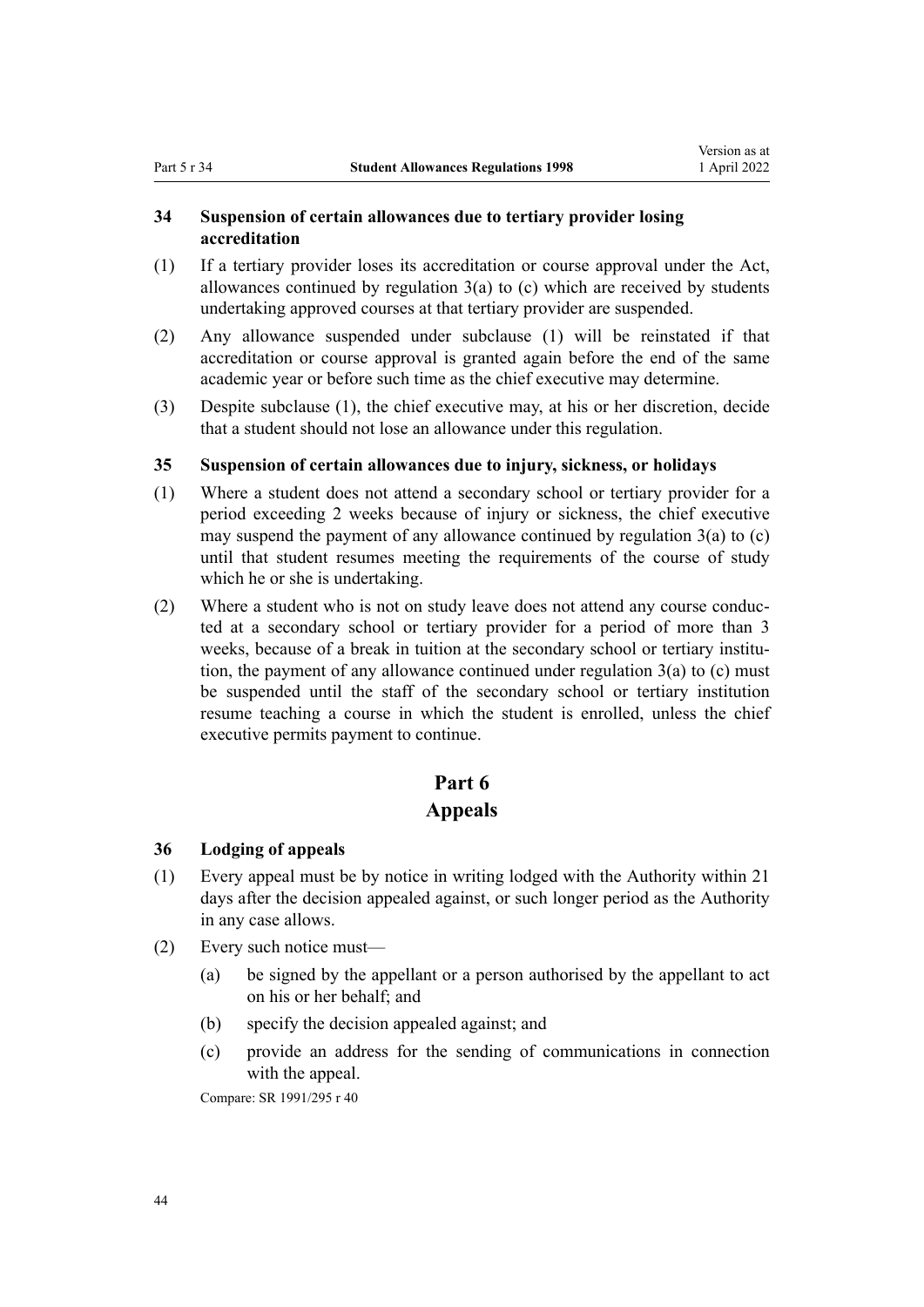### **37 Relevant chief executive or Minister of Education to be given copies of notices of appeal**

- (1) Immediately after the lodgement of a notice of appeal, the Authority must send a copy of that notice to the chief executive of the department of State who made the decision appealed against, or to the Minister of Education, if that Minister made the decision appealed against.
- (2) As soon as possible after receiving a copy of any notice of appeal, the relevant chief executive, or the Minister of Education, as the case may require, must send to the Authority—
	- (a) all applications, documents, written submissions, statements, reports, and other papers relating to the decision appealed against, that are in the possession or under the control of the relevant chief executive, or the Minister of Education; and
	- (b) a copy of the decision appealed against; and
	- (c) a report setting out the matters to which the relevant chief executive or the Minister of Education had regard in making the decision appealed against; and
	- (d) a statement of any other matters that the relevant chief executive or the Minister of Education wishes to draw to the attention of the Authority.
- (3) Immediately after receiving a report under subclause (2)(c), the Authority must send a copy of it, and of any statement under subclause (2)(d), to the appellant concerned.
- (4) An appellant may send to the Authority—

<span id="page-44-0"></span>Version as at<br>1 April 2022

- (a) any comments the appellant has on the report, and on any statement, a copy of which has been sent to the appellant under subclause (3); or
- (b) notice that the appellant wishes to discontinue the appeal; and, in that case, the appeal will be discontinued.
- (5) The Authority must not determine any appeal until the expiration of 14 days after the date on which a copy of the report under subclause  $(2)(c)$  was sent to the appellant.
- (6) Where, before an appeal is decided, the Authority receives from the appellant comments sent to the Authority under subclause  $(4)(a)$ ,
	- (a) the Authority must immediately send a copy to the relevant chief executive or to the Minister of Education, as the case may require, who, as soon as possible, must send to the Authority either any comments he or she wishes to make on those comments or a new decision; and
	- (b) the Authority must not determine the appeal concerned until the expir‐ ation of 14 days after the date on which the copy was sent to the relevant chief executive or to the Minister of Education, as the case may require.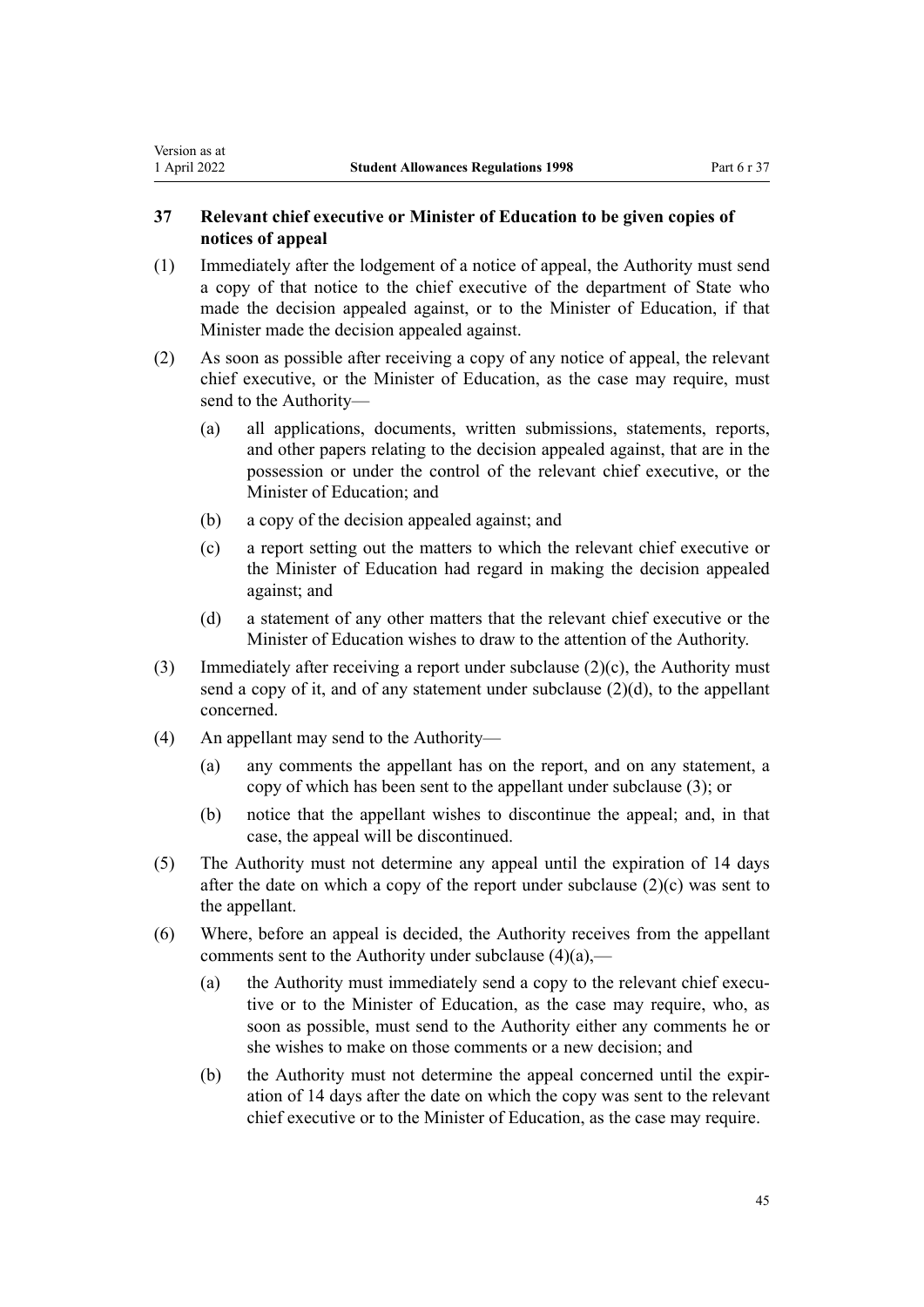- <span id="page-45-0"></span>(7) Where, under subclause (6)(a), the relevant chief executive or the Minister of Education sends the Authority a new decision,—
	- (a) he or she must also send a copy to the appellant; and
	- (b) without affecting the appellant's right to appeal against the new decision, the appeal against the old decision is considered to have been discontinued.

Compare: SR 1991/295 r 41

#### **38 Evidence**

- (1) The Authority has full discretionary power to request further written evidence from any appellant on questions of fact, and may require any such evidence to be verified by statutory declaration.
- (2) In the exercise of its powers the Authority may receive as evidence any state‐ ment, document, information, or matter, that, in its opinion, may assist it to deal with any matter before it, whether or not the same would be admissible in a court of law.

Compare: SR 1991/295 r 42

### **39 Matters to which Authority to have regard**

- (1) In reaching any decision, the Authority must have regard to—
	- (a) the notice of appeal concerned; and
	- (b) all documents sent to the authority under [regulation 37\(2\) or \(4\) or \(6\);](#page-44-0) and
	- (c) all evidence received by it—

whether or not that notice, those documents, or that evidence, or any part of it or them, would be admissible in a court of law.

(2) On the determination of an appeal, the Authority must notify the chief executive and the appellant, in writing, of the Authority's decision and the reasons for it.

Compare: SR 1991/295 r 43

### **Part 7 Administration**

#### **40 Applications**

(1) Any person who, in respect of any year, is enrolled or proposes to apply for enrolment in a recognised course of study at a secondary school or a tertiary provider may apply to the chief executive, on a form approved by the chief executive for the purpose, for an allowance continued by regulation  $3(a)$  to  $(e)$ to be awarded to him or her in respect of that course.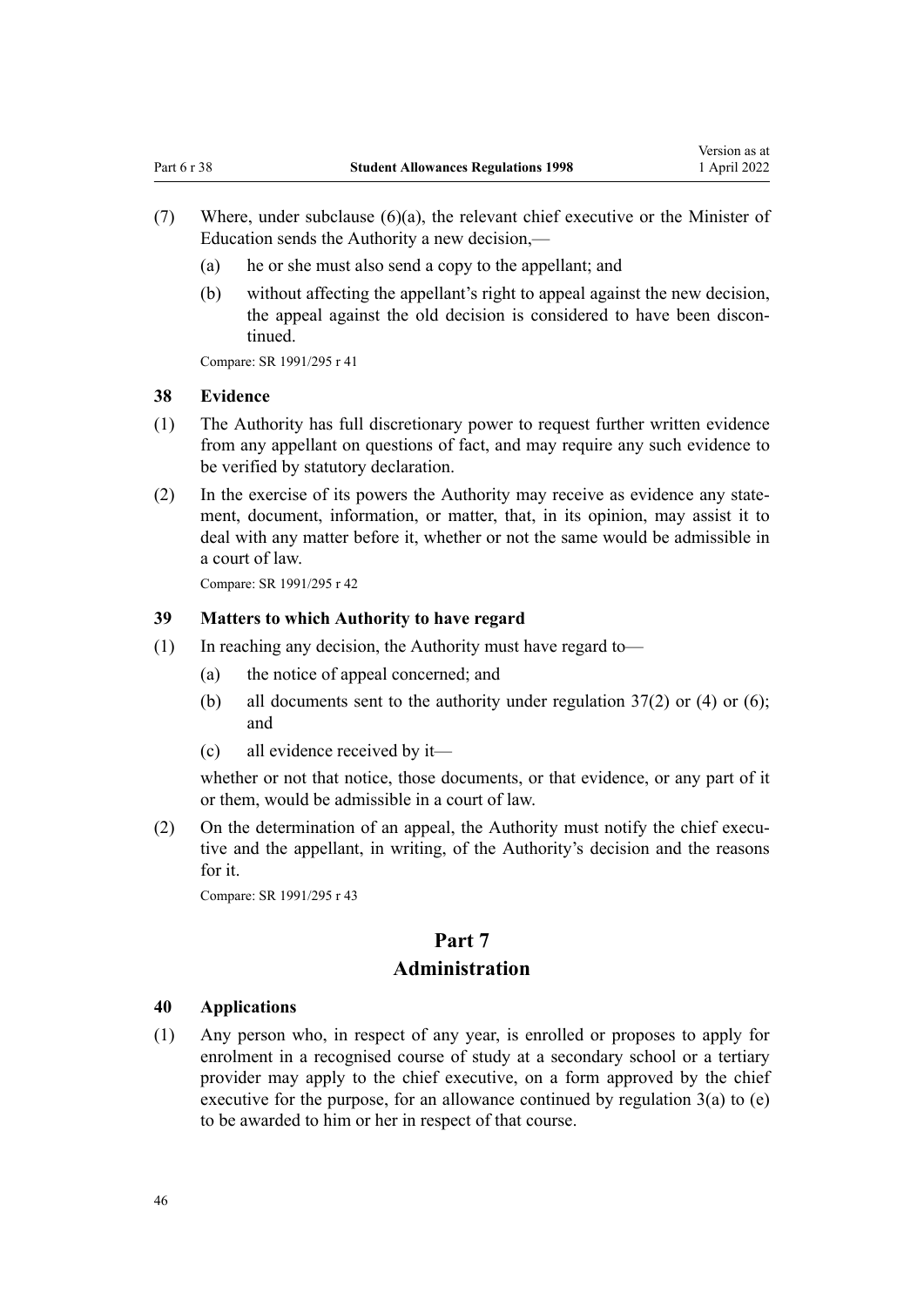- (2) Every applicant for an allowance must forward the application to the chief executive.
- (3) The chief executive may require any applicant for the award of an allowance, before being awarded that allowance, to make a statement or to provide information in some other form as to any matters that, under these regulations, are conditions precedent to the award of that allowance to that applicant.
- (4) Where a statement or information has been required under subclause (3), unless the chief executive is satisfied that there are special circumstances justifying a delay in the provision of that statement or information beyond the applicable date specified in paragraph (a) or paragraph (b), the applicant must provide that statement or information to the chief executive—
	- (a) on or before 31 December, in the year in which the application is made; or
	- (b) if the portion of the recognised course of study for which the student applied for the allowance commences on or after 1 January 2005, before that portion of the course ends.
- (5) Where a statement or information or evidence has been required under sub‐ clause (3) or regulation  $4(2)(b)$ , the applicant—
	- (a) must not be awarded that allowance until he or she has made that statement or has provided that information or supplied that evidence; and
	- (b) must not be awarded that allowance if he or she has made that statement or has provided that information or supplied that evidence, as the case may require, after the date by which the applicant was required to pro‐ vide it.
- (6) Except in the circumstances described in subclause (7), where a student would, but for his or her omission to make an application, become entitled to receive an allowance continued by regulation  $3(a)$  to (e) during his or her course of study, his or her application may be considered only if it is made within 60 days of the day on which he or she would become so entitled.
- (6A) Subclause (6) applies only in respect of an application made by a student in respect of a portion of a course of study that commences before 1 January 2005.
- (7) The chief executive may extend the time allowed for applying for an allowance continued by regulation  $3(a)$  to (e) if he or she is satisfied that in the particular case there are special circumstances warranting an extension of time.

Regulation 40(1): amended, on 1 September 2013, by [regulation 7](http://legislation.govt.nz/pdflink.aspx?id=DLM5499212) of the Student Allowances (Budget 2013 Initiatives) Amendment Regulations 2013 (SR 2013/324).

Regulation 40(4): substituted, on 7 October 2004, by [regulation 9\(1\)](http://legislation.govt.nz/pdflink.aspx?id=DLM286436) of the Student Allowances Amendment Regulations (No 2) 2004 (SR 2004/299).

Regulation 40(6A): inserted, on 7 October 2004, by [regulation 9\(2\)](http://legislation.govt.nz/pdflink.aspx?id=DLM286436) of the Student Allowances Amendment Regulations (No 2) 2004 (SR 2004/299).

Compare: SR 1991/295 r 3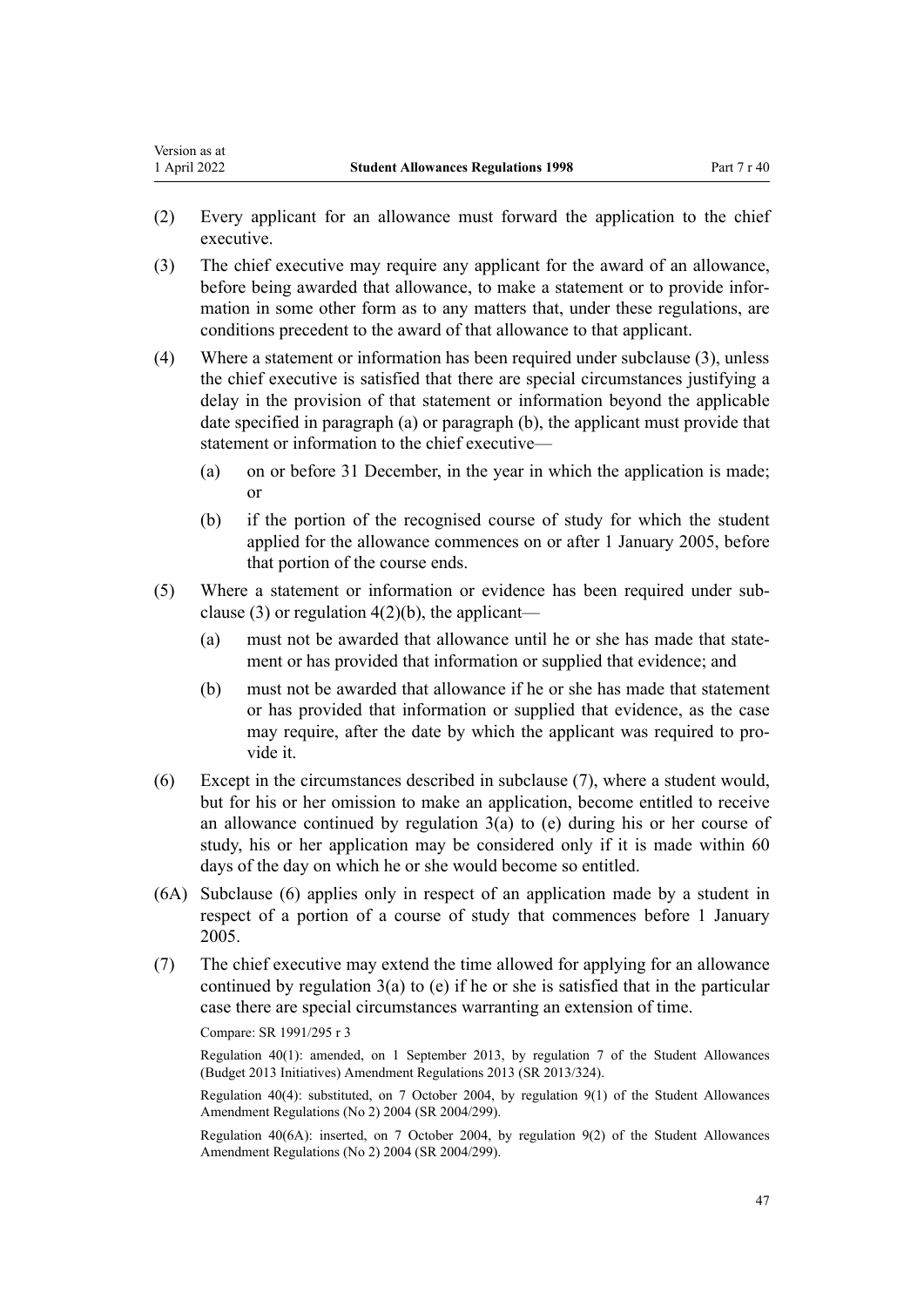### <span id="page-47-0"></span>**41 Notification of change in student's circumstances affecting entitlement**

- (1) If there occurs in the circumstances of the recipient of an allowance continued by [regulation 3\(a\) to \(c\)](#page-19-0) any change of such a nature that it affects or may affect the recipient's entitlement to that allowance, the rate at which it is paid, or payment of it, he or she must, without delay, give notification of that change to the chief executive.
- (2) The recipient of an allowance continued by regulation  $3(a)$  to (c) must notify the chief executive of—
	- (a) any change of residence by the recipient; and
	- (b) any commencement of residence by the recipient with the recipient's parents.

Compare: SR 1991/295 r 27

### **42 Form of statement for continuing eligibility for certain allowances**

- (1) The chief executive may specify from time to time the form of the statement required to be given under [regulation 16](#page-31-0) in order to maintain continuing eligibility for an allowance continued by [regulation 3\(a\) to \(c\).](#page-19-0)
- (2) The form of statement specified under subclause (1) may include any information considered by the chief executive to be relevant to determining the recipient's entitlement to receive an allowance continued under regulation  $3(a)$  to (c), the rate at which it is paid, or the payment of it.

### **Part 8 General**

### **42A Relationship status for student allowance purposes**

For the purposes of determining any application for any allowance continued by [regulation 3\(a\) to \(c\)](#page-19-0), or of reviewing any allowance already granted, or of determining the rate of any allowance, the chief executive—

- (a) may regard as single any applicant or student who is married or in a civil union but is—
	- (i) estranged from his or her spouse or civil union partner; and
	- (ii) lives apart from that person; and
- (b) may determine a date on which they are to be regarded as having commenced to live apart; and
- (c) may then, in the chief executive's discretion, grant an allowance, refuse to grant an allowance, or terminate, reduce, or increase any allowance already granted, from that date accordingly.

Regulation 42A: inserted, on 15 December 2006 (applying in respect of allowances payable on and after 1 January 2007), by [regulation 7](http://legislation.govt.nz/pdflink.aspx?id=DLM418345) of the Student Allowances Amendment Regulations (No 3) 2006 (SR 2006/356).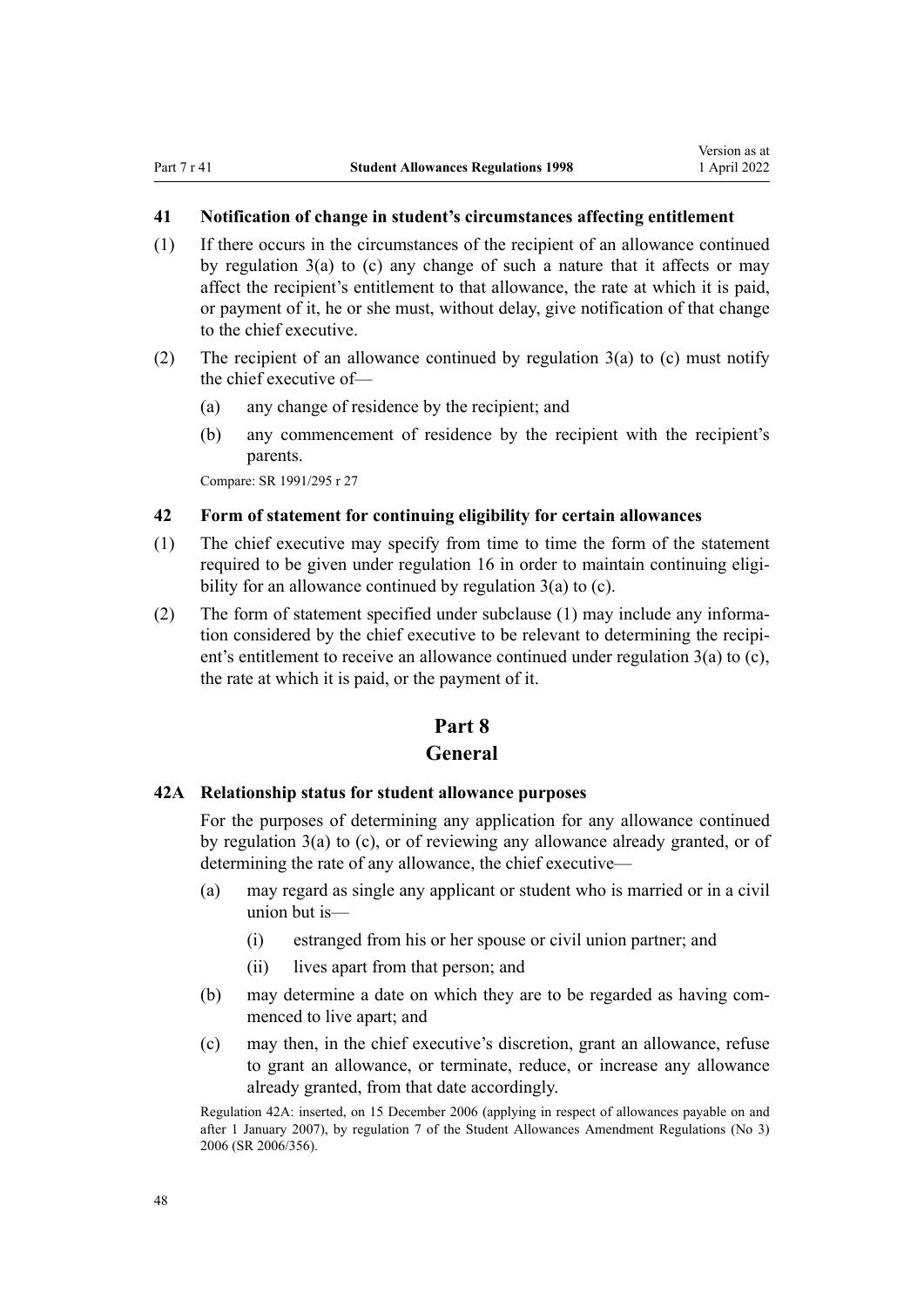### <span id="page-48-0"></span>**43 Calculation of personal income**

Where the personal income or combined income of a person for a week is required to be calculated for the purposes of these regulations, and the amount for the week of the personal income or, as the case requires, the combined income cannot be readily ascertained (for example, because the person or spouse or partner is self-employed), that income may be calculated by the chief executive by—

- (a) dividing the person's total personal or combined income, as the case may require, over a period of such number of weeks specified by the chief executive (not exceeding 52) by the number of weeks in that period; and
- (b) deducting from the figure derived from paragraph (a) such items, if any, that the chief executive is satisfied are likely to reduce that income, or combined income, as the case may require; and
- (c) adding to the figure derived from paragraph (a), such items, if any, that the chief executive is satisfied are likely to increase that income, or com‐ bined income, as the case may require.

Regulation 43: amended, on 1 September 2005, by [regulation 14\(a\)](http://legislation.govt.nz/pdflink.aspx?id=DLM347858) of the Student Allowances Amendment Regulations (No 3) 2005 (SR 2005/254).

Regulation 43: amended, on 1 September 2005, by [regulation 14\(b\)](http://legislation.govt.nz/pdflink.aspx?id=DLM347858) of the Student Allowances Amendment Regulations (No 3) 2005 (SR 2005/254).

Regulation 43: amended, on 26 April 2005, by [section 12](http://legislation.govt.nz/pdflink.aspx?id=DLM334004) of the Relationships (Statutory References) Act 2005 (2005 No 3).

Regulation 43: amended, on 7 October 2004, by [regulation 10](http://legislation.govt.nz/pdflink.aspx?id=DLM286437) of the Student Allowances Amend‐ ment Regulations (No 2) 2004 (SR 2004/299).

### **44 Deprivation of income**

- (1) Despite any thing to the contrary in these regulations, the chief executive may, in any particular case, in respect of any allowance continued by regulation  $3(a)$ to  $(c)$ ,—
	- (a) terminate the allowance; or
	- (b) reduce the allowance; or
	- (c) grant the allowance at a reduced rate—

if the chief executive is satisfied that the applicant or any parent, spouse, or partner of the applicant has directly or indirectly deprived himself or herself of any income resulting in the applicant becoming eligible for that allowance or payment of that allowance at an increased rate.

- (2) In this regulation, **income** means,—
	- (a) in the case of an applicant, personal income:
	- (b) in the case of the spouse or partner of an applicant, spousal or partner's income:
	- (c) in the case of a parent of an applicant, parental income.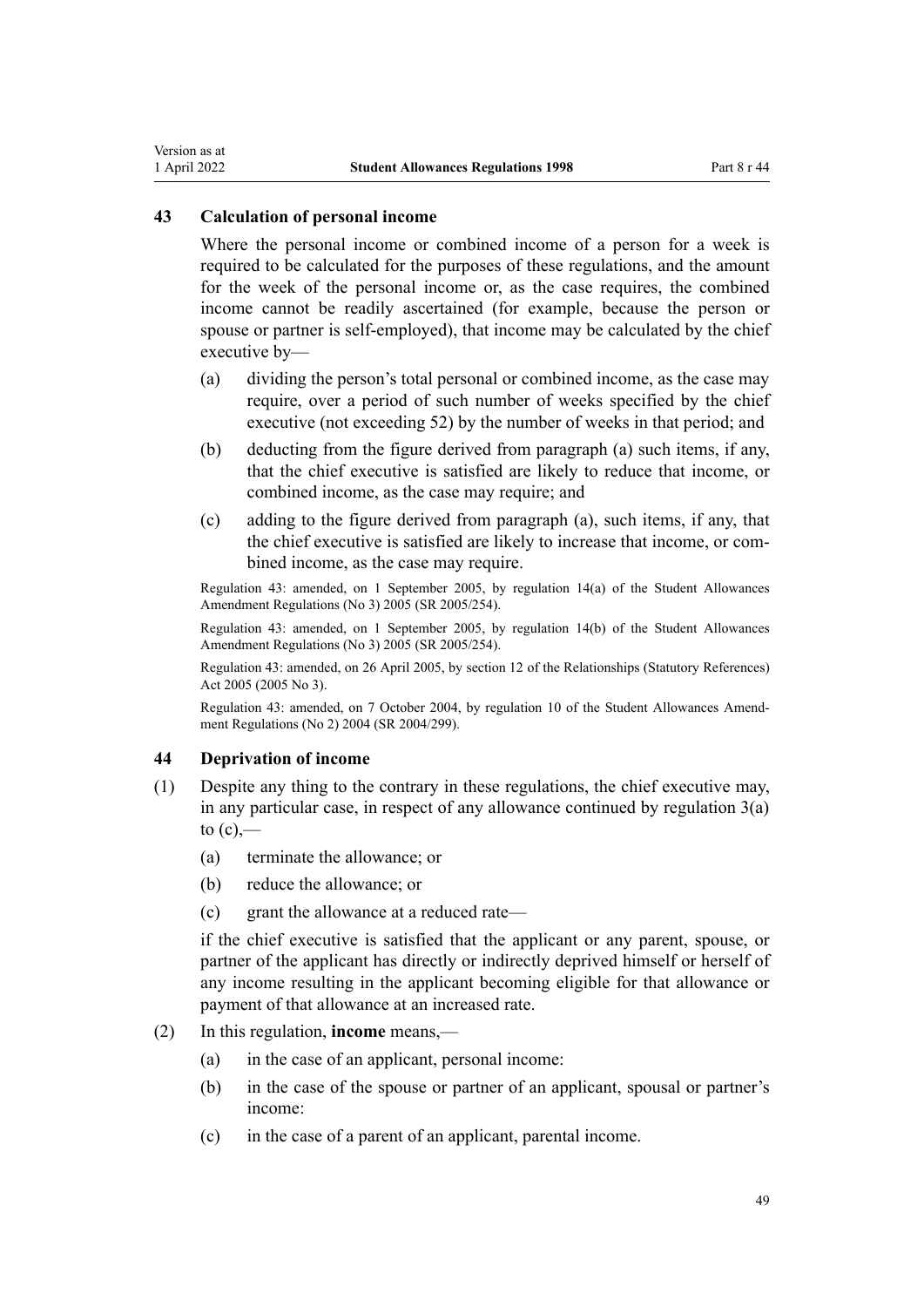<span id="page-49-0"></span>Regulation 44(1): amended, on 1 October 2011 (applying to allowances for courses of study that commence on or after 1 January 2012 (whether the allowance was first payable to students before, on, or after that date)), by [regulation 7\(1\)](http://legislation.govt.nz/pdflink.aspx?id=DLM3946733) of the Student Allowances Amendment Regulations (No 2) 2011 (SR 2011/288).

Regulation 44(1): amended, on 1 October 2011 (applying to allowances for courses of study that commence on or after 1 January 2012 (whether the allowance was first payable to students before, on, or after that date)), by [regulation 7\(2\)](http://legislation.govt.nz/pdflink.aspx?id=DLM3946733) of the Student Allowances Amendment Regulations (No 2) 2011 (SR 2011/288).

Regulation 44(2): added, on 1 October 2011 (applying to allowances for courses of study that com‐ mence on or after 1 January 2012 (whether the allowance was first payable to students before, on, or after that date)), by [regulation 7\(3\)](http://legislation.govt.nz/pdflink.aspx?id=DLM3946733) of the Student Allowances Amendment Regulations (No 2) 2011 (SR 2011/288).

#### **45 Review of certain allowances**

- (1) The chief executive may from time to time review any allowance continued by [regulation 3\(a\) to \(c\)](#page-19-0) in order to ascertain—
	- (a) whether the recipient of the allowance is entitled to receive it; or
	- (b) whether the recipient of the allowance may not be, or may not have been entitled to receive that allowance, or the rate of allowance that is or was payable to the recipient of the allowance.
- $(2)$  If, after reviewing an allowance, the chief executive is satisfied that the recipient of the allowance is no longer or was not entitled to receive the allowance or is or was entitled to receive it at a different rate, the chief executive may suspend, terminate, or vary the rate of that allowance from such date as the chief executive reasonably determines.
- (3) If, after reviewing an allowance, the chief executive considers that the recipient of the allowance is more appropriately entitled to receive some other allow‐ ance, the chief executive may, in his or her discretion, cancel the allowance and grant the recipient of that allowance another type of allowance, commencing from the date of cancellation.

### **46 Certain allowances to be inalienable**

- (1) Except as provided in any other enactment, a student who receives an allow‐ ance continued by regulation  $3(a)$  to (c) may not—
	- (a) assign the allowance:
	- (b) permit the allowance to be made the subject of a charge.
- (2) Where a student contravenes subclause (1), the chief executive may, in respect of any allowance continued under [regulation 3\(a\) to \(c\)](#page-19-0) that is received by the student,—
	- (a) terminate the allowance; or
	- (b) reduce the allowance.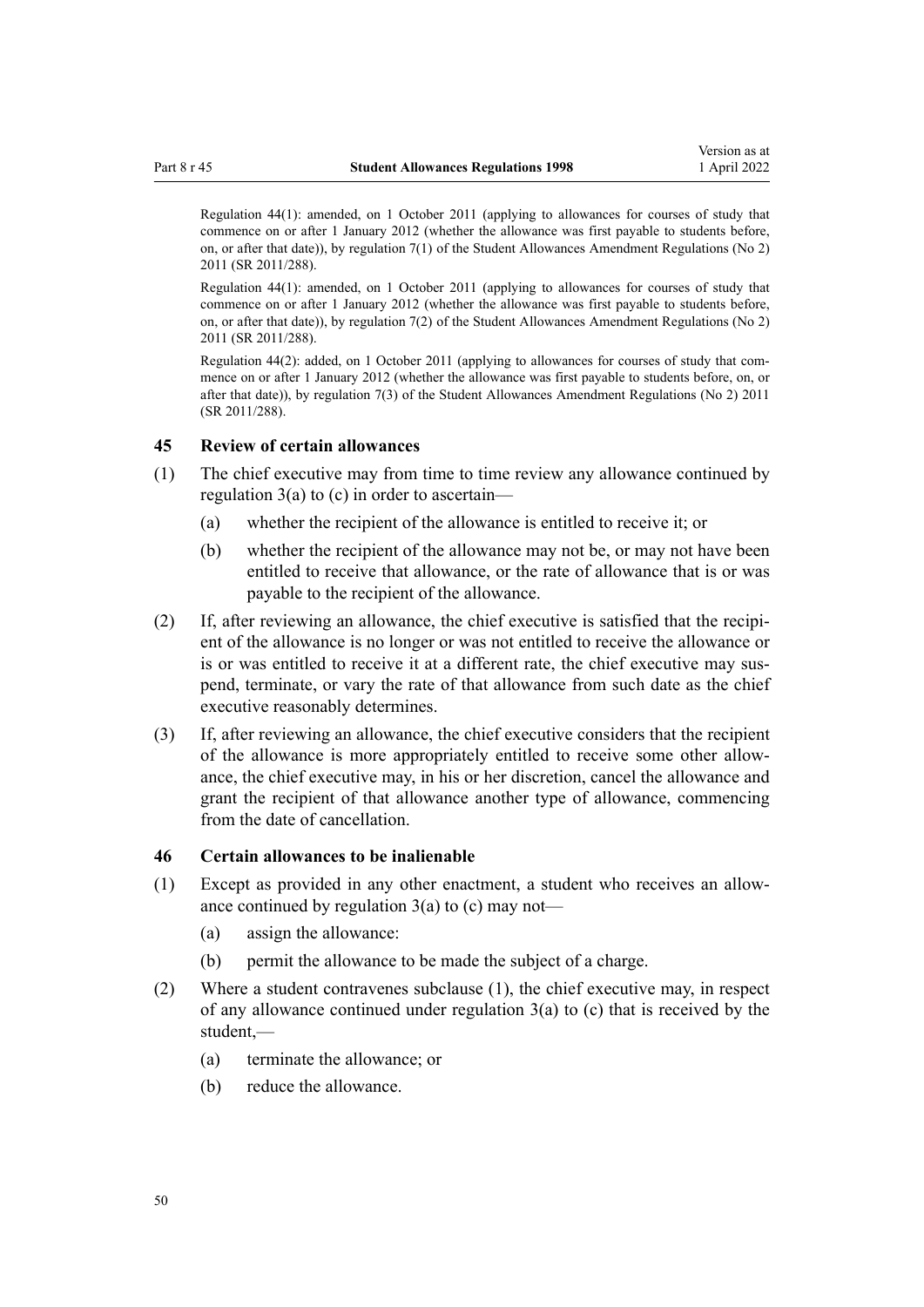### <span id="page-50-0"></span>**47 Transitional provision**

### *[Revoked]*

Regulation 47: revoked, on 27 October 2016, by [regulation 9](http://legislation.govt.nz/pdflink.aspx?id=DLM6966245) of the Student Allowances Amendment Regulations (No 2) 2016 (LI 2016/217).

### **47A Applications on or after 1 October 2010 for allowances for courses commencing before 1 January 2011**

*[Revoked]*

Regulation 47A: revoked, on 1 July 2015, by [regulation 11](http://legislation.govt.nz/pdflink.aspx?id=DLM6486050) of the Student Allowances Amendment Regulations (No 2) 2015 (LI 2015/135).

### **47B Transitional provisions: 1 September 2013 changes to residence-related eligibility periods**

*General: only 2014 and later courses affected*

- (1) An application is subject to regulation  $12(1)(a)(ii)$  (as amended on 1 September 2013 by [regulation 5\(1\)](http://legislation.govt.nz/pdflink.aspx?id=DLM5499210) of the Student Allowances (Budget 2013 Initiatives) Amendment Regulations 2013) only if the application is for an allow‐ ance continued by regulation  $3(a)$  to (c) in respect of a course of study commencing on or after 1 January 2014.
- (2) An application made on or after 1 September 2013 for an allowance continued by [regulation 3\(a\) to \(c\)](#page-19-0) in respect of a course of study commencing before 1 January 2014 is therefore subject to regulation  $12(1)(a)(ii)$  (as in force immediately before 1 September 2013).

*Exception: compliance in 2013 with former requirements, and studying in or after 2014*

- (3) An application must be treated as if the applicant complies with [regulation](#page-26-0)  $12(1)(a)(ii)$  (as amended on 1 September 2013 by [regulation 5\(1\)](http://legislation.govt.nz/pdflink.aspx?id=DLM5499210) of the Student Allowances (Budget 2013 Initiatives) Amendment Regulations 2013) if—
	- (a) the application is for an allowance continued by regulation  $3(a)$  to (c) in respect of a course of study commencing on or after 1 January 2014; and
	- (b) the chief executive is satisfied that the applicant, at any time or times before the close of 31 December 2014, complied with the requirements of regulation  $12(1)(a)(ii)$  (as in force immediately before 1 September 2013).

*Exception: when allowance reliant on it commences*

(4) No allowance granted in reliance on subclause (3) can commence before the date on which the applicant first complies with the requirements of [regulation](#page-26-0) [12\(1\)\(a\)\(ii\)](#page-26-0) (as in force immediately before 1 September 2013).

Regulation 47B: inserted, on 1 September 2013, by [regulation 8](http://legislation.govt.nz/pdflink.aspx?id=DLM5499213) of the Student Allowances (Budget 2013 Initiatives) Amendment Regulations 2013 (SR 2013/324).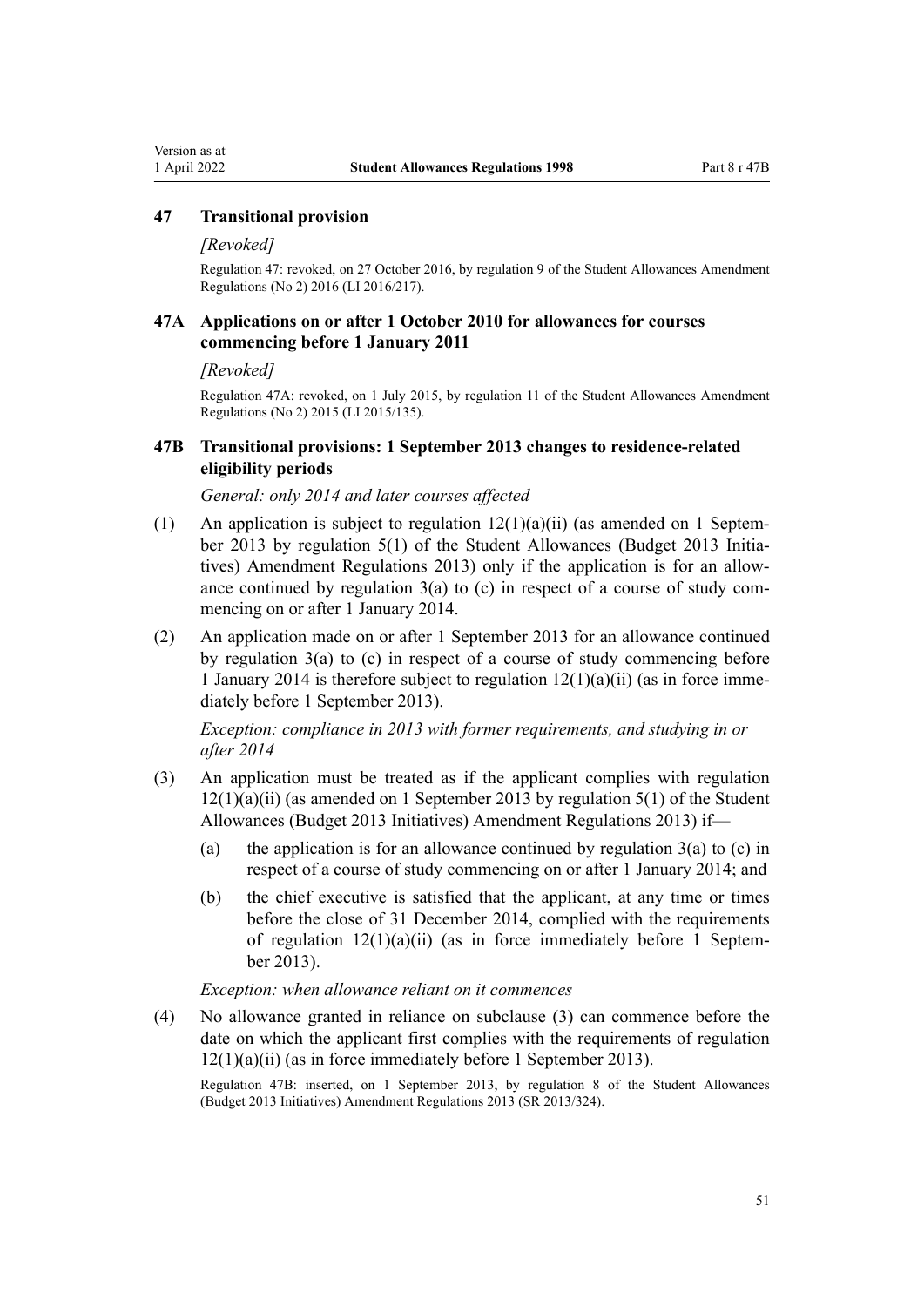### <span id="page-51-0"></span>**47C Transitional provisions: exception to ineligibility ground introduced on 1 September 2013**

*Allowance application approved for study in 2013, and studying in 2014*

- (1) An application is not subject to regulation  $12(1)(ab)$  (as inserted on 1 September 2013 by [regulation 5\(3\)](http://legislation.govt.nz/pdflink.aspx?id=DLM5499210) of the Student Allowances (Budget 2013 Initiatives) Amendment Regulations 2013) if—
	- (a) the application is for an allowance continued by regulation  $3(a)$  to (c) in respect of a course of study commencing on or after 1 January 2014; and
	- (b) the chief executive is satisfied that the applicant,—
		- (i) is or will be, when that course of study commences, of or over the age specified in [section 7\(1\)](http://legislation.govt.nz/pdflink.aspx?id=DLM113987) of the New Zealand Superannuation and Retirement Income Act 2001; and
		- (ii) either—
			- (A) before the close of 31 December 2013 had approved by the chief executive an application for (whether or not the appli‐ cant received) an allowance of that kind for any earlier course or courses of study commencing on or after 1 Janu‐ ary 2013; or
			- (B) on or after 1 January 2013 and before the close of 31 December 2013 received an allowance of that kind for any earlier course or courses of study commencing on or after 1 January 2012.

*Exception ends with close of 31 December 2014*

(2) The exception in subclause (1) ends at, and so is unavailable to the applicant after, the close of 31 December 2014.

Regulation 47C: inserted, on 1 September 2013, by [regulation 8](http://legislation.govt.nz/pdflink.aspx?id=DLM5499213) of the Student Allowances (Budget 2013 Initiatives) Amendment Regulations 2013 (SR 2013/324).

### **47D Transitional provisions: exception to 120-week maximum entitlement period introduced on 1 September 2013**

*Allowance application approved for study in 2013, and studying in 2014*

- (1) An application is not subject to [regulation 20\(1\)\(b\) and \(3\)](#page-33-0) (as amended on 1 September 2013 by [regulation 6](http://legislation.govt.nz/pdflink.aspx?id=DLM5499211) of the Student Allowances (Budget 2013 Ini‐ tiatives) Amendment Regulations 2013), and is instead subject to the 200-week maximum entitlement under regulation  $20(1)(b)$  and (3) (as in force immediately before 1 September 2013), if—
	- (a) the application is for an allowance continued by regulation  $3(a)$  to (c) in respect of a course of study commencing on or after 1 January 2014; and
	- (b) the chief executive is satisfied that the applicant,—
		- (i) is or will be, when that course of study commences, of or over the age of 40 years; and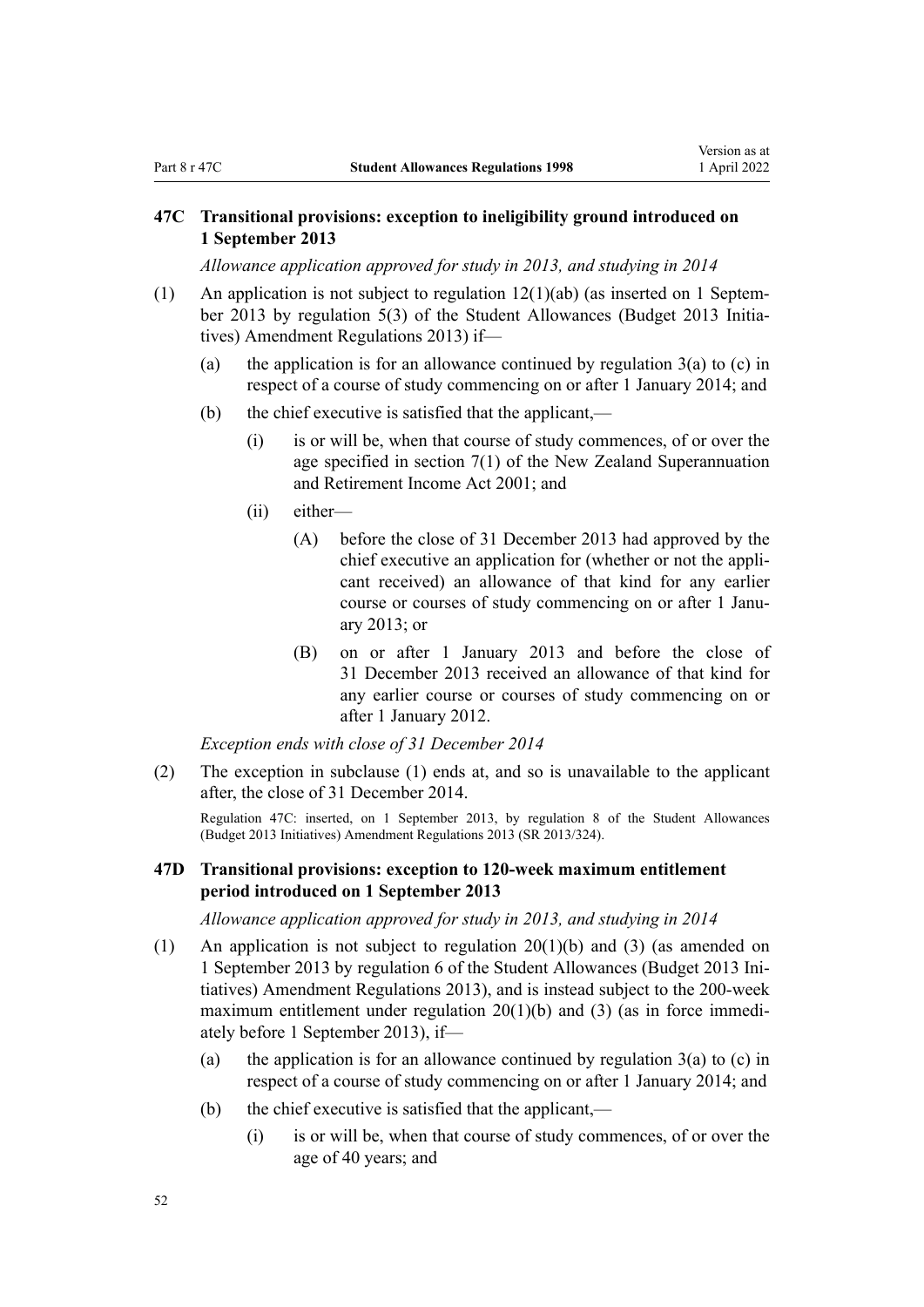- <span id="page-52-0"></span>(ii) either—
	- (A) before the close of 31 December 2013 had approved by the chief executive an application for (whether or not the appli‐ cant received) an allowance of that kind for any earlier course or courses of study commencing on or after 1 January 2013; or
	- (B) on or after 1 January 2013 and before the close of 31 December 2013 received an allowance of that kind for any earlier course or courses of study commencing on or after 1 January 2012.

*Exception ends with close of 31 December 2014*

(2) The exception in subclause (1) ends at, and so is unavailable to the applicant after, the close of 31 December 2014.

Regulation 47D: inserted, on 1 September 2013, by [regulation 8](http://legislation.govt.nz/pdflink.aspx?id=DLM5499213) of the Student Allowances (Budget 2013 Initiatives) Amendment Regulations 2013 (SR 2013/324).

### **47E Savings provisions: extended eligibility granted, or sought but not determined, on 1 September 2013**

*Extended eligibility sought and granted*

(1) Extended eligibility sought and granted under [regulation 20\(7\)](#page-33-0) before 1 Sep‐ tember 2013 continues on and after that date as if the [Student Allowances](http://legislation.govt.nz/pdflink.aspx?id=DLM5499200) [\(Budget 2013 Initiatives\) Amendment Regulations 2013](http://legislation.govt.nz/pdflink.aspx?id=DLM5499200) had not been made.

*Extended eligibility sought but not determined*

(2) Extended eligibility sought under [regulation 20\(7\)](#page-33-0), but not determined (declined or granted), before 1 September 2013 must be determined on or after that date as if the [Student Allowances \(Budget 2013 Initiatives\) Amendment](http://legislation.govt.nz/pdflink.aspx?id=DLM5499200) [Regulations 2013](http://legislation.govt.nz/pdflink.aspx?id=DLM5499200) had not been made.

Regulation 47E: inserted, on 1 September 2013, by [regulation 8](http://legislation.govt.nz/pdflink.aspx?id=DLM5499213) of the Student Allowances (Budget 2013 Initiatives) Amendment Regulations 2013 (SR 2013/324).

### **48 Previous allowances**

- (1) Where a student has been paid a basic grant, independent circumstances grant, or accommodation benefit in any year before 1 January 1999, the following provisions apply for the purpose of calculating the continuing entitlement (if any) of that student for an allowance continued by regulation  $3(a)$  to (c):
	- (a) any course of 1 academic year (37 weeks or more) must be treated as 40 weeks:
	- (b) any course of less than 1 academic year (12 weeks to 36 weeks) must be treated as the number of actual weeks the student was paid an allowance.
- (2) Despite subclause (1), where a student has been paid a basic grant, independent circumstances grant, or accommodation benefit in any year before 1 January 1999, solely in respect of a course of study undertaken at a secondary school,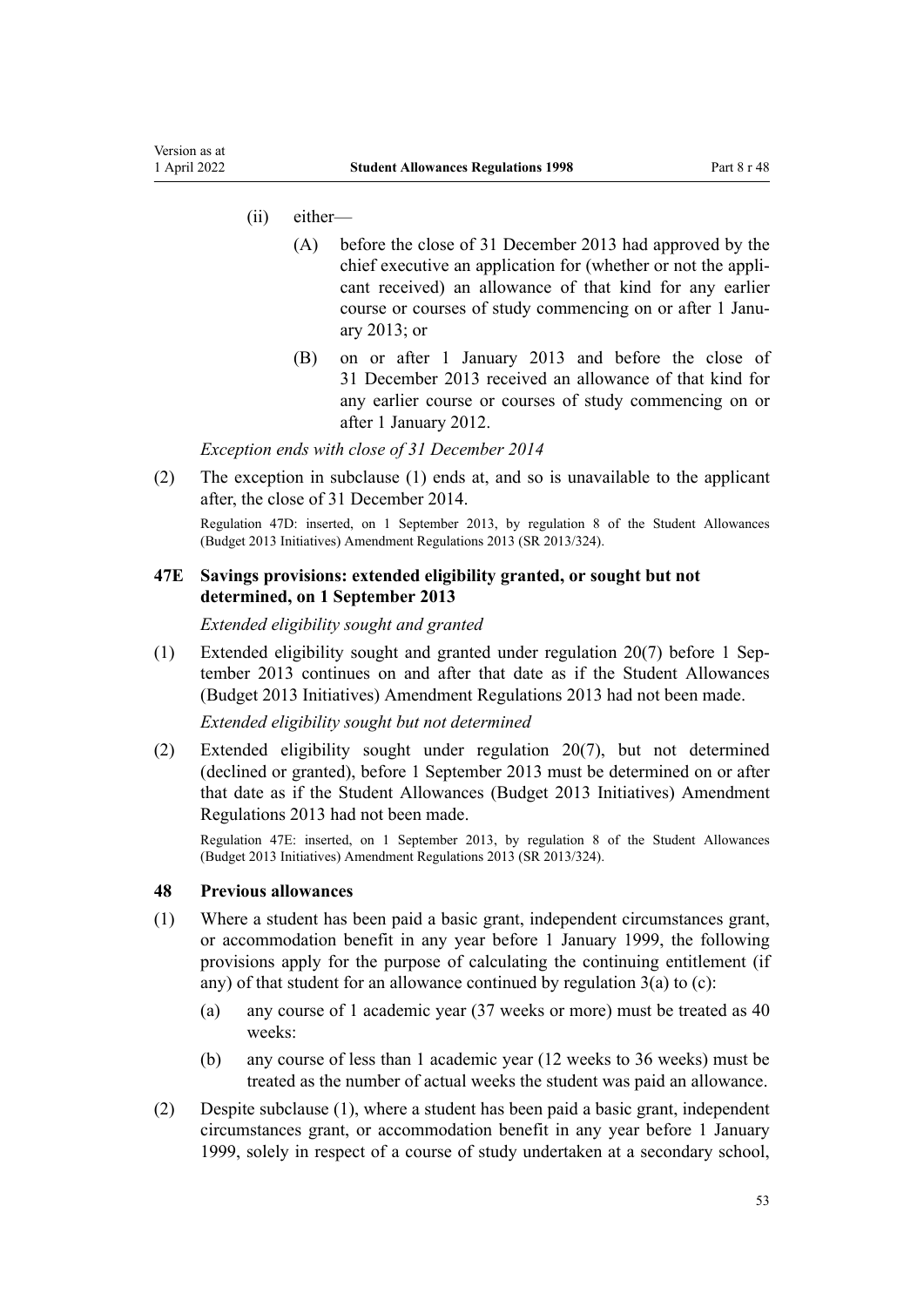<span id="page-53-0"></span>the period during which the student was paid an allowance must be disregarded for the purposes of determining the continuing entitlement (if any) of that student to an allowance continued by [regulation 3\(a\) to \(c\).](#page-19-0)

### **49 Revocations**

The regulations specified in [Schedule 4](#page-62-0) are revoked. Compare: SR 1991/295 r 52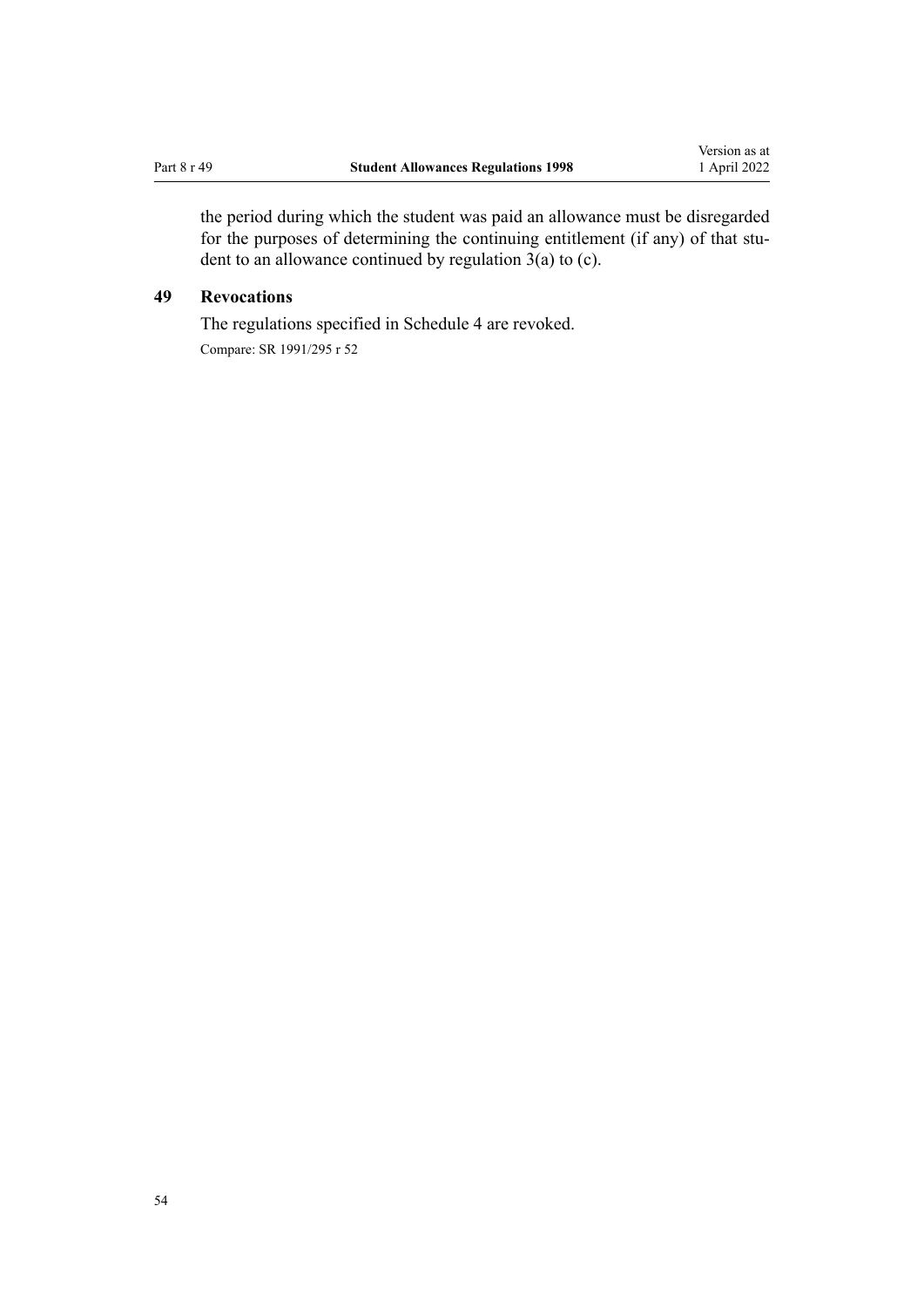<span id="page-54-0"></span>Version as at<br>1 April 2022

### **Schedule 1 Transitional, savings, and related provisions**

[r 2B](#page-18-0)

Schedule 1: replaced, on 27 October 2016, by [regulation 10](http://legislation.govt.nz/pdflink.aspx?id=DLM6966214) of the Student Allowances Amendment Regulations (No 2) 2016 (LI 2016/217).

### **Part 1**

### **Provision relating to Student Allowances Amendment Regulations (No 2) 2016**

### **1 Amendments apply only to study starting on or after 1 January 2017**

- (1) This clause applies to the amendments made to these regulations by [regulations](http://legislation.govt.nz/pdflink.aspx?id=DLM6966229) [4,](http://legislation.govt.nz/pdflink.aspx?id=DLM6966229) [5](http://legislation.govt.nz/pdflink.aspx?id=DLM6966236), [7](http://legislation.govt.nz/pdflink.aspx?id=DLM6966239), [10](http://legislation.govt.nz/pdflink.aspx?id=DLM6966214), and [11](http://legislation.govt.nz/pdflink.aspx?id=DLM6966216) of the Student Allowances Amendment Regulations (No 2) 2016.
- (2) Those amendments apply only to overseas study starting on or after 1 January 2017.
- (3) Subclause (2) applies even if the enrolment concerned was applied for, or per‐ mitted, or both, before 1 January 2017.

### **Part 2**

### **Provision relating to Student Allowances (Increase for 2018) Amendment Regulations 2017**

Schedule 1 Part 2: inserted, on 1 January 2018, by [regulation 4](http://legislation.govt.nz/pdflink.aspx?id=DLM7496013) of the Student Allowances (Increase for 2018) Amendment Regulations 2017 (LI 2017/294).

### **2 Amendments apply to courses of study commencing before, on, or after 1 January 2018**

- (1) This clause applies to the rates in [Schedule 2](#page-57-0) as amended by [regulation 5\(2\)](http://legislation.govt.nz/pdflink.aspx?id=DLM7496002) of the Student Allowances (Increase for 2018) Amendment Regulations 2017.
- (2) Those rates must be used for any payment on or after 1 January 2018 of an allowance—
	- (a) continued by regulation  $3(a)$  (basic grant) or regulation  $3(b)$  (independent circumstances grant); and
	- (b) granted in respect of a course of study commencing before, on, or after 1 January 2018.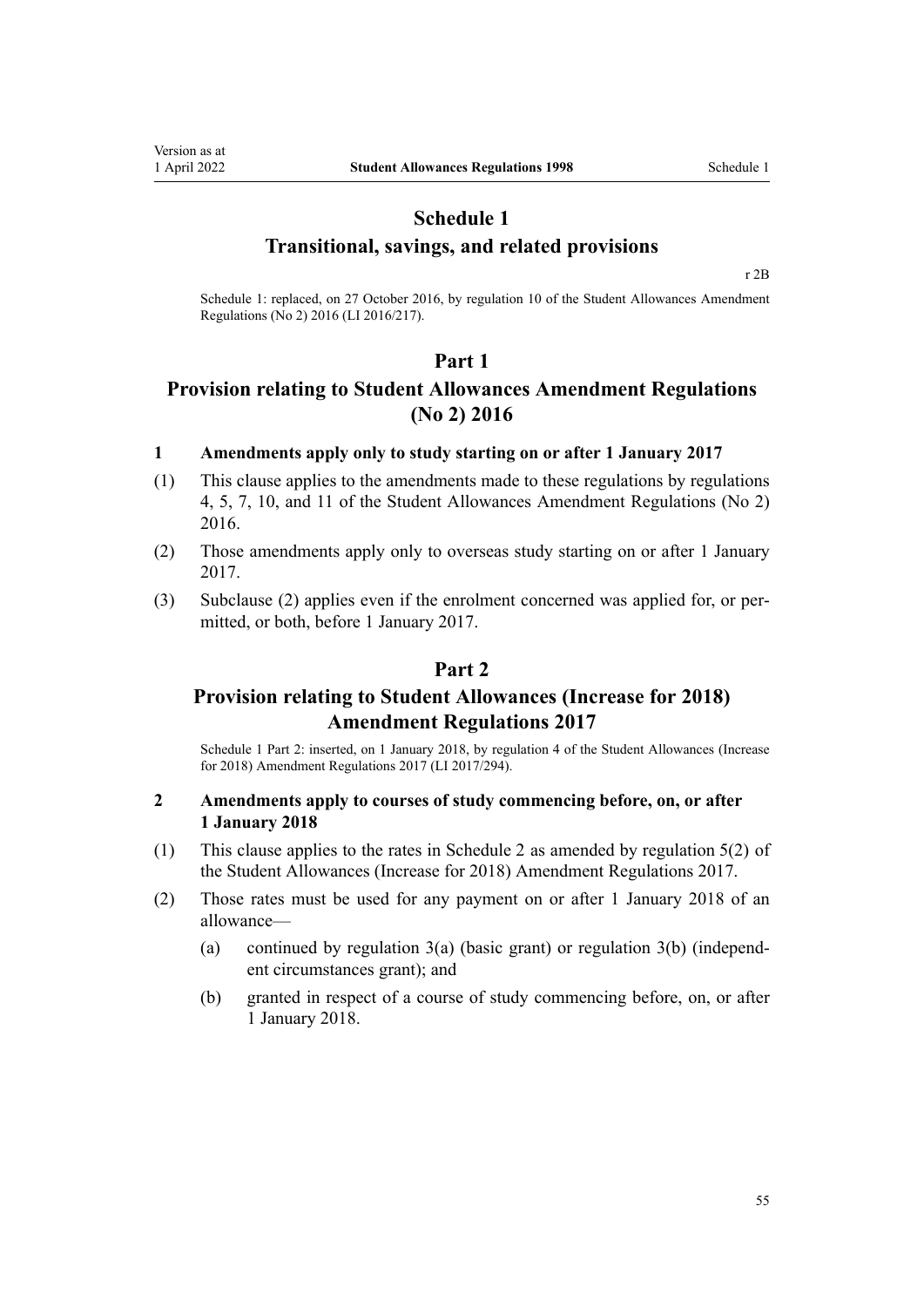### **Part 3**

### **Provision relating to Student Allowances Amendment Regulations (No 2) 2018**

Schedule 1 Part 3: inserted, on 1 January 2019, by [regulation 5](http://legislation.govt.nz/pdflink.aspx?id=LMS83860) of the Student Allowances Amendment Regulations (No 2) 2018 (LI 2018/178).

### **3 Amendments apply only to study starting on or after 1 January 2019**

- (1) This clause applies to the amendments to these regulations made by [regulation](http://legislation.govt.nz/pdflink.aspx?id=LMS83859) [4](http://legislation.govt.nz/pdflink.aspx?id=LMS83859) of the Student Allowances Amendment Regulations (No 2) 2018.
- (2) The amendments apply only to study starting on or after 1 January 2019.
- (3) Subclause (2) applies even if the enrolment concerned was applied for or per‐ mitted, or both, before 1 January 2019.

### **Part 4**

### **Provision relating to Student Allowances (State-supported Care Exemptions) Amendment Regulations 2019**

Schedule 1 Part 4: inserted, on 13 December 2019, by [regulation 5](http://legislation.govt.nz/pdflink.aspx?id=LMS285563) of the Student Allowances (Statesupported Care Exemptions) Amendment Regulations 2019 (LI 2019/307).

### **4 Amendments apply only to study starting on or after 1 January 2020**

- (1) This clause applies to the amendments to these regulations made by [regulation](http://legislation.govt.nz/pdflink.aspx?id=LMS285562) [4](http://legislation.govt.nz/pdflink.aspx?id=LMS285562) of the Student Allowances (State-supported Care Exemptions) Amendment Regulations 2019.
- (2) The amendments apply only to study starting on or after 1 January 2020.
- (3) Subclause (2) applies even if the enrolment concerned was applied for or per‐ mitted, or both, before 1 January 2020.

Schedule 1 clause 4: inserted, on 13 December 2019, by [regulation 5](http://legislation.govt.nz/pdflink.aspx?id=LMS285563) of the Student Allowances (State-supported Care Exemptions) Amendment Regulations 2019 (LI 2019/307).

### **Part 5**

### **Provision relating to Student Allowances (Christchurch Mosques Attack) Amendment Regulations 2020**

Schedule 1 Part 5: inserted, on 21 September 2020, by [regulation 6](http://legislation.govt.nz/pdflink.aspx?id=LMS370870) of the Student Allowances (Christchurch Mosques Attack) Amendment Regulations 2020 (LI 2020/168).

### **5 Amendments apply only to study starting on or after 1 January 2021**

- (1) This clause applies to the amendments to these regulations made by the [Student](http://legislation.govt.nz/pdflink.aspx?id=LMS370853) [Allowances \(Christchurch Mosques Attack\) Amendment Regulations 2020.](http://legislation.govt.nz/pdflink.aspx?id=LMS370853)
- (2) The amendments apply only to study starting on or after 1 January 2021.
- (3) Subclause (2) applies even if the enrolment concerned was applied for or per‐ mitted, or both, before 1 January 2021.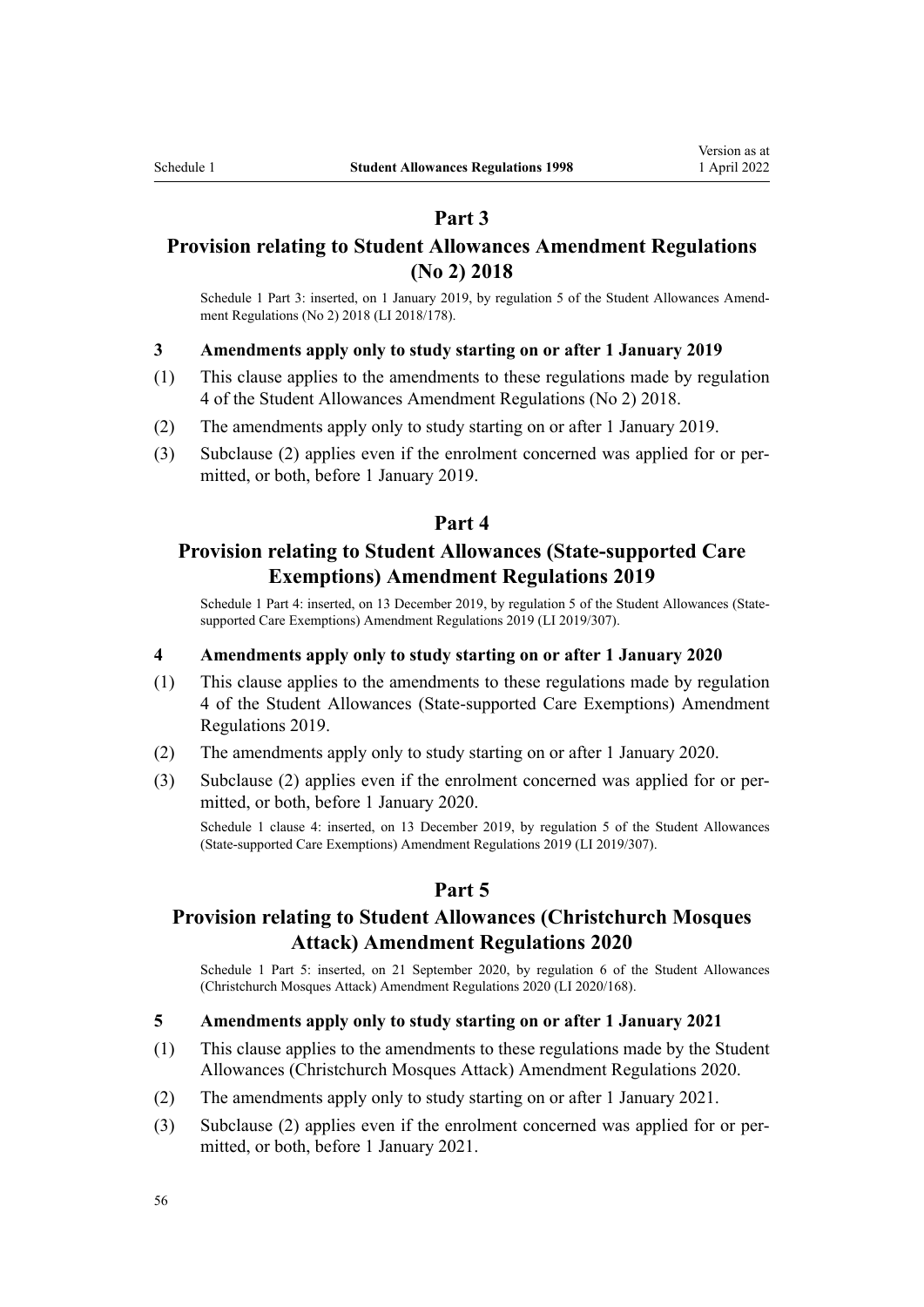Schedule 1 clause 5: inserted, on 21 September 2020, by [regulation 6](http://legislation.govt.nz/pdflink.aspx?id=LMS370870) of the Student Allowances (Christchurch Mosques Attack) Amendment Regulations 2020 (LI 2020/168).

### **Part 6**

### **Provision relating to Student Allowances Amendment Regulations (No 2) 2022**

Schedule 1 Part 6: inserted, on 27 March 2022, by [regulation 6\(a\)](http://legislation.govt.nz/pdflink.aspx?id=LMS655598) of the Student Allowances Amendment Regulations (No 2) 2022 (SL 2022/66).

### **6 Amendments apply only to study starting on or after 1 May 2022**

- (1) This clause applies to the amendments to these regulations made by the [Student](http://legislation.govt.nz/pdflink.aspx?id=LMS655587) [Allowances Amendment Regulations \(No 2\) 2022](http://legislation.govt.nz/pdflink.aspx?id=LMS655587).
- (2) The amendments apply only to study starting on or after 1 May 2022.
- (3) Subclause (2) applies even if the enrolment concerned was applied for or per‐ mitted, or both, before 1 May 2022.

Schedule 1 clause 6: inserted, on 27 March 2022, by [regulation 6\(a\)](http://legislation.govt.nz/pdflink.aspx?id=LMS655598) of the Student Allowances Amendment Regulations (No 2) 2022 (SL 2022/66).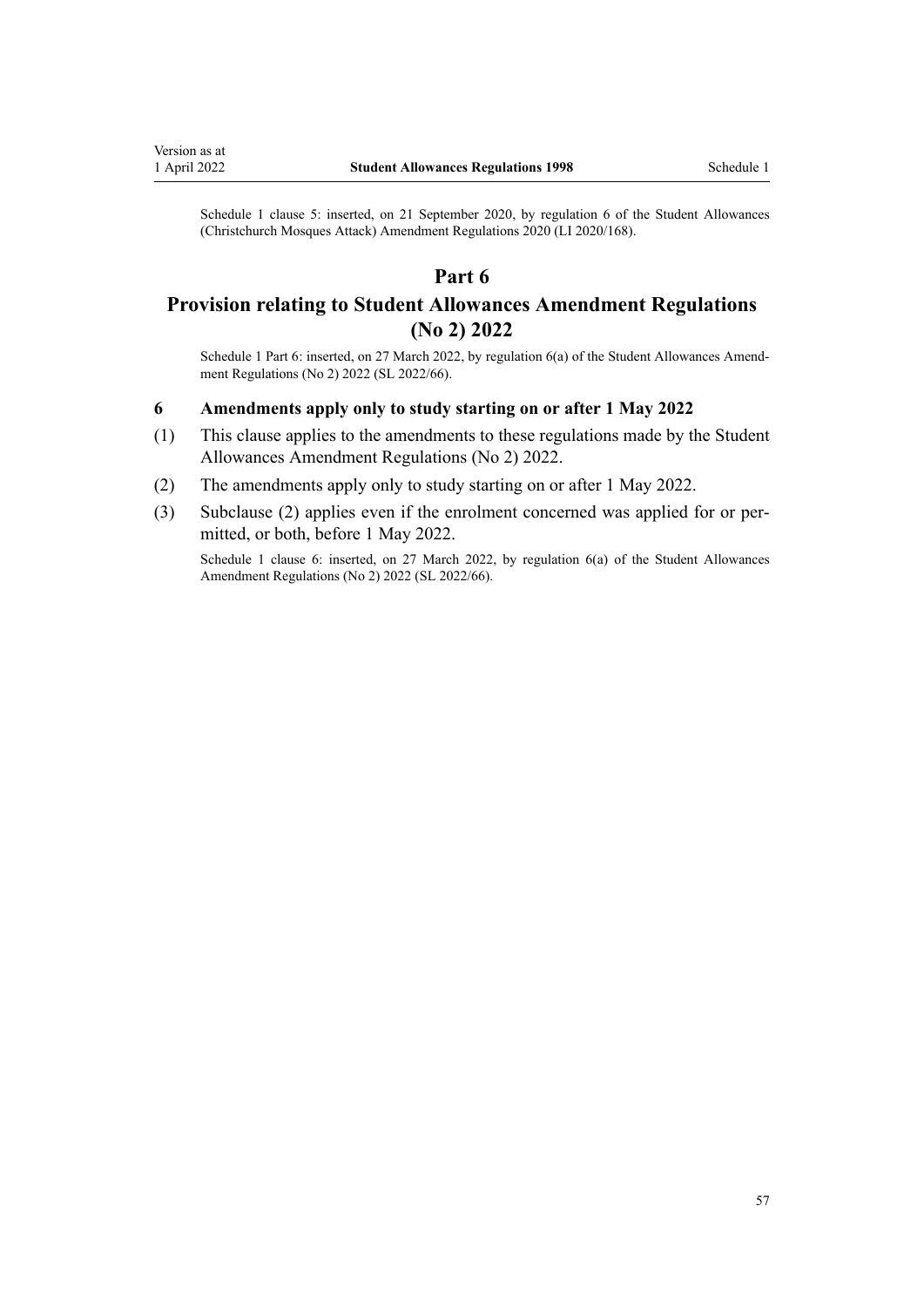### **Schedule 2 Amounts of certain grants**

[r 18](#page-32-0)

<span id="page-57-0"></span>Schedule 2: replaced, on 1 April 2022, by [regulation 5](http://legislation.govt.nz/pdflink.aspx?id=LMS645198) of the Student Allowances Amendment Regulations 2022 (SL 2022/26).

### **Part 1**

### **Basic grant**

Schedule 2 Part 1: replaced, on 1 April 2022, by [regulation 5](http://legislation.govt.nz/pdflink.aspx?id=LMS645198) of the Student Allowances Amendment Regulations 2022 (SL 2022/26).

### Subpart 1—Married and partnered students

Schedule 2 subpart 1: replaced, on 1 April 2022, by [regulation 5](http://legislation.govt.nz/pdflink.aspx?id=LMS645198) of the Student Allowances Amendment Regulations 2022 (SL 2022/26).

#### **1 Combined income not more than \$481.40 for week**

(1) The table sets out the value of a basic grant payable for a week to a married or partnered student whose combined income for the week is not more than \$481.40.

| <b>Item</b>                                                                   | <b>Circumstances</b>                                                                                                                                 |                                                                          | Value (\$) |
|-------------------------------------------------------------------------------|------------------------------------------------------------------------------------------------------------------------------------------------------|--------------------------------------------------------------------------|------------|
| 1                                                                             | The student's spouse or partner is not enrolled in more than half of a full-<br>time course, and—                                                    |                                                                          |            |
|                                                                               | (a)                                                                                                                                                  | the student is childless                                                 | 655.84     |
|                                                                               | (b)                                                                                                                                                  | the student has 1 or more supported children                             | 690.26     |
| The student's spouse or partner is enrolled in more than half of a full-<br>2 |                                                                                                                                                      | time course but does not receive, and is not eligible for, a grant, and— |            |
|                                                                               | (a)                                                                                                                                                  | the student is childless                                                 | 364.72     |
|                                                                               | (b)                                                                                                                                                  | the student has 1 or more supported children                             | 524.13     |
| $\mathcal{F}$                                                                 | The student's spouse or partner is enrolled in more than half of a full-<br>time course but does not receive, although is eligible for, a grant and— |                                                                          |            |
|                                                                               | (a)                                                                                                                                                  | the student is childless                                                 | 316.51     |
|                                                                               | (b)                                                                                                                                                  | the student has 1 or more supported children                             | 350.90     |
| 4                                                                             | The student's spouse or partner is enrolled in more than half of a full-<br>time course and receives a grant, and—                                   |                                                                          |            |
|                                                                               | (a)                                                                                                                                                  | the student is childless                                                 | 316.51     |
|                                                                               | (b)                                                                                                                                                  | the student has 1 or more supported children                             | 333.71     |

(2) However, if the student's personal income exceeds \$240.70 for the week, the value of the basic grant for the week is reduced by an amount equalling the excess.

Schedule 2 clause 1: replaced, on 1 April 2022, by [regulation 5](http://legislation.govt.nz/pdflink.aspx?id=LMS645198) of the Student Allowances Amendment Regulations 2022 (SL 2022/26).

### **2 Combined income between \$481.40 and \$1,002.56 for week**

(1) The table sets out the value of a basic grant payable for a week to a married or partnered student whose combined income for the week is more than \$481.40.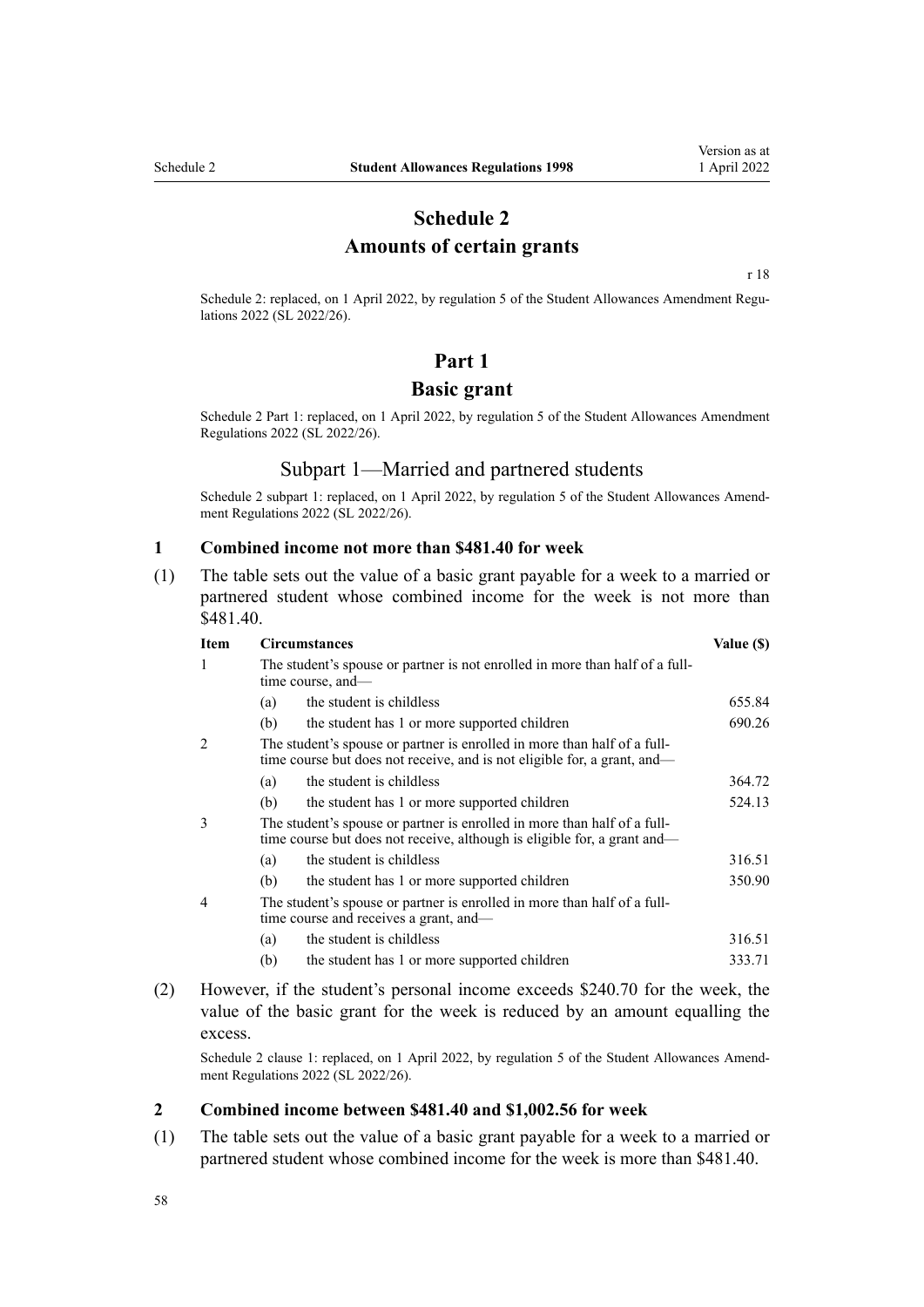<span id="page-58-0"></span>

| Version as at<br>1 April 2022              |                                                                                                                 | <b>Student Allowances Regulations 1998</b>                                                  | Schedule 2 |
|--------------------------------------------|-----------------------------------------------------------------------------------------------------------------|---------------------------------------------------------------------------------------------|------------|
| <b>Item</b>                                |                                                                                                                 | <b>Circumstances</b>                                                                        | Value (\$) |
| 1                                          | The student is childless and—                                                                                   |                                                                                             |            |
|                                            | (a)                                                                                                             | is living in the same home as their spouse or partner                                       | 186.97     |
|                                            | (b)                                                                                                             | is not living in the same home as their spouse or partner                                   | 234.11     |
| 2                                          | The student has 1 or more supported children and is living in the same<br>home as their spouse or partner, and- |                                                                                             |            |
|                                            | (a)                                                                                                             | the student's spouse or partner is not enrolled in more than half of a<br>full-time course  | 218.69     |
|                                            | (b)                                                                                                             | the student's spouse or partner is enrolled in more than half of a<br>full-time course and- |            |
|                                            |                                                                                                                 | (i)<br>receives a grant                                                                     | 202.85     |
|                                            |                                                                                                                 | is eligible for but does not receive, or is not eligible for, a<br>(ii)<br>grant            | 218.69     |
| 3<br>home as their spouse or partner, and- |                                                                                                                 | The student has 1 or more supported children and is not living in the same                  |            |
|                                            | (a)                                                                                                             | the student's spouse or partner is not enrolled in more than half of a<br>full-time course  | 265.84     |
|                                            | (b)                                                                                                             | the student's spouse or partner is enrolled in more than half of a<br>full-time course and- |            |
|                                            |                                                                                                                 | receives a grant<br>(i)                                                                     | 249.98     |

- (ii) is eligible for but does not receive, or is not eligible for, a grant 265.84
- (2) However, if the student's personal income exceeds \$240.70 for the week, the value of the basic grant for the week is reduced by an amount equalling the excess.
- (3) Despite subclause (1), the basic grant is not payable for the week if the student's combined income for the week is \$1,002.56 or more.

Schedule 2 clause 2: replaced, on 1 April 2022, by [regulation 5](http://legislation.govt.nz/pdflink.aspx?id=LMS645198) of the Student Allowances Amendment Regulations 2022 (SL 2022/26).

### Subpart 2—Single students

Schedule 2 subpart 2: replaced, on 1 April 2022, by [regulation 5](http://legislation.govt.nz/pdflink.aspx?id=LMS645198) of the Student Allowances Amendment Regulations 2022 (SL 2022/26).

### **3 Basic grant for week for single students**

(1) The table sets out the value of a basic grant payable for a week to a single student.

| <b>Item</b> | <b>Circumstances</b>                                                        | Value (\$) |
|-------------|-----------------------------------------------------------------------------|------------|
|             | The student has 1 or more supported children                                | 524.13     |
|             | The student is 24 or older, childless, and not living in a<br>parental home | 364.72     |
| 3           | The student is 24 or older, childless, and living in a parental<br>home     | 306.85     |
| 4           | The student is under 24, childless, and not living in a paren-<br>tal home  | 316.51     |
|             | The student is under 24, childless, and living in a parental<br>home        | 268.37     |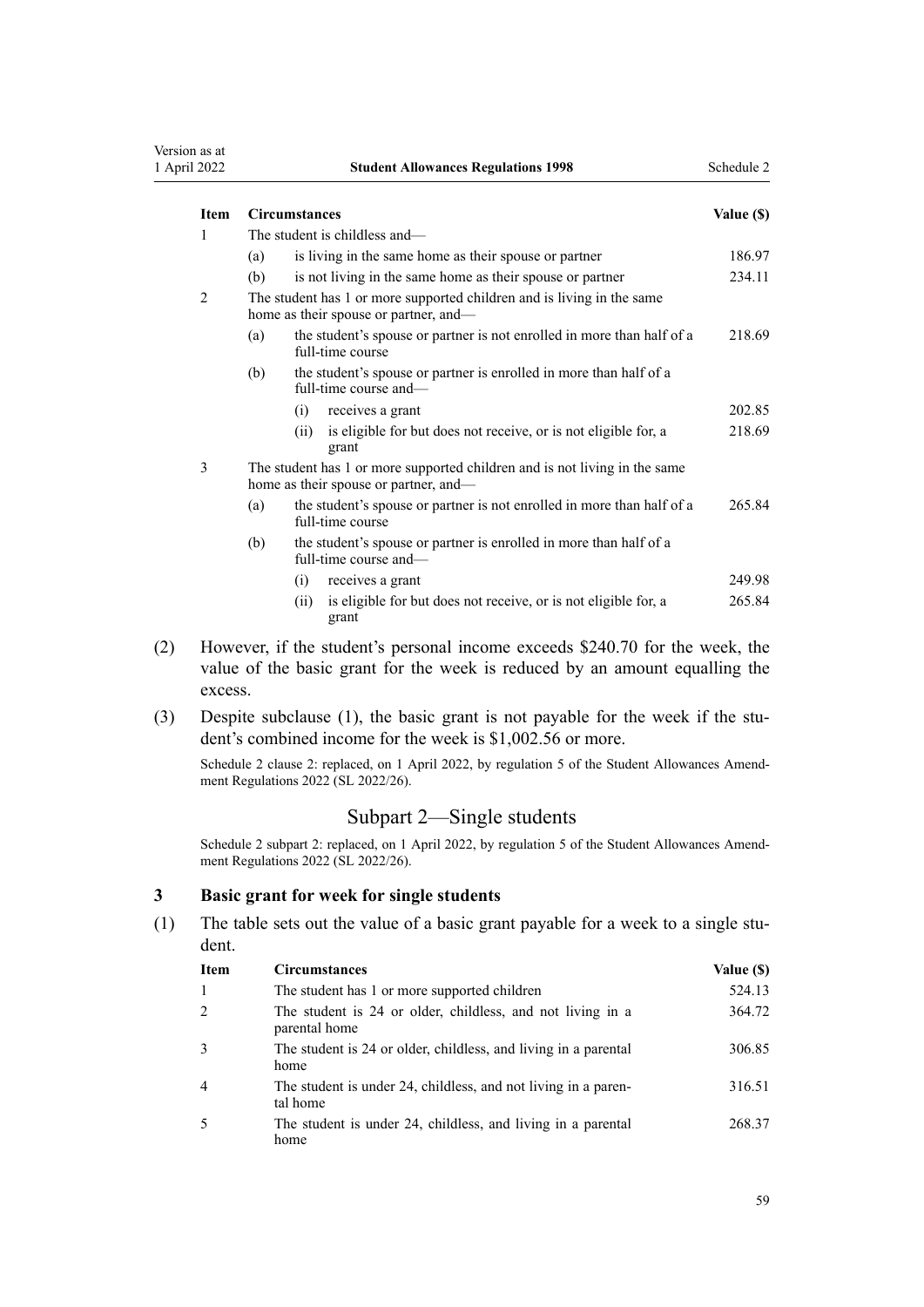- (2) However, subclause (1) is subject to subclauses (3) to (6).
- (3) If the student is under 24, childless, not living in a parental home, and the aver‐ age gross weekly income of the student's parents or parent exceeds \$1,172.48, the value of the basic grant payable for a week to the student specified in item 4 of the table in subclause (1) is reduced by the amount calculated in accord‐ ance with the following formula—

 $(30.30303\% \times (the amount of item A up to a maximum of $156.02))$  $+$  (27.93296%  $\times$  (any amount of item A exceeding \$156.02))

where—

- A is the average gross weekly income of the student's parents or parent less \$1,172.48.
- (4) If the student is under 24, childless, living in a parental home, and the average gross weekly income of the student's parents or parent exceeds \$1,172.48, the value of the basic grant payable for a week to the student specified in item 5 of the table in subclause (1) is reduced by 27.93296% of that excess.
- (5) If the student's personal income exceeds \$240.70 for the week, the value of the basic grant payable for a week to the student is reduced by an amount equalling the excess.
- (6) If both subclauses (3) and (5) apply, or both subclauses (4) and (5) apply, the reduction described in subclause (3) or (4) (as the case requires) occurs before the reduction described in subclause (5).

Schedule 2 clause 3: replaced, on 1 April 2022, by [regulation 5](http://legislation.govt.nz/pdflink.aspx?id=LMS645198) of the Student Allowances Amendment Regulations 2022 (SL 2022/26).

### **Part 2**

### **Independent circumstances grant**

Schedule 2 Part 2: replaced, on 1 April 2022, by [regulation 5](http://legislation.govt.nz/pdflink.aspx?id=LMS645198) of the Student Allowances Amendment Regulations 2022 (SL 2022/26).

### **4 Independent circumstances grant for week**

- (1) The value of an independent circumstances grant payable for a week to a student is \$316.51.
- (2) However, if the student's personal income exceeds \$240.70 for the week, the value of the independent circumstances grant for the week is reduced by an amount equalling the excess.

Schedule 2 clause 4: replaced, on 1 April 2022, by [regulation 5](http://legislation.govt.nz/pdflink.aspx?id=LMS645198) of the Student Allowances Amendment Regulations 2022 (SL 2022/26).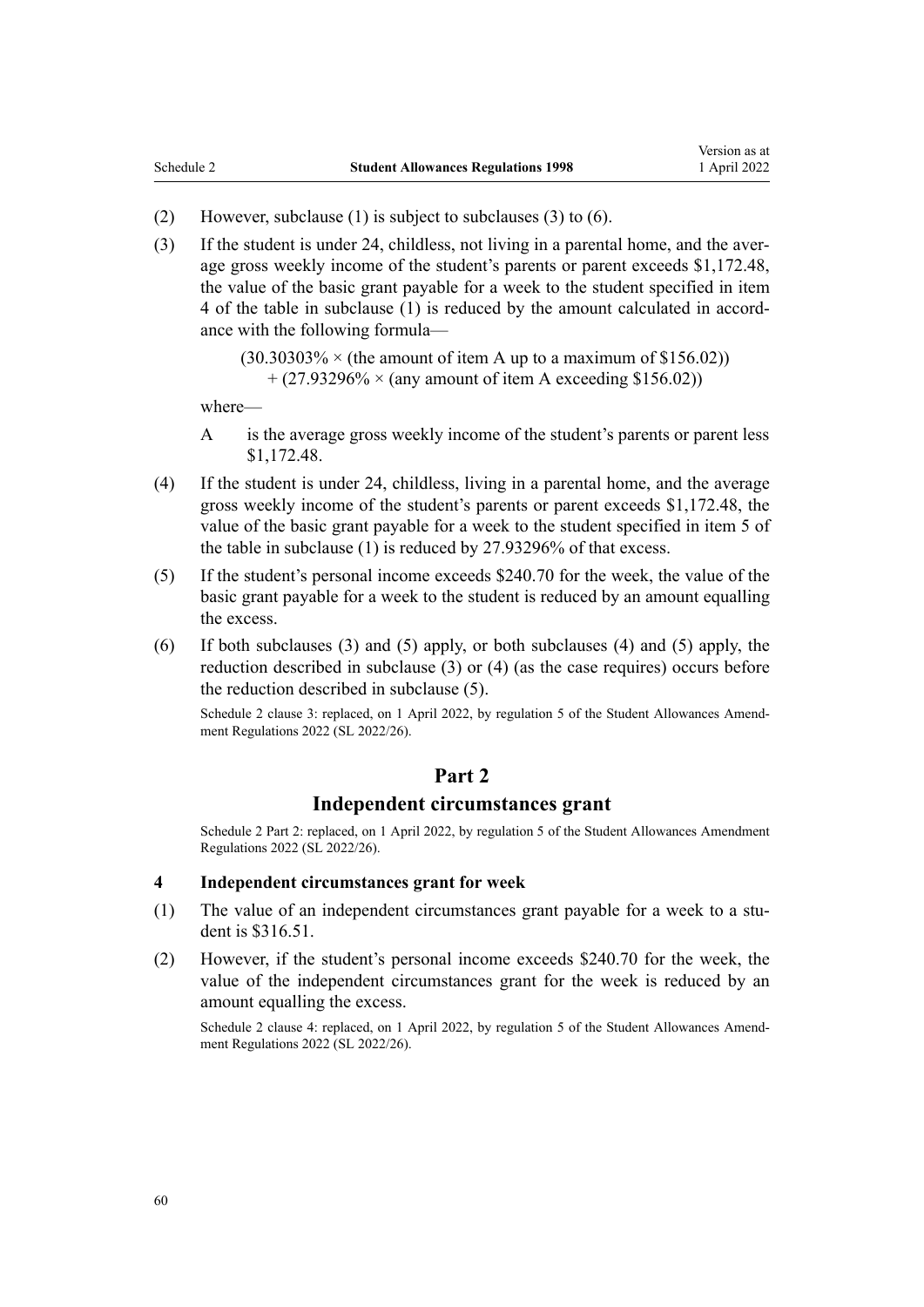### <span id="page-60-0"></span>**Schedule 3 Maximum weekly value of accommodation benefit payable under regulation 24(1)**

[r 24\(1\)](#page-37-0)

Schedule 3: replaced, on 1 April 2018, by [regulation 4](http://legislation.govt.nz/pdflink.aspx?id=DLM7296843) of the Student Allowances (Budget 2017— Accommodation Benefit) Amendment Regulations 2017 (LI 2017/134).

Accommodation benefit payable under [regulation](#page-37-0) [24\(1\)](#page-37-0) (to students other than those to whom [regulation 24A](#page-38-0) applies)

#### **Allowance Maximum weekly value**

For any student, \$60 per week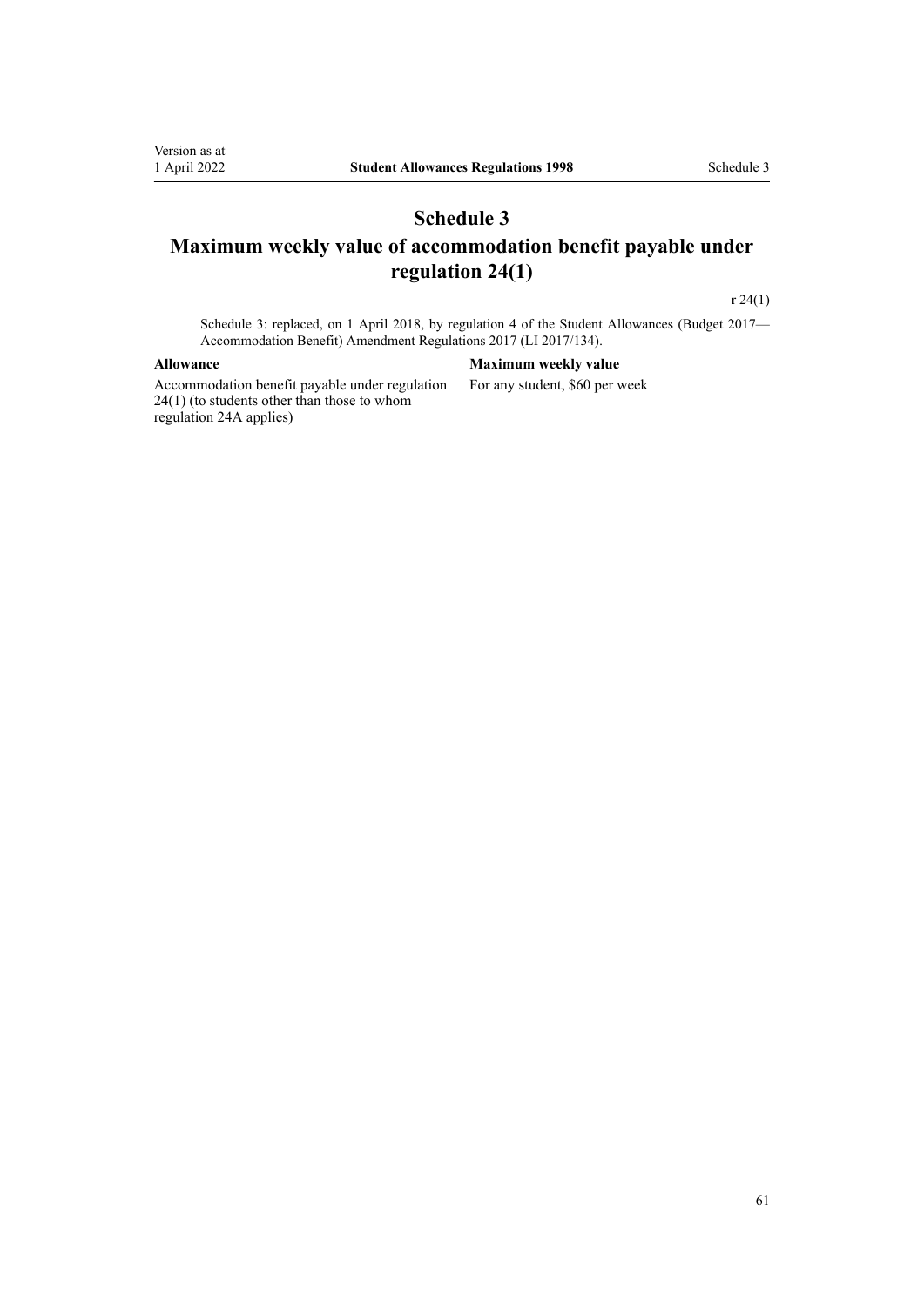## **Schedule 3A Regions and countries**

[rr 2\(1\)](#page-3-0), [23B\(2\)\(c\)](#page-36-0)

<span id="page-61-0"></span>Schedule 3A: inserted, on 27 October 2016, by [regulation 11](http://legislation.govt.nz/pdflink.aspx?id=DLM6966216) of the Student Allowances Amendment Regulations (No 2) 2016 (LI 2016/217).

| <b>Region</b> | Country              |
|---------------|----------------------|
| Asia          | Brunei Darussalam    |
| Asia          | Cambodia             |
| Asia          | China                |
| Asia          | Hong Kong            |
| Asia          | India                |
| Asia          | Indonesia            |
| Asia          | Japan                |
| Asia          | Laos                 |
| Asia          | Malaysia             |
| Asia          | Myanmar              |
| Asia          | Philippines          |
| Asia          | Republic of Korea    |
| Asia          | Singapore            |
| Asia          | Sri Lanka            |
| Asia          | Taiwan               |
| Asia          | Thailand             |
| Asia          | Viet Nam             |
| Latin America | Argentina            |
| Latin America | <b>Brazil</b>        |
| Latin America | Chile                |
| Latin America | Colombia             |
| Latin America | Mexico               |
| Latin America | Paraguay             |
| Latin America | Peru                 |
| Latin America | Uruguay              |
| Middle East   | Iran                 |
| Middle East   | Oman                 |
| Middle East   | Saudi Arabia         |
| Middle East   | United Arab Emirates |
|               |                      |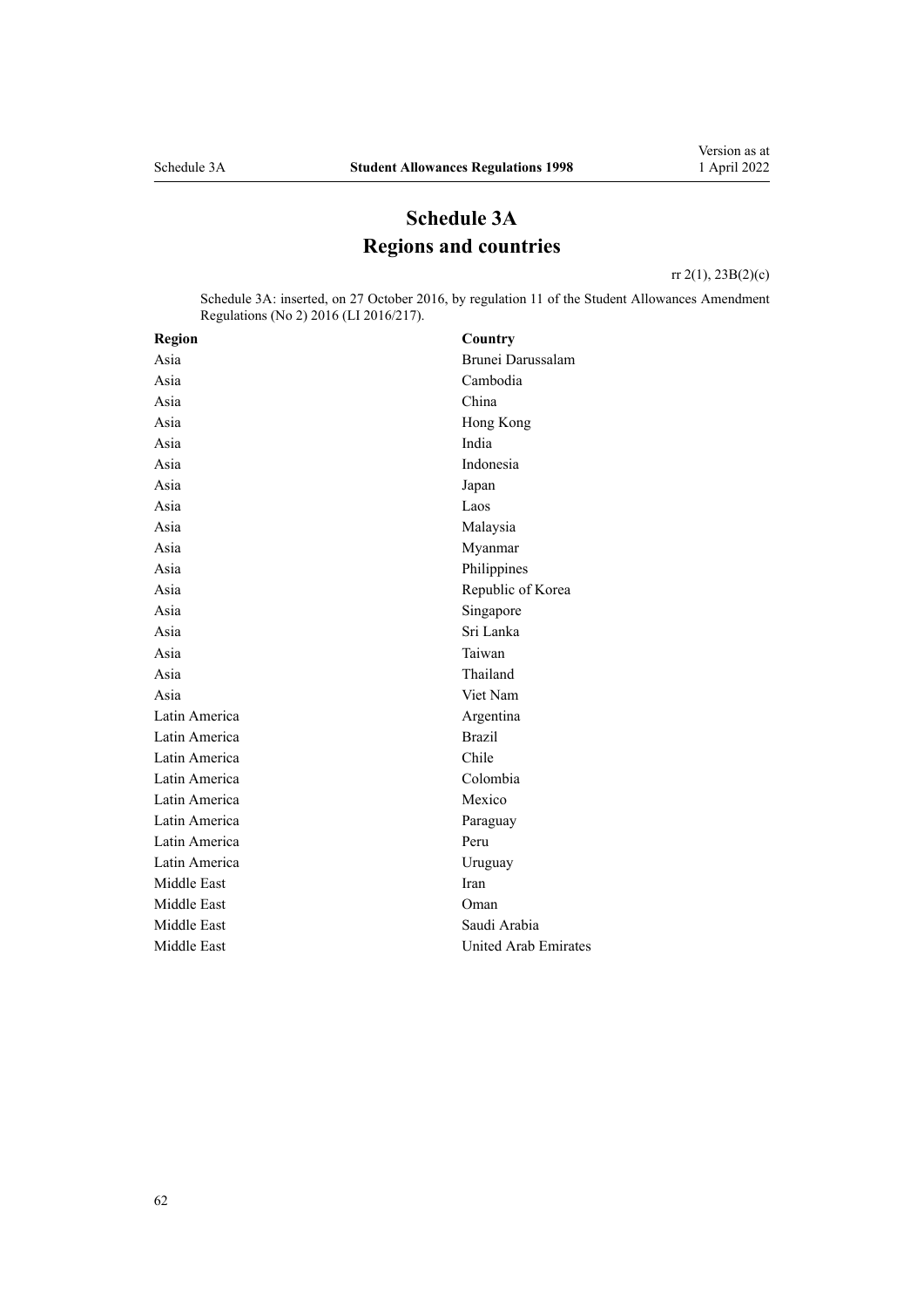### **Schedule 4 Regulations revoked**

[r 49](#page-53-0)

<span id="page-62-0"></span>**Student Allowances Regulations 1991 (SR 1991/295)**

**Student Allowances Regulations 1991, Amendment No 1 (SR 1992/336)**

**Student Allowances Regulations 1991, Amendment No 2 (SR 1995/309)**

**Student Allowances Amendment Regulations 1997 (SR 1997/34)**

**Student Allowances Amendment Regulations (No 2) 1997 (SR 1997/311)**

Marie Shroff, Clerk of the Executive Council.

Issued under the authority of the [Legislation Act 2019](http://legislation.govt.nz/pdflink.aspx?id=DLM7298104). Date of notification in *Gazette*: 24 September 1998.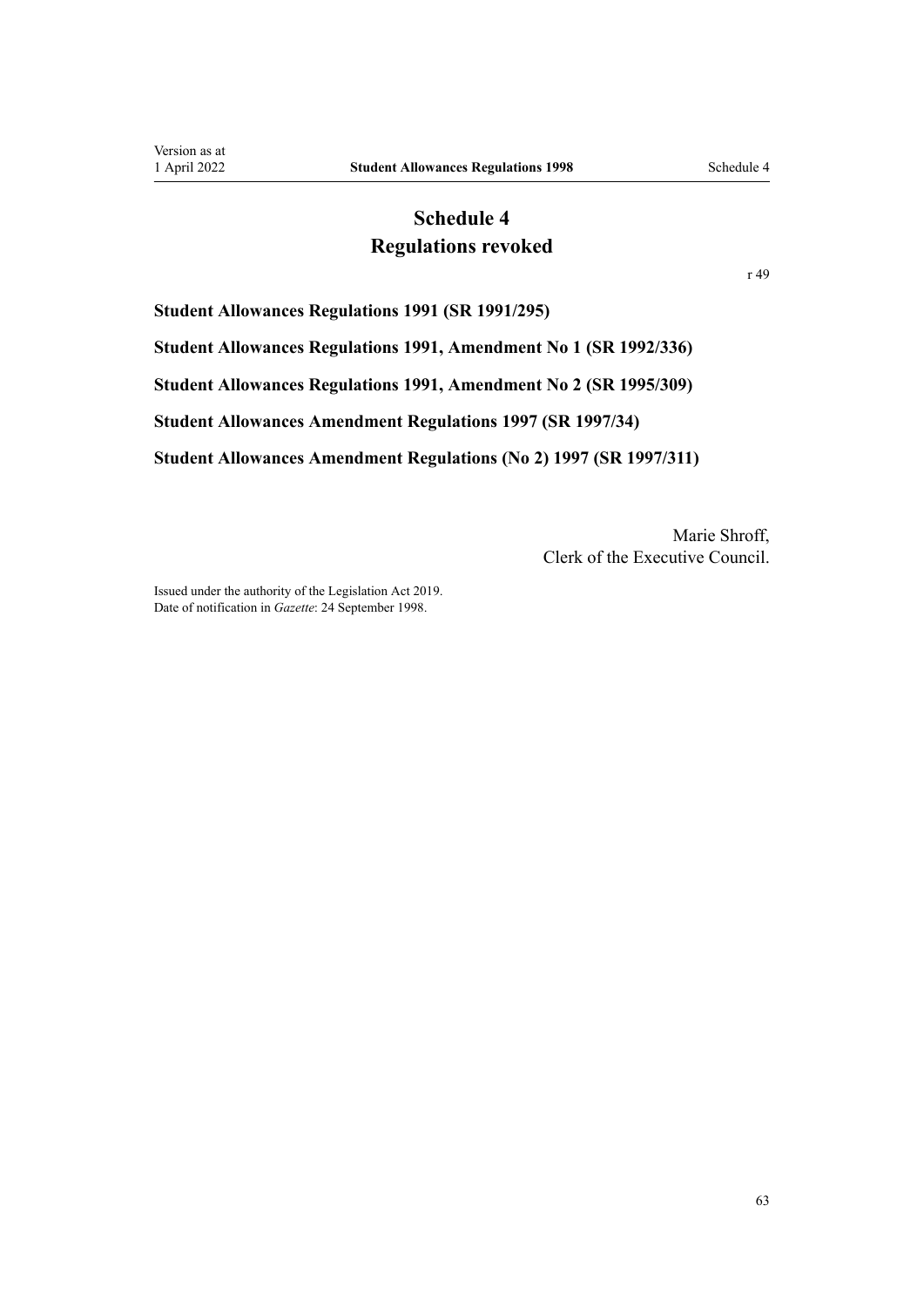# **Student Allowances Amendment Regulations (No 2) 2008**

(SR 2008/282)

Anand Satyanand, Governor-General

### **Order in Council**

At Wellington this 25th day of August 2008

### Present:

His Excellency the Governor-General in Council

Pursuant to section 303 of the Education Act 1989, His Excellency the Governor-General, acting on the advice and with the consent of the Executive Council, makes the following regulations.

### **Regulations**

### **1 Title**

These regulations are the [Student Allowances Amendment Regulations \(No 2\)](http://legislation.govt.nz/pdflink.aspx?id=DLM1486400) [2008](http://legislation.govt.nz/pdflink.aspx?id=DLM1486400).

### **2 Commencement**

- (1) Regulation 8 and Schedule 1 are deemed to have come into force on 1 April 2008.
- (2) Regulations 6(1) and 9 and Schedule 2 come into force on 1 October 2008.
- (3) Regulations 4, 5,  $6(2)$ , 7, 10, and 11 and Schedule 3 come into force on 1 January 2009.
- (4) The rest of these regulations come into force on the day after the date of their notification in the *Gazette*.

#### **11 Transitional provision**

- (1) Subclause (2) applies to any student who—
	- (a) is partway through a course of study as at 1 January 2009; and
	- (b) either—
		- (i) is aged 24; or
		- (ii) is under the age of 24 and has a sibling aged 24 who is studying.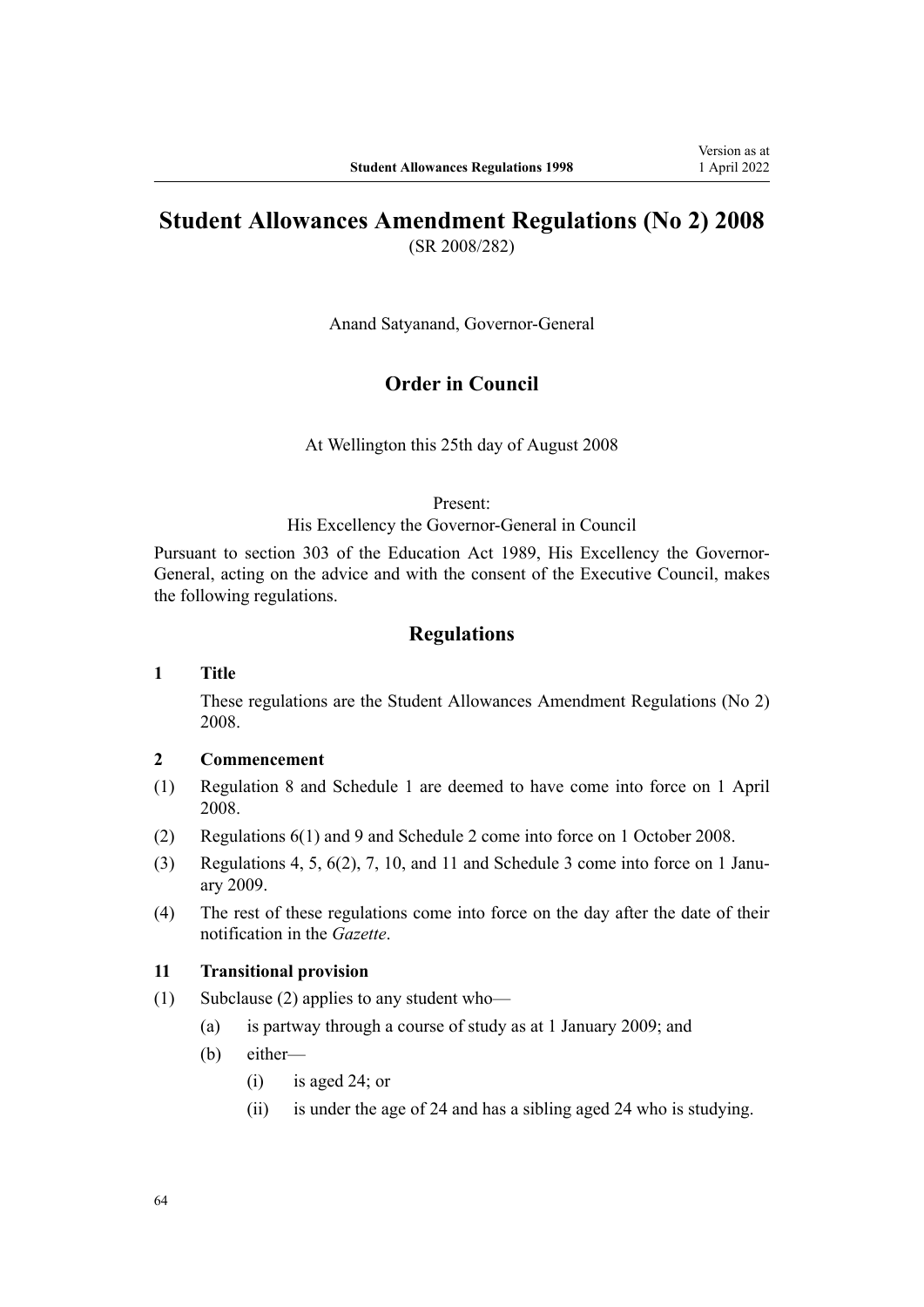- (2) The allowances payable to a student who meets the criteria in subclause (1) must not be reduced as a result only of the amendments made by regulations 4, 5, 7, and 10.
- (3) Subclause (2) applies only until the first of the following occurs—
	- (a) the student reaches the age of 25; or
	- (b) the period of study in respect of which the allowance is paid ends; or
	- (c) a change of circumstances makes the student eligible for a higher rate of entitlement under the principal regulations (as amended by these regulations).

Rebecca Kitteridge, Clerk of the Executive Council.

Date of notification in *Gazette*: 28 August 2008.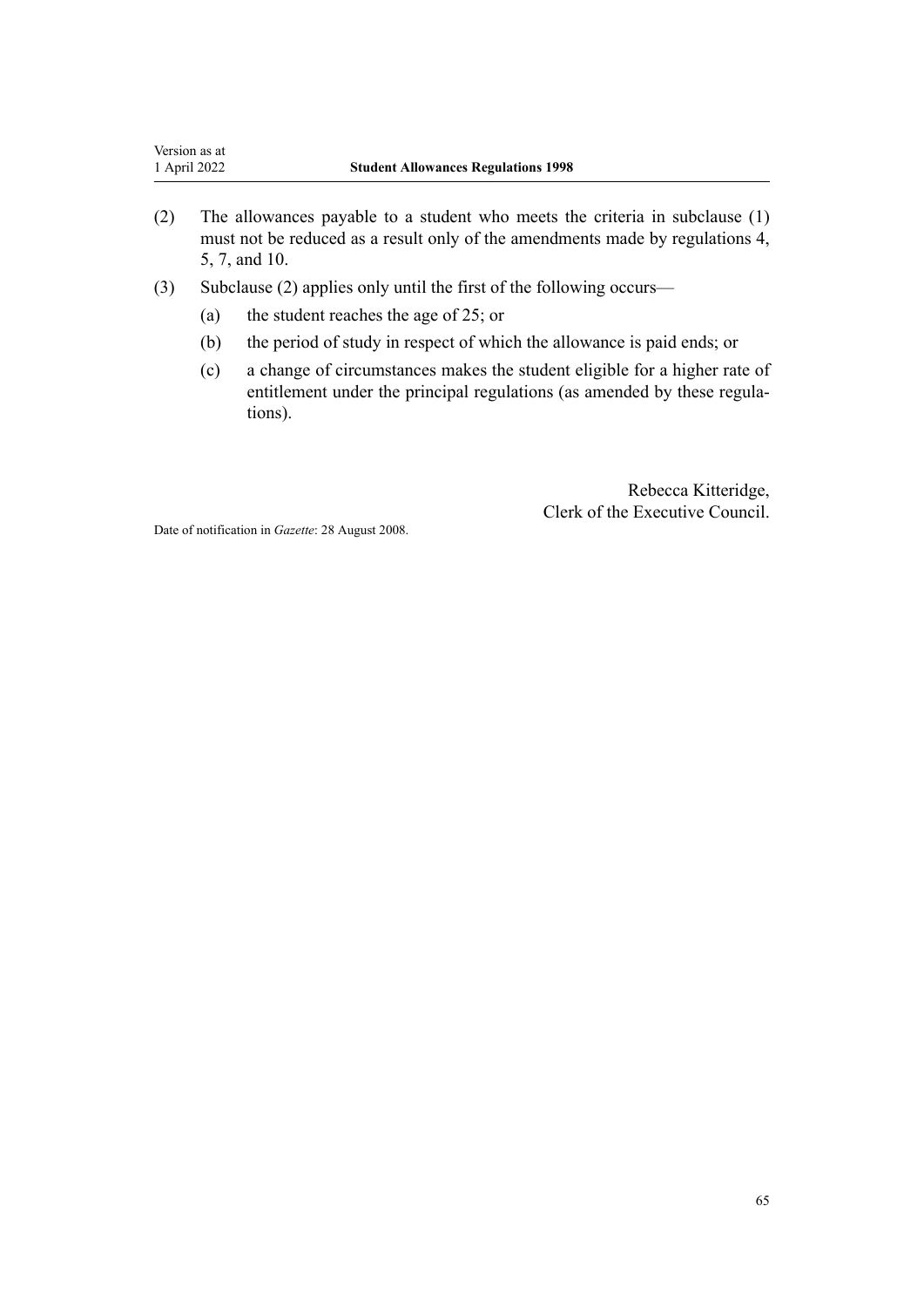# **Student Allowances Amendment Regulations (No 2) 2012**

(SR 2012/212)

Jerry Mateparae, Governor-General

### **Order in Council**

At Wellington this 6th day of August 2012

#### Present:

His Excellency the Governor-General in Council

Pursuant to section 303 of the Education Act 1989, His Excellency the Governor-General, acting on the advice and with the consent of the Executive Council, makes the following regulations.

### **Regulations**

### **1 Title**

These regulations are the [Student Allowances Amendment Regulations \(No 2\)](http://legislation.govt.nz/pdflink.aspx?id=DLM4633900) [2012](http://legislation.govt.nz/pdflink.aspx?id=DLM4633900).

### **2 Commencement**

- (1) These regulations, except as provided in subclause (2), come into force on 6 September 2012.
- (2) Regulations 8, 10, and 13 come into force on 1 January 2013.
- **13 Amendments consequential on revocation of regulations 21 and 22 and saving for approvals given under those regulations**
- (1) *Amendment(s) incorporated in the regulations*.
- (2) *Amendment(s) incorporated in the regulations*.
- (3) Any approval given under regulation 21 or 22 (as in force immediately before their revocation by regulation 10 of these regulations) continues in effect according to its tenor.
- (4) Subclause (3) does not limit the Interpretation Act 1999.

Michael Webster, for Clerk of the Executive Council.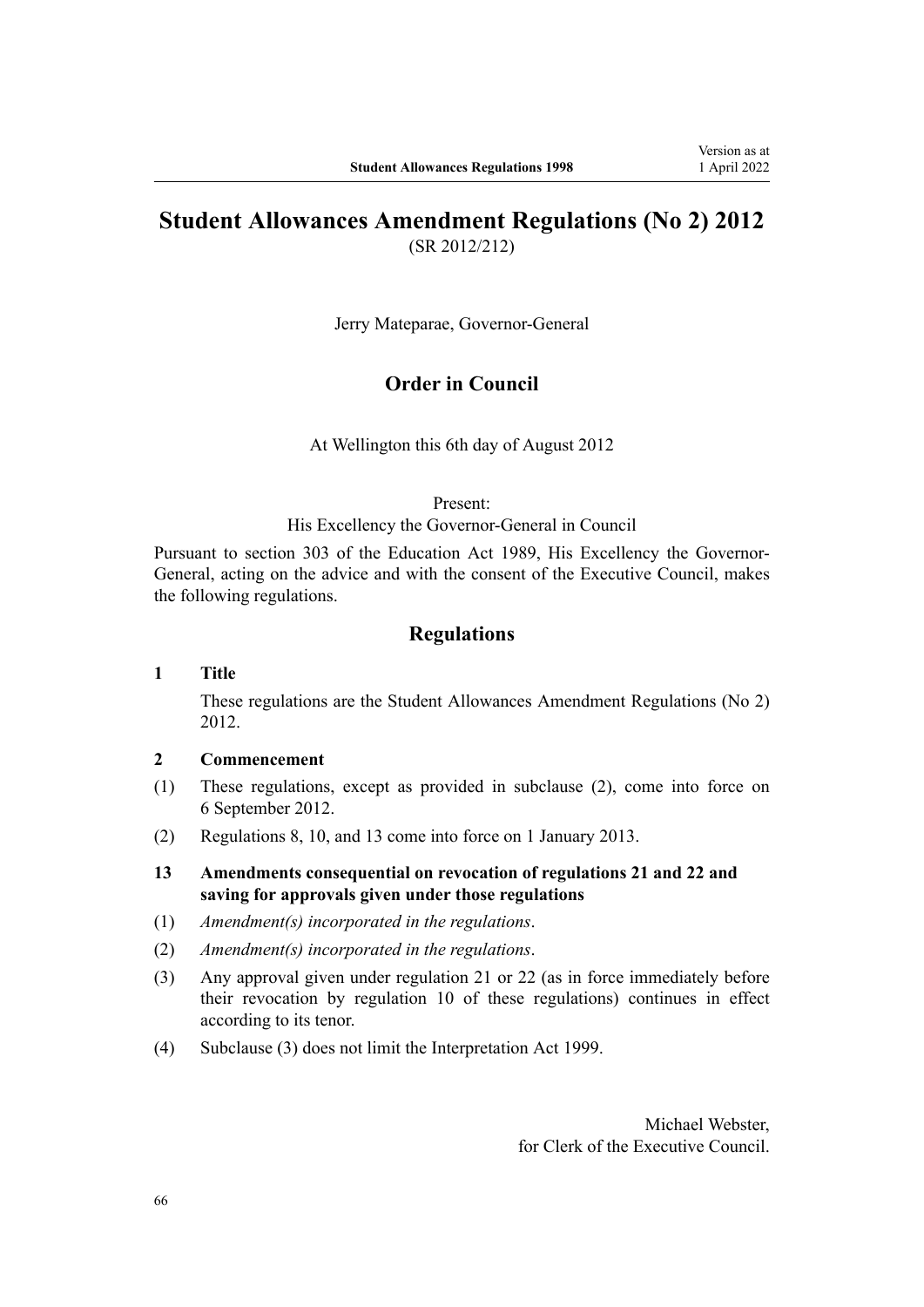Version as at<br>1 April 2022

Date of notification in *Gazette*: 9 August 2012.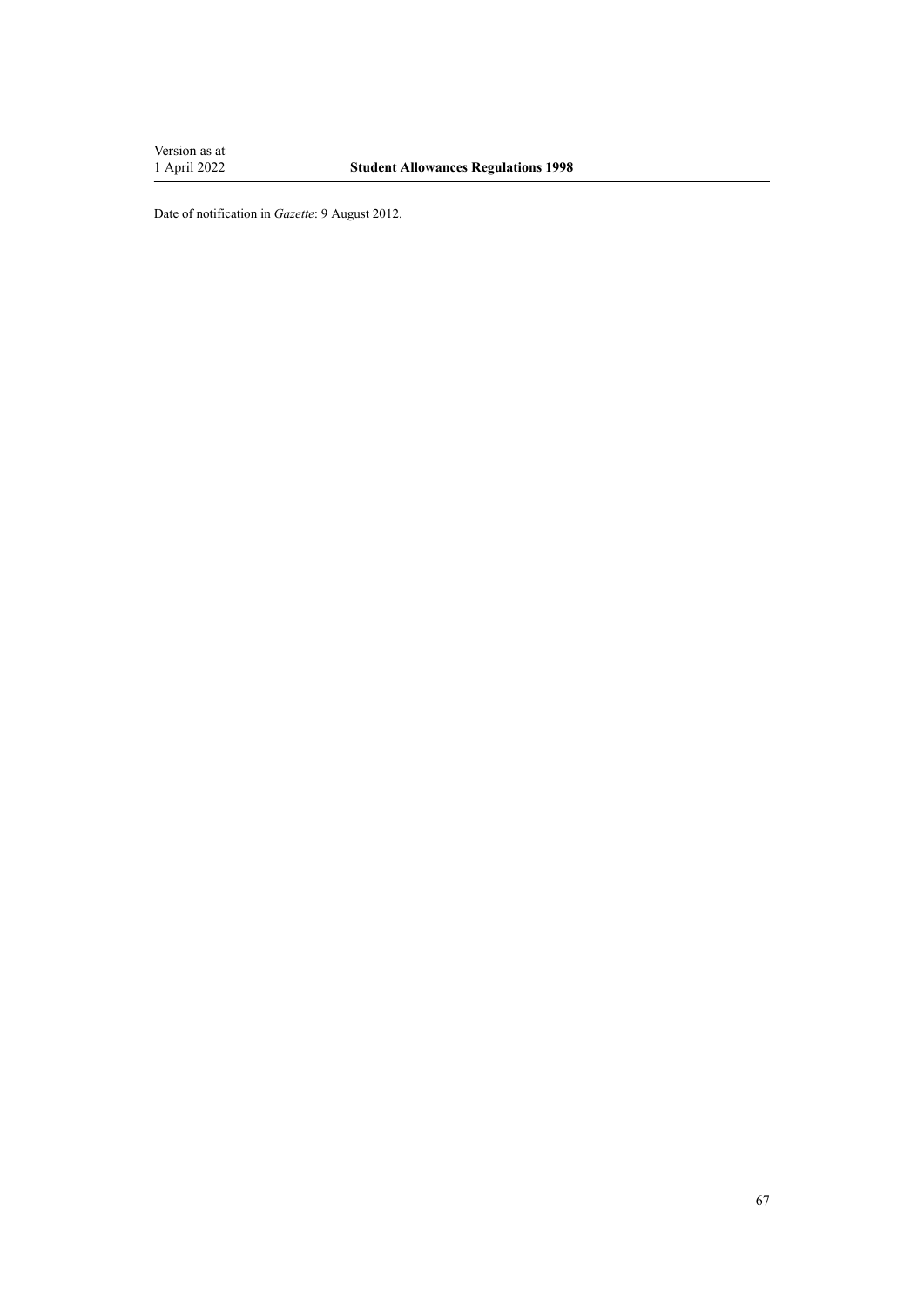#### **Notes**

### *1 General*

This is a consolidation of the Student Allowances Regulations 1998 that incorporates the amendments made to the legislation so that it shows the law as at its stated date.

### *2 Legal status*

A consolidation is taken to correctly state, as at its stated date, the law enacted or made by the legislation consolidated and by the amendments. This presump‐ tion applies unless the contrary is shown.

[Section 78](http://legislation.govt.nz/pdflink.aspx?id=DLM7298365) of the Legislation Act 2019 provides that this consolidation, published as an electronic version, is an official version. A printed version of legis‐ lation that is produced directly from this official electronic version is also an official version.

#### *3 Editorial and format changes*

The Parliamentary Counsel Office makes editorial and format changes to con‐ solidations using the powers under [subpart 2](http://legislation.govt.nz/pdflink.aspx?id=DLM7298371) of Part 3 of the Legislation Act 2019. See also [PCO editorial conventions for consolidations](http://www.pco.govt.nz/editorial-conventions/).

#### *4 Amendments incorporated in this consolidation*

[Student Allowances Amendment Regulations \(No 2\) 2022](http://legislation.govt.nz/pdflink.aspx?id=LMS655587) (SL 2022/66) [Student Allowances Amendment Regulations 2022](http://legislation.govt.nz/pdflink.aspx?id=LMS645191) (SL 2022/26) [Student Allowances Amendment Regulations \(No 2\) 2021](http://legislation.govt.nz/pdflink.aspx?id=LMS598818) (SL 2021/396) Public Service Act 2020 (2020 No 40): [section 135](http://legislation.govt.nz/pdflink.aspx?id=LMS176959) Education and Training Act 2020 (2020 No 38): [section 668](http://legislation.govt.nz/pdflink.aspx?id=LMS367713) [Student Allowances \(Christchurch Mosques Attack\) Amendment Regulations 2020](http://legislation.govt.nz/pdflink.aspx?id=LMS370853) (LI 2020/168) Education (Vocational Education and Training Reform) Amendment Act 2020 (2020 No 1): [section](http://legislation.govt.nz/pdflink.aspx?id=LMS245981) [78\(2\)](http://legislation.govt.nz/pdflink.aspx?id=LMS245981) [Student Allowances \(State-supported Care Exemptions\) Amendment Regulations 2019](http://legislation.govt.nz/pdflink.aspx?id=LMS285548) (LI 2019/307) Kāinga Ora–Homes and Communities Act 2019 (2019 No 50): [section 33](http://legislation.govt.nz/pdflink.aspx?id=LMS191136) [Student Allowances Amendment Regulations \(No 2\) 2019](http://legislation.govt.nz/pdflink.aspx?id=LMS200726) (LI 2019/117) Social Security Act 2018 (2018 No 32): [section 459](http://legislation.govt.nz/pdflink.aspx?id=DLM6784038) [Student Allowances Amendment Regulations \(No 2\) 2018](http://legislation.govt.nz/pdflink.aspx?id=LMS83841) (LI 2018/178) [Student Allowances Amendment Regulations 2018](http://legislation.govt.nz/pdflink.aspx?id=LMS12614) (LI 2018/24) [Student Allowances \(Increase for 2018\) Amendment Regulations 2017](http://legislation.govt.nz/pdflink.aspx?id=DLM7496042) (LI 2017/294) [Student Allowances \(Budget 2017—Accommodation Benefit\) Amendment Regulations 2017](http://legislation.govt.nz/pdflink.aspx?id=DLM7296850) (LI 2017/134) [Student Allowances Amendment Regulations \(No 2\) 2016](http://legislation.govt.nz/pdflink.aspx?id=DLM6966221) (LI 2016/217) [Student Allowances Amendment Regulations \(No 2\) 2015](http://legislation.govt.nz/pdflink.aspx?id=DLM6486026) (LI 2015/135) Veterans' Support Act 2014 (2014 No 56): [section 278](http://legislation.govt.nz/pdflink.aspx?id=DLM5546587)